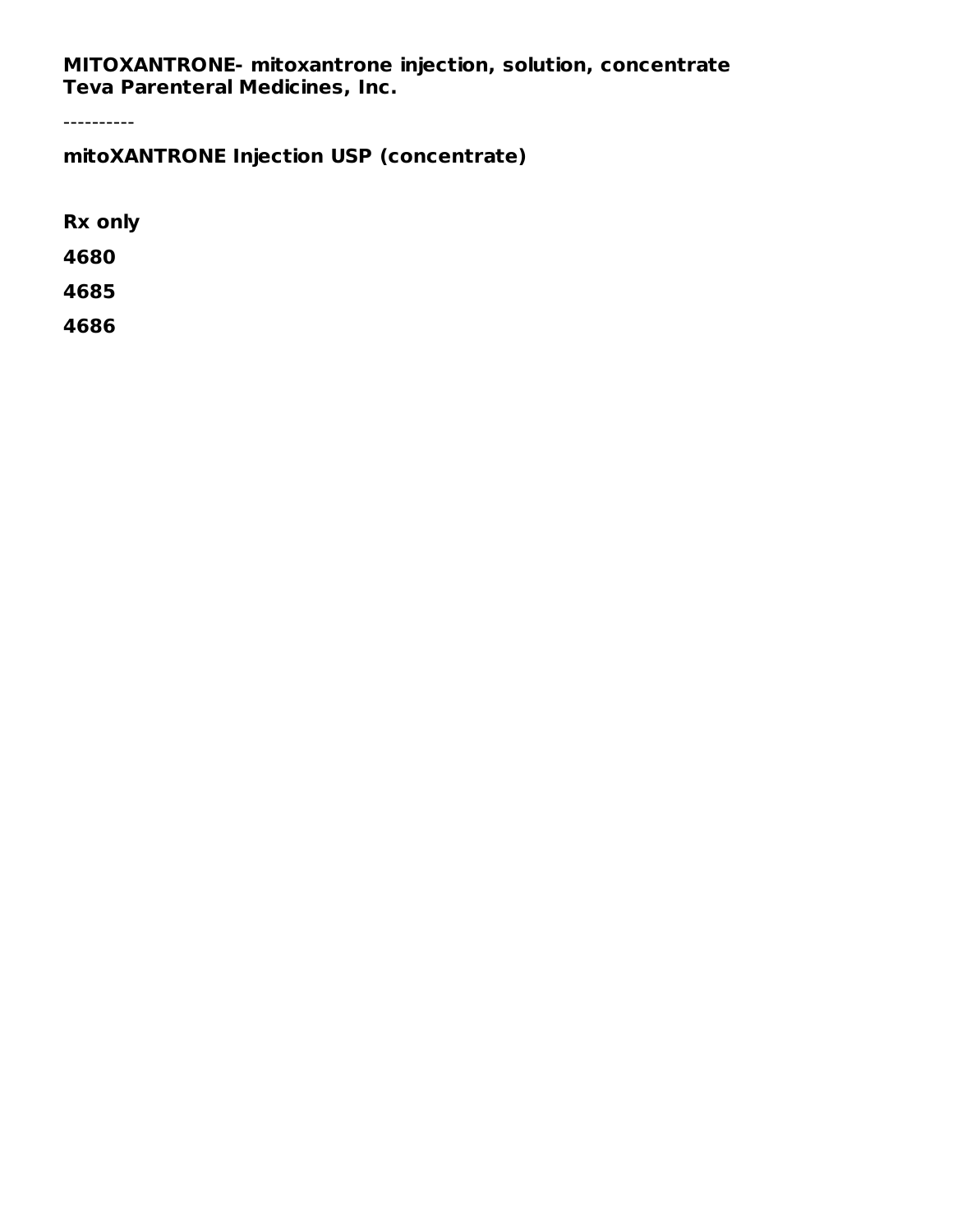#### **WARNING**

Mitoxantrone injection (concentrate) should be administered under the supervision of a physician experienced in the use of cytotoxic chemotherapy agents.

Mitoxantrone injection (concentrate) should be given slowly into a freely flowing intravenous infusion. It must never be given subcutaneously, intramuscularly, or intra-arterially. Severe local tissue damage may occur if there is extravasation during administration (see **ADVERSE REACTIONS, General, Cutaneous** and **DOSAGE AND ADMINISTRATION, Preparation and Administration Precautions).**

NOT FOR INTRATHECAL USE. Severe injury with permanent sequelae can result from intrathecal administration (see **WARNINGS, General**).

Except for the treatment of acute nonlymphocytic leukemia, mitoxantrone injection (concentrate) therapy generally should not be given to patients with baseline neutrophil counts of less than  $1,500$  cells/mm $^3$ . In order to monitor the occurrence of bone marrow suppression, primarily neutropenia, which may be severe and result in infection, it is recommended that frequent peripheral blood cell counts be performed on all patients receiving mitoxantrone injection (concentrate).

#### **Cardiotoxicity**

Congestive heart failure (CHF), potentially fatal, may occur either during therapy with mitoxantrone injection (concentrate) or months to years after termination of therapy. Cardiotoxicity risk increases with cumulative mitoxantrone injection (concentrate) dose and may occur whether or not cardiac risk factors are present. Presence or history of cardiovascular disease, radiotherapy to the mediastinal/pericardial area, previous therapy with other anthracyclines or anthracenediones, or use of other cardiotoxic drugs may increase this risk. In cancer patients, the risk of symptomatic CHF was estimated to be 2.6% for patients receiving up to a cumulative dose of  $140$  mg/m<sup>2</sup>. To mitigate the cardiotoxicity risk with mitoxantrone injection (concentrate), prescribers should consider the following:

### All Patients

- All patients should be assessed for cardiac signs and symptoms by history, physical examination, and ECG prior to start of mitoxantrone injection (concentrate) therapy.

- All patients should have baseline quantitative evaluation of left ventricular ejection fraction (LVEF) using appropriate methodology (ex. Echocardiogram, multi-gated radionuclide angiography (MUGA), MRI, etc.).

### Multiple Sclerosis Patients

- MS patients with a baseline LVEF below the lower limit of normal should not be treated with mitoxantrone injection (concentrate).

- MS patients should be assessed for cardiac signs and symptoms by history, physical examination and ECG prior to each dose.

- MS patients should undergo quantitative reevaluation of LVEF prior to each dose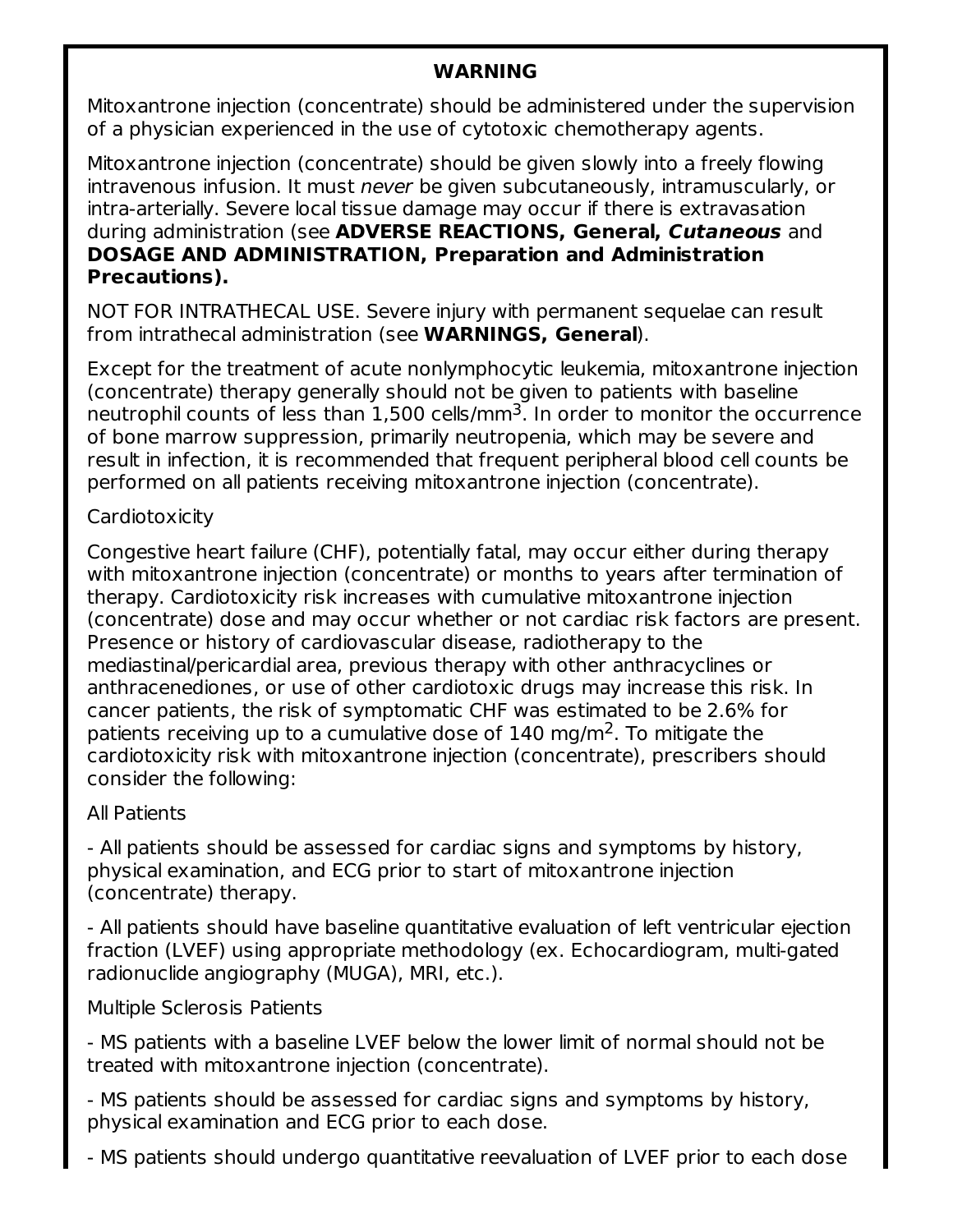using the same methodology that was used to assess baseline LVEF. Additional doses of mitoxantrone injection (concentrate) should not be administered to multiple sclerosis patients who have experienced either a drop in LVEF to below the lower limit of normal or a clinically significant reduction in LVEF during mitoxantrone injection (concentrate) therapy.

- MS patients should not receive a cumulative mitoxantrone injection (concentrate) dose greater than  $140 \text{ mg/m}^2$ .

- MS patients should undergo yearly quantitative LVEF evaluation after stopping mitoxantrone injection (concentrate) to monitor for late occurring cardiotoxicity.

Secondary Leukemia

Mitoxantrone injection (concentrate) therapy in patients with MS and in patients with cancer increases the risk of developing secondary acute myeloid leukemia.

For additional information, see **WARNINGS** and **DOSAGE AND ADMINISTRATION.**

### **DESCRIPTION**

Mitoxantrone injection USP (concentrate) is a synthetic antineoplastic anthracenedione for intravenous use. It is supplied as a concentrate that MUST BE DILUTED PRIOR TO INJECTION. The concentrate is a sterile, nonpyrogenic, dark blue aqueous solution containing mitoxantrone hydrochloride USP equivalent to 2 mg/mL mitoxantrone free base, with sodium chloride (0.80% w/v), sodium acetate anhydrous (0.005% w/v), glacial acetic acid (0.046% w/v) and water for injection as inactive ingredients. The solution has a pH of 3 to 4.5 and contains 0.14 mEq of sodium per mL. The product does not contain preservatives. The chemical name is 1,4-dihydroxy-5,8-bis[[2-[(2-hydroxyethyl) amino]ethyl]amino]-9,10-anthracenedione dihydrochloride and the structural formula is:



C<sub>22</sub>H<sub>28</sub>N<sub>4</sub>O<sub>6</sub>•2HCl M.W. 517.41 C<sub>22</sub>H<sub>28</sub>N<sub>4</sub>O<sub>6</sub>•2HCl M.W. 517.41

### **CLINICAL PHARMACOLOGY**

**Mechanism of Action**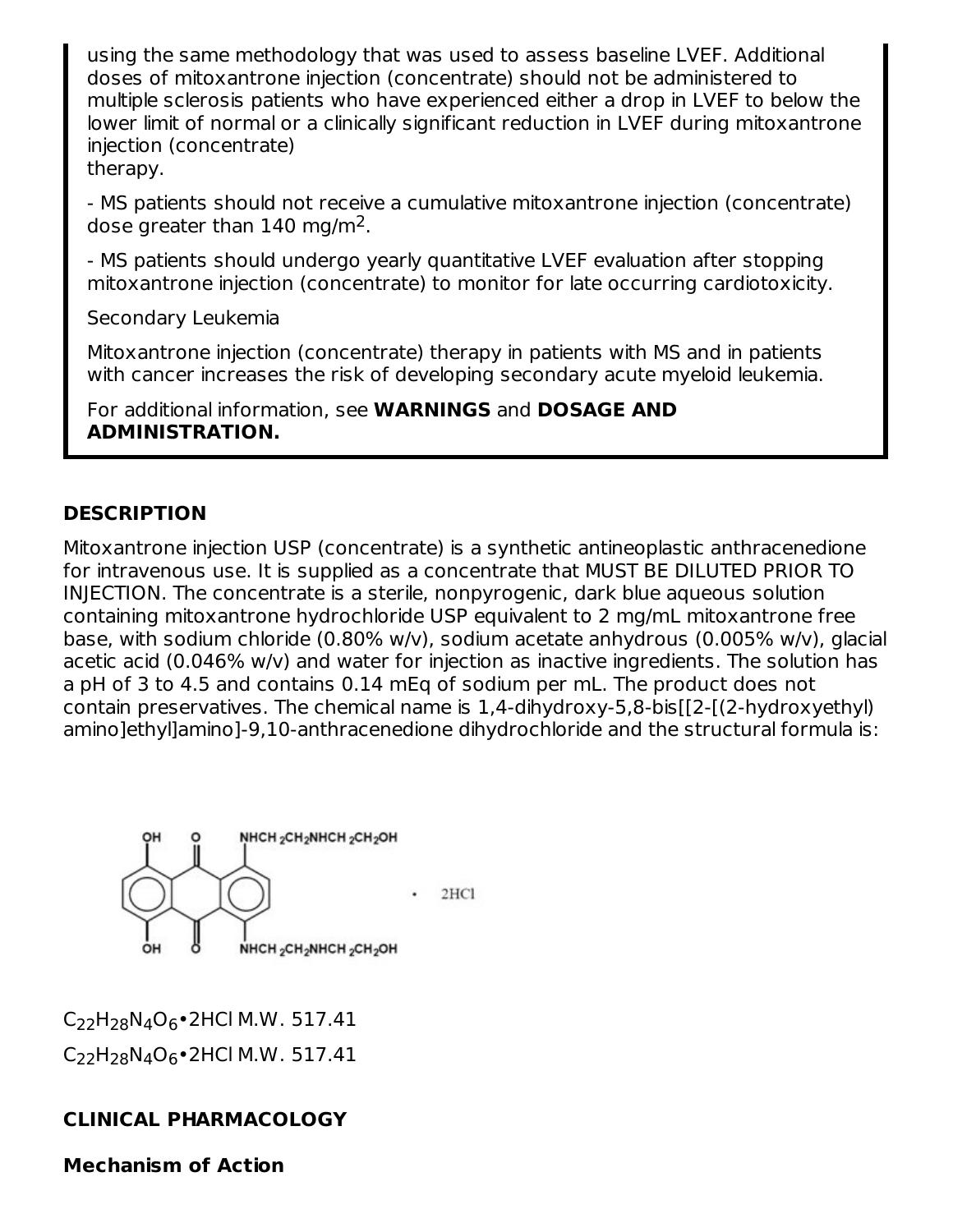Mitoxantrone, a DNA-reactive agent that intercalates into deoxyribonucleic acid (DNA) through hydrogen bonding, causes crosslinks and strand breaks. Mitoxantrone also interferes with ribonucleic acid (RNA) and is a potent inhibitor of topoisomerase II, an enzyme responsible for uncoiling and repairing damaged DNA. It has a cytocidal effect on both proliferating and nonproliferating cultured human cells, suggesting lack of cell cycle phase specificity.

Mitoxantrone injection has been shown in vitro to inhibit B cell, T cell, and macrophage proliferation and impair antigen presentation, as well as the secretion of interferon gamma, TNFα, and IL-2.

### **Pharmacokinetics**

Pharmacokinetics of mitoxantrone in patients following a single intravenous administration of mitoxantrone injection can be characterized by a three-compartment model. The mean alpha half-life of mitoxantrone is 6 to 12 minutes, the mean beta halflife is 1.1 to 3.1 hours and the mean gamma (terminal or elimination) half-life is 23 to 215 hours (median approximately 75 hours). Pharmacokinetic studies have not been performed in humans receiving multiple daily dosing. Distribution to tissues is extensive: steady-state volume of distribution exceeds  $1,\!000$  L/m<sup>2</sup>. Tissue concentrations of mitoxantrone appear to exceed those in the blood during the terminal elimination phase. In the healthy monkey, distribution to brain, spinal cord, eye, and spinal fluid is low.

In patients administered 15 to 90 mg/m<sup>2</sup> of mitoxantrone injection intravenously, there is a linear relationship between dose and the area under the concentration-time curve (AUC).

Mitoxantrone is 78% bound to plasma proteins in the observed concentration range of 26 to 455 ng/mL. This binding is independent of concentration and is not affected by the presence of phenytoin, doxorubicin, methotrexate, prednisone, prednisolone, heparin, or aspirin.

## **Metabolism and Elimination**

Mitoxantrone is excreted in urine and feces as either unchanged drug or as inactive metabolites. In human studies, 11% and 25% of the dose were recovered in urine and feces, respectively, as either parent drug or metabolite during the 5 day period following drug administration. Of the material recovered in urine, 65% was unchanged drug. The remaining 35% was composed of monocarboxylic and dicarboxylic acid derivatives and their glucuronide conjugates. The pathways leading to the metabolism of mitoxantrone injection have not been elucidated.

## **Special Populations**

Gender

The effect of gender on mitoxantrone pharmacokinetics is unknown.

**Geriatric** 

In elderly patients with breast cancer, the systemic mitoxantrone clearance was 21.3 L/hr/m<sup>2</sup>, compared with 28.3 L/hr/m<sup>2</sup> and 16.2 L/hr/m<sup>2</sup> for non-elderly patients with nasopharyngeal carcinoma and malignant lymphoma, respectively.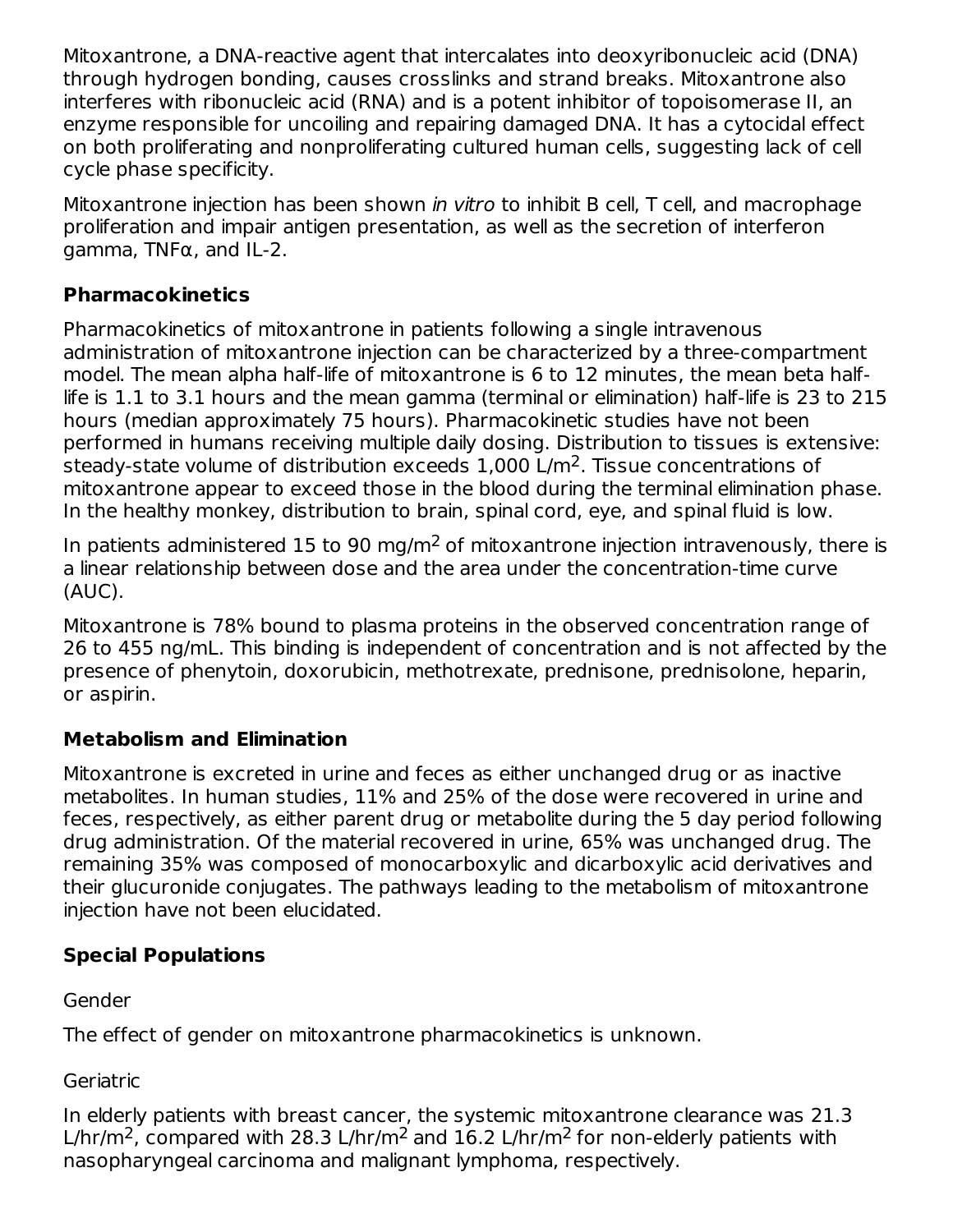Pediatric

Mitoxantrone pharmacokinetics in the pediatric population are unknown.

Race

The effect of race on mitoxantrone pharmacokinetics is unknown.

Renal Impairment

Mitoxantrone pharmacokinetics in patients with renal impairment are unknown.

Hepatic Impairment

Mitoxantrone clearance is reduced by hepatic impairment. Patients with severe hepatic dysfunction (bilirubin > 3.4 mg/dL) have an AUC more than three times greater than that of patients with normal hepatic function receiving the same dose. Patients with multiple sclerosis who have hepatic impairment should ordinarily not be treated with mitoxantrone injection. Other patients with hepatic impairment should be treated with caution and dosage adjustment may be required.

## **Drug Interactions**

**In vitro drug interaction studies have demonstrated that mitoxantrone did not inhibit CYP450 1A2, 2A6, 2C9, 2C19, 2D6, 2E1, and 3A4 across a broad concentration range. The results of in vitro induction studies are inconclusive, but suggest that mitoxantrone may be a weak inducer of CYP450 2E1 activity.**

Pharmacokinetic studies of the interaction of mitoxantrone injection with concomitantly administered medications in humans have not been performed. The pathways leading to the metabolism of mitoxantrone injection have not been elucidated. To date, postmarketing experience has not revealed any significant drug interactions in patients who have received mitoxantrone injection for treatment of cancer. Information on drug interactions in patients with multiple sclerosis is limited.

# **CLINICAL TRIALS**

## **Multiple Sclerosis**

The safety and efficacy of mitoxantrone injection in multiple sclerosis were assessed in two randomized, multicenter clinical studies.

One randomized, controlled study (Study 1) was conducted in patients with secondary progressive or progressive relapsing multiple sclerosis. Patients in this study demonstrated significant neurological disability based on the Kurtzke Expanded Disability Status Scale (EDSS). The EDSS is an ordinal scale with 0.5 point increments ranging from 0 to 10 (increasing score indicates worsening) and based largely on ambulatory impairment in its middle range (EDSS 4.5 to 7.5 points). Patients in this study had experienced a mean deterioration in EDSS of about 1.6 points over the 18 months prior to enrollment.

Patients were randomized to receive placebo, 5 mg/m<sup>2</sup> mitoxantrone injection, or 12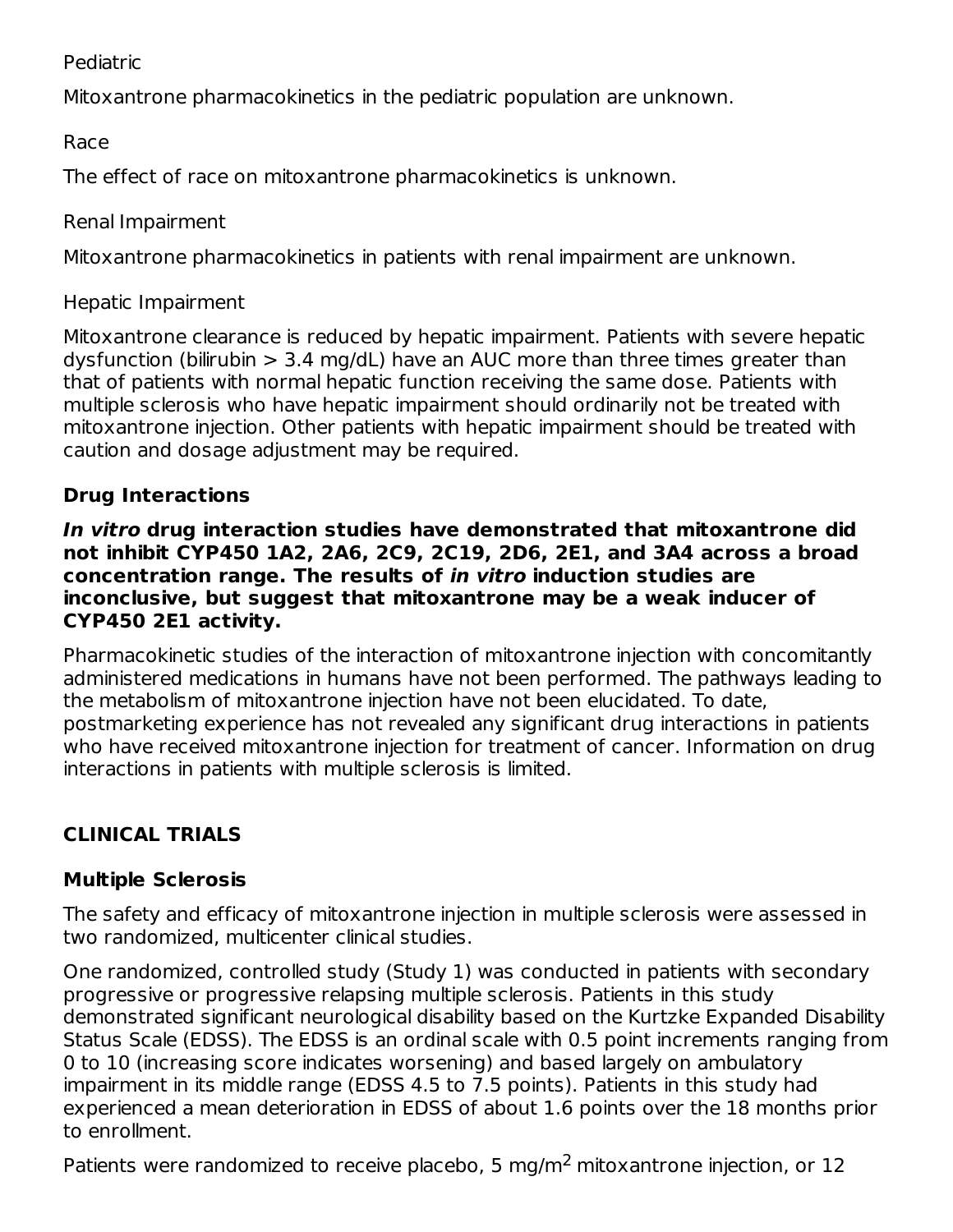mg/m<sup>2</sup> mitoxantrone injection administered IV every 3 months for 2 years. High-dose methylprednisolone was administered to treat relapses. The intent-to-treat analysis cohort consisted of 188 patients; 149 completed the 2 year study. Patients were evaluated every 3 months, and clinical outcome was determined after 24 months. In addition, a subset of patients was assessed with magnetic resonance imaging (MRI) at baseline, Month 12, and Month 24. Neurologic assessments and MRI reviews were performed by evaluators blinded to study drug and clinical outcome, although the diagnosis of relapse and the decision to treat relapses with steroids were made by unblinded treating physicians. A multivariate analysis of five clinical variables (EDSS, Ambulation Index [AI], number of relapses requiring treatment with steroids, months to first relapse needing treatment with steroids, and Standard Neurological Status [SNS]) was used to determine primary efficacy. The AI is an ordinal scale ranging from 0 to 9 in one point increments to define progressive ambulatory impairment. The SNS provides an overall measure of neurologic impairment and disability, with scores ranging from 0 (normal neurologic examination) to 99 (worst possible score).

Results of Study 1 are summarized in **Table 1**.

|                                                                                                                | <b>Treatment Groups</b>      | p-value                                 |                                    |                                                                                |
|----------------------------------------------------------------------------------------------------------------|------------------------------|-----------------------------------------|------------------------------------|--------------------------------------------------------------------------------|
|                                                                                                                |                              | <b>Mitoxantrone</b><br><b>Injection</b> |                                    | Placebo vs. 12<br>mg/m <sup>2</sup><br><b>Mitoxantrone</b><br><b>Injection</b> |
| <b>Primary Endpoints</b>                                                                                       | <b>Placebo</b><br>$(N = 64)$ | 5 mg/m <sup>2</sup><br>$(N = 64)$       | 12 mg/m <sup>2</sup><br>$(N = 60)$ |                                                                                |
| Primary efficacy multivariate<br>$analysis*$                                                                   |                              |                                         |                                    | < 0.0001                                                                       |
| <b>Primary clinical variables</b><br>analyzed:                                                                 |                              |                                         |                                    |                                                                                |
| EDSS change <sup>†</sup> (mean)                                                                                | 0.23                         | $-0.23$                                 | $-0.13$                            | 0.0194                                                                         |
| Ambulation Index change <sup>†</sup> (mean)                                                                    | 0.77                         | 0.41                                    | 0.30                               | 0.0306                                                                         |
| Mean number of relapses per<br>patient requiring corticosteroid<br>treatment (adjusted for<br>discontinuation) | 1.20                         | 0.73                                    | 0.40                               | 0.0002                                                                         |
| Months to first relapse requiring<br>corticosteroid treatment (median<br>$[1st$ quartile])                     | 14.2 [6.7]                   | NR [6.9]                                | NR [20.4]                          | 0.0004                                                                         |
| <b>Standard Neurological Status</b><br>change <sup>†</sup> (mean)                                              | 0.77                         | $-0.38$                                 | $-1.07$                            | 0.0269                                                                         |
| MRI <sup>†</sup>                                                                                               |                              |                                         |                                    |                                                                                |
| No. of patients with new Gd-<br>enhancing lesions                                                              | 5/32 (16%)                   | 4/37<br>(11%)                           | 0/31                               | 0.022                                                                          |
| Change in number of T2-weighted<br>lesions, mean (n)                                                           | 1.94(32)                     | 0.68(34)                                | 0.29(28)                           | 0.027                                                                          |
| $NR = not reached$ within 24 months; MRI = magnetic resonance imaging.                                         |                              |                                         |                                    |                                                                                |

**Table 1: Efficacy Results at Month 24 Study 1**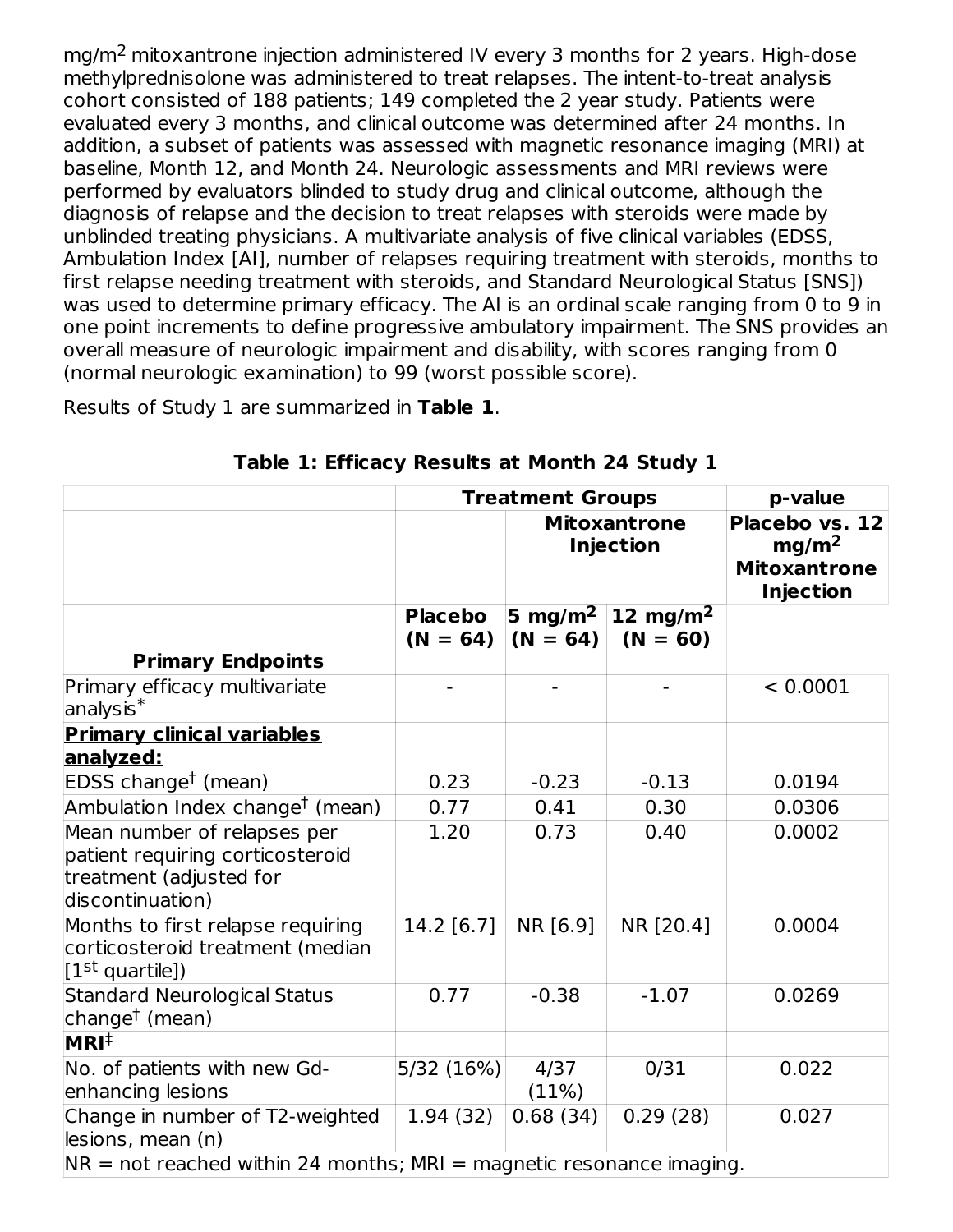- \* Wei-Lachin test.
- † Month 24 value minus baseline.
- ‡ A subset of 110 patients was selected for MRI analysis. MRI results were not available for all patients at all time points.

A second randomized, controlled study (Study 2) evaluated mitoxantrone injection in combination with methylprednisolone (MP) and was conducted in patients with secondary progressive or worsening relapsing-remitting multiple sclerosis who had residual neurological deficit between relapses. All patients had experienced at least two relapses with sequelae or neurological deterioration within the previous 12 months. The average deterioration in EDSS was 2.2 points during the previous 12 months. During the screening period, patients were treated with two monthly doses of 1 g of IV MP and underwent monthly MRI scans. Only patients who developed at least one new Gdenhancing MRI lesion during the 2 month screening period were eligible for randomization. A total of 42 evaluable patients received monthly treatments of 1 g of IV MP alone (n = 21) or  $\sim$ 12 mg/m<sup>2</sup> of IV mitoxantrone injection plus 1 g of IV MP (n = 21) (MIT + MP) for 6 months. Patients were evaluated monthly, and study outcome was determined after 6 months. The primary measure of effectiveness in this study was a comparison of the proportion of patients in each treatment group who developed no new Gd-enhancing MRI lesions at 6 months; these MRIs were assessed by a blinded panel. Additional outcomes were measured, including EDSS and number of relapses, but all clinical measures in this trial were assessed by an unblinded treating physician. Five patients, all in the MP alone arm, failed to complete the study due to lack of efficacy.

The results of this trial are displayed in **Table 2**.

| <b>Primary Endpoint</b>                                                                | <b>MP</b> alone<br>$(N = 21)$ | $MIT + MP$<br>$(N = 21)$ | p-value |
|----------------------------------------------------------------------------------------|-------------------------------|--------------------------|---------|
| Patients (%) without new Gd-<br>enhancing lesions on MRIs<br>(primary endpoint) $*$    | 5(31%)                        | 19 (90%)                 | 0.001   |
| <b>Secondary Endpoints</b>                                                             |                               |                          |         |
| EDSS change (Month 6 minus baseline) <sup>*</sup> (mean)                               | $-0.1$                        | $-1.1$                   | 0.013   |
| Annualized relapse rate (mean per patient)                                             | 3                             | 0.7                      | 0.003   |
| Patients (%) without relapses                                                          | 7(33%)                        | 14 (67%)                 | 0.031   |
| $MP = Methylprednisolone$ ; MIT + MP = Mitoxantrone Injection plus Methylprednisolone. |                               |                          |         |

**Table 2: Efficacy Results Study 2**

\* Results at Month 6, not including data for 5 withdrawals in the MP alone group.

### **Advanced Hormone-Refractory Prostate Cancer**

A multicenter Phase 2 trial of mitoxantrone injection and low-dose prednisone  $(M + P)$ was conducted in 27 symptomatic patients with hormone-refractory prostate cancer. Using NPCP (National Prostate Cancer Project) criteria for disease response, there was one partial responder and 12 patients with stable disease. However, nine patients or 33% achieved a palliative response defined on the basis of reduction in analgesic use or pain intensity.

These findings led to the initiation of a randomized multicenter trial (CCI-NOV22) comparing the effectiveness of  $(M + P)$  to low-dose prednisone alone  $(P)$ . Eligible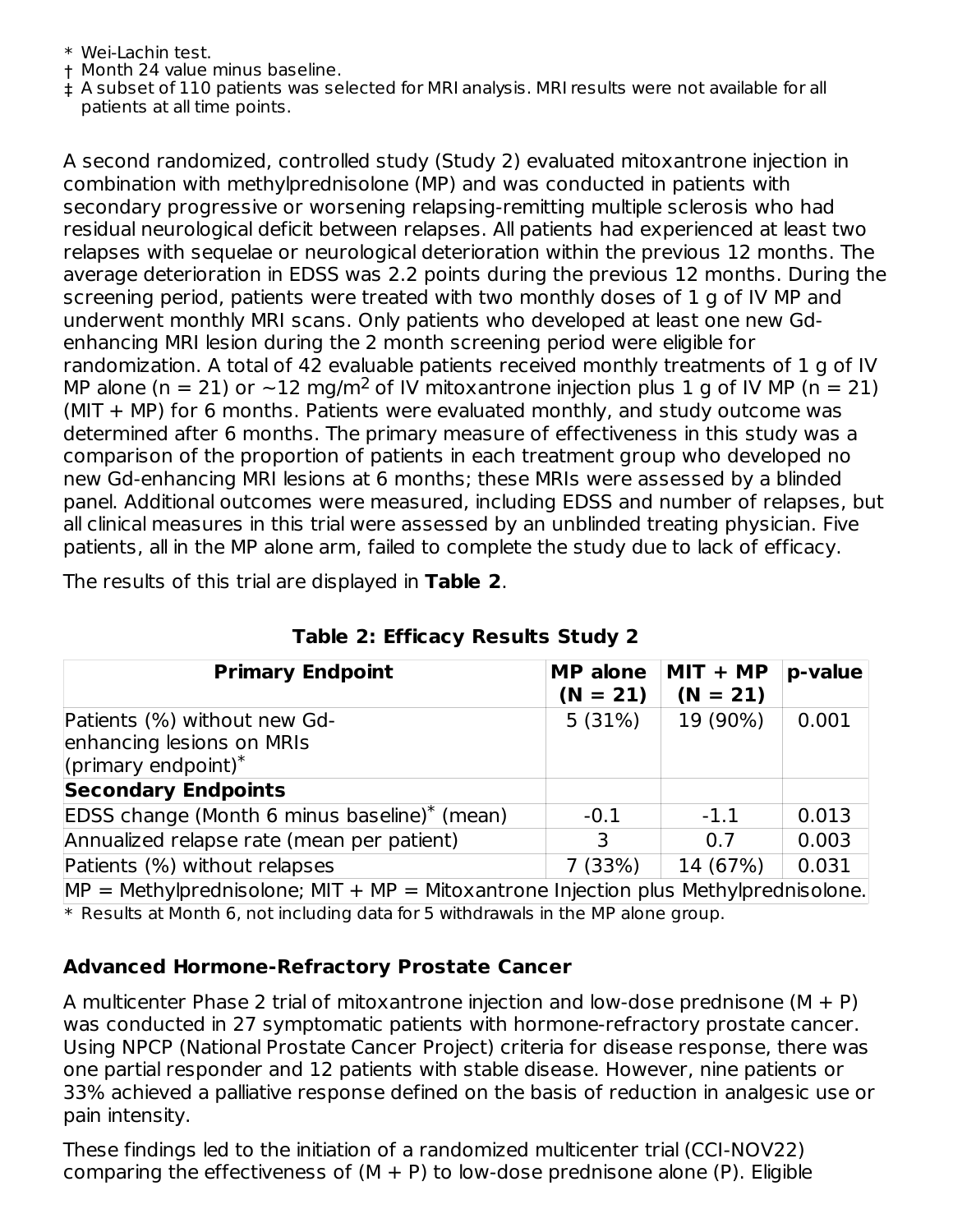patients were required to have metastatic or locally advanced disease that had progressed on standard hormonal therapy, a castrate serum testosterone level, and at least mild pain at study entry. Mitoxantrone injection was administered at a dose of 12 mg/m<sup>2</sup> by short IV infusion every 3 weeks. Prednisone was administered orally at a dose of 5 mg twice a day. Patients randomized to the prednisone arm were crossed over to the  $M + P$  arm if they progressed or if they were not improved after a minimum of 6 weeks of therapy with prednisone alone.

A total of 161 patients were randomized, 80 to the  $M + P$  arm and 81 to the P arm. The median mitoxantrone injection dose administered was 12 mg/m<sup>2</sup> per cycle. The median cumulative mitoxantrone injection dose administered was 73 mg/m<sup>2</sup> (range of 12 to 212  $mg/m<sup>2</sup>$ ).

A primary palliative response (defined as a 2 point decrease in pain intensity in a 6 point pain scale, associated with stable analgesic use, and lasting a minimum of 6 weeks) was achieved in 29% of patients randomized to  $M + P$  compared to 12% of patients randomized to P alone ( $p = 0.011$ ). Two responders left the study after meeting primary response criterion for two consecutive cycles. For the purposes of this analysis, these two patients were assigned a response duration of zero days. A secondary palliative response was defined as a 50% or greater decrease in analgesic use, associated with stable pain intensity, and lasting a minimum of 6 weeks. An overall palliative response (defined as primary plus secondary responses) was achieved in 38% of patients randomized to  $M + P$  compared to 21% of patients randomized to P ( $p = 0.025$ ).

The median duration of primary palliative response for patients randomized to  $M + P$ was 7.6 months compared to 2.1 months for patients randomized to P alone ( $p =$ 0.0009). The median duration of overall palliative response for patients randomized to M  $+$  P was 5.6 months compared to 1.9 months for patients randomized to P alone (p = 0.0004).

Time to progression was defined as a 1 point increase in pain intensity, or a  $>$  25% increase in analgesic use, or evidence of disease progression on radiographic studies, or requirement for radiotherapy. The median time to progression for all patients randomized to  $M + P$  was 4.4 months compared to 2.3 months for all patients randomized to P alone ( $p = 0.0001$ ). Median time to death was 11.3 months for all patients on the M + P arm compared to 10.8 months for all patients on P alone ( $p =$ 0.2324).

Forty-eight patients on the P arm crossed over to receive  $M + P$ . Of these, thirty patients had progressed on P, while 18 had stable disease on P. The median cycle of crossover was 5 cycles (range of 2 to 16 cycles). Time trends for pain intensity prior to crossover were significantly worse for patients who crossed over than for those who remained on P alone ( $p = 0.012$ ). Nine patients (19%) demonstrated a palliative response on M + P after crossover. The median time to death for patients who crossed over to  $M + P$  was 12.7 months.

The clinical significance of a fall in prostate-specific antigen (PSA) concentrations after chemotherapy is unclear. On the CCI-NOV22 trial, a PSA fall of 50% or greater for two consecutive follow-up assessments after baseline was reported in 33% of all patients randomized to the  $M + P$  arm and 9% of all patients randomized to the P arm. These findings should be interpreted with caution since PSA responses were not defined prospectively. A number of patients were inevaluable for response, and there was an imbalance between treatment arms in the numbers of evaluable patients. In addition,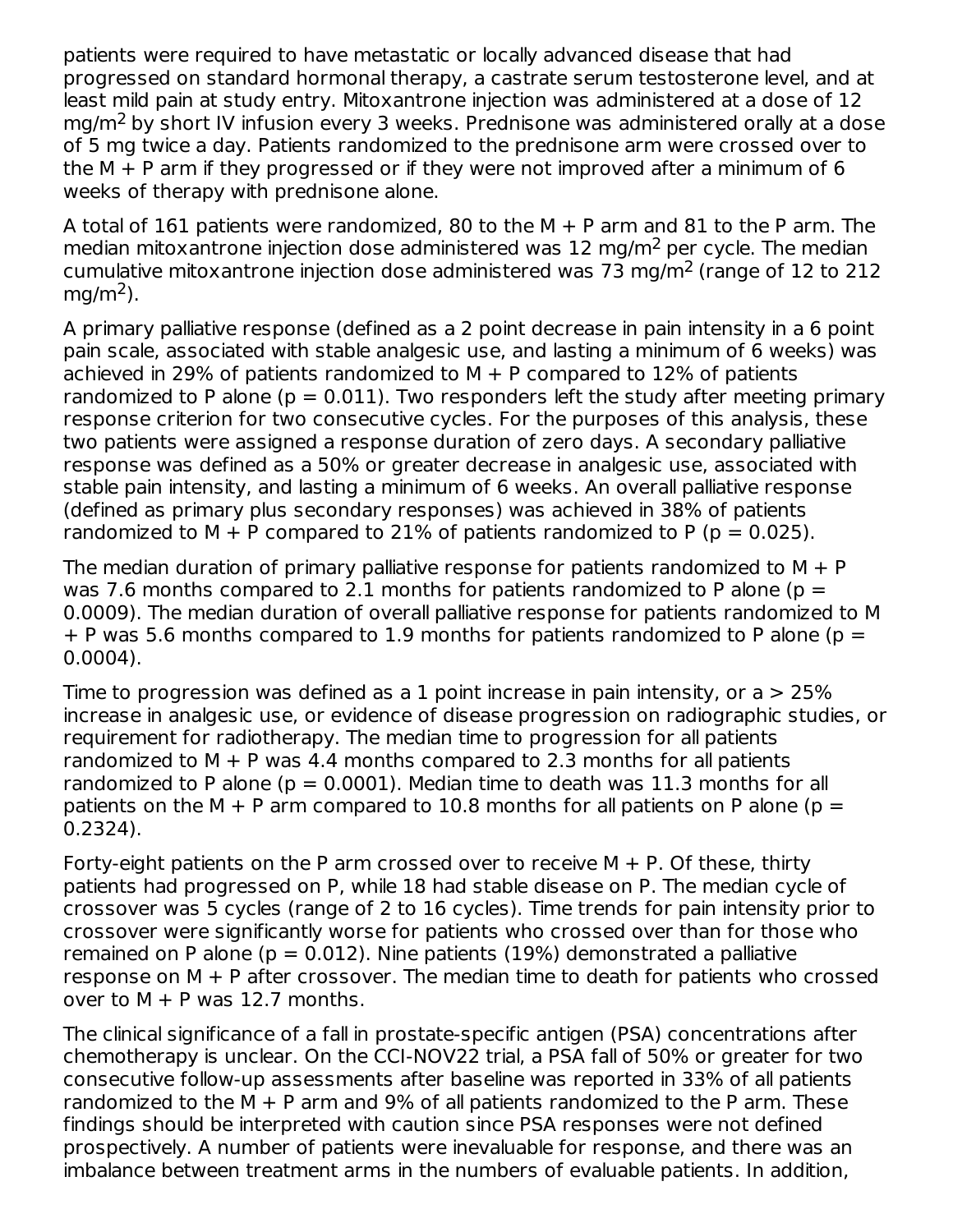PSA reduction did not correlate precisely with palliative response, the primary efficacy endpoint of this study. For example, among the 26 evaluable patients randomized to the  $M + P$  arm who had a  $\geq 50\%$  reduction in PSA, only 13 had a primary palliative response. Also, among 42 evaluable patients on this arm who did not have this reduction in PSA, 8 nonetheless had a primary palliative response.

Investigators at Cancer and Leukemia Group B (CALGB) conducted a Phase 3 comparative trial of mitoxantrone injection plus hydrocortisone  $(M + H)$  versus hydrocortisone alone (H) in patients with hormone-refractory prostate cancer (CALGB 9182). Eligible patients were required to have metastatic disease that had progressed despite at least one hormonal therapy. Progression at study entry was defined on the basis of progressive symptoms, increases in measurable or osseous disease, or rising PSA levels. Mitoxantrone injection was administered intravenously at a dose of 14 mg/m<sup>2</sup> every 21 days and hydrocortisone was administered orally at a daily dose of 40 mg. A total of 242 subjects were randomized, 119 to the M + H arm and 123 to the H arm. There were no differences in survival between the two arms, with a median of 11.1 months in the M  $+$  H arm and 12 months in the H arm ( $p = 0.3298$ ).

Using NPCP criteria for response, partial responses were achieved in 10 patients (8.4%) randomized to the M  $+$  H arm compared with 2 patients (1.6%) randomized to the H arm ( $p = 0.018$ ). The median time to progression, defined by NPCP criteria, for patients randomized to the  $M + H$  arm was 7.3 months compared to 4.1 months for patients randomized to H alone ( $p = 0.0654$ ).

Approximately 60% of patients on each arm required analgesics at baseline. Analgesic use was measured in this study using a 5 point scale. The best percent change from baseline in mean analgesic use was -17% for 61 patients with available data on the M  $+$ H arm, compared with  $+17\%$  for 61 patients on H alone (p = 0.014). A time trend analysis for analgesic use in individual patients also showed a trend favoring the  $M + H$ arm over H alone but was not statistically significant.

Pain intensity was measured using the Symptom Distress Scale (SDS) Pain Item 2 (a 5 point scale). The best percent change from baseline in mean pain intensity was -14% for 37 patients with available data on the M  $+$  H arm, compared with  $+8\%$  for 38 patients on H alone ( $p = 0.057$ ). A time trend analysis for pain intensity in individual patients showed no difference between treatment arms.

### **Acute Nonlymphocytic Leukemia**

In two large randomized multicenter trials, remission induction therapy for acute nonlymphocytic leukemia (ANLL) with mitoxantrone injection 12 mg/m<sup>2</sup> daily for 3 days as a 10 minute intravenous infusion and cytarabine  $100$  mg/m<sup>2</sup> for 7 days given as a continuous 24 hour infusion was compared with daunorubicin 45 mg/m<sup>2</sup> daily by intravenous infusion for 3 days plus the same dose and schedule of cytarabine used with mitoxantrone injection. Patients who had an incomplete antileukemic response received a second induction course in which mitoxantrone injection or daunorubicin was administered for 2 days and cytarabine for 5 days using the same daily dosage schedule. Response rates and median survival information for both the U.S. and international multicenter trials are given in **Table 3**.

### **Table 3: Response Rates, Time to Response, and Survival in U.S. and International Trials**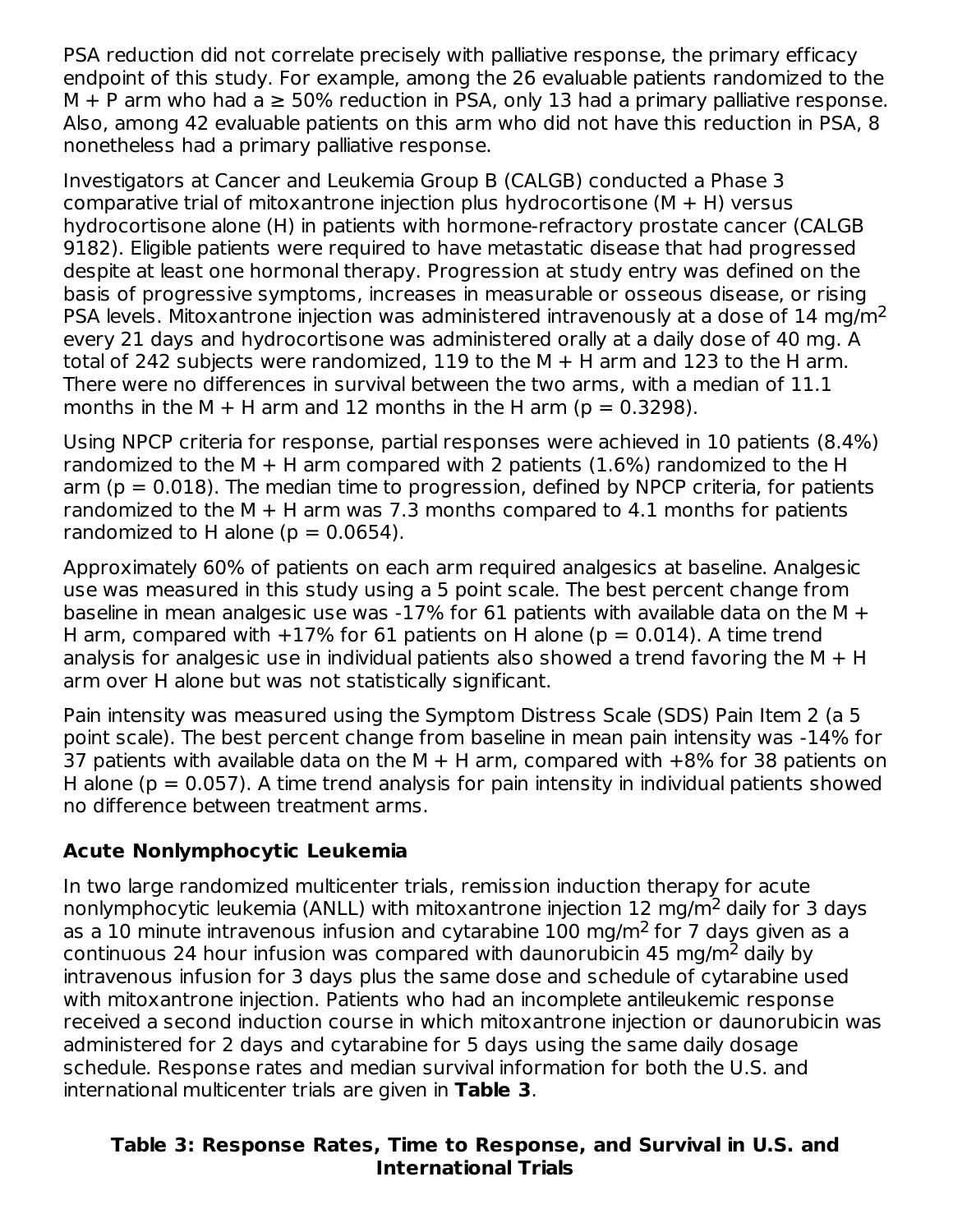| <b>Trial</b>                                | % Complete<br><b>Response (CR)</b> |                         |            | <b>Median Time</b><br>to CR (days) |            | <b>Survival (days)</b> |
|---------------------------------------------|------------------------------------|-------------------------|------------|------------------------------------|------------|------------------------|
|                                             | MIT                                | <b>DAUN</b>             | <u>MIT</u> | <b>DAUN</b>                        | <u>MIT</u> | <b>DAUN</b>            |
| U.S.                                        |                                    | 63 (62/98)  53 (54/102) | 35         | 42                                 | 312        | 237                    |
| International                               | 50<br>(56/112)                     | 51(62/123)              | 36         | 42                                 | 192        | 230                    |
| $MIT = Mitoxantrone Injection + Cytarabine$ |                                    |                         |            |                                    |            |                        |
| $D A UN = D aunorubicin + Cytarabine$       |                                    |                         |            |                                    |            |                        |

In these studies, two consolidation courses were administered to complete responders on each arm. Consolidation therapy consisted of the same drug and daily dosage used for remission induction, but only 5 days of cytarabine and 2 days of mitoxantrone injection or daunorubicin were given. The first consolidation course was administered 6 weeks after the start of the final induction course if the patient achieved a complete remission. The second consolidation course was generally administered 4 weeks later. Full hematologic recovery was necessary for patients to receive consolidation therapy. For the U.S. trial, median granulocyte nadirs for patients receiving mitoxantrone injection + cytarabine for consolidation courses 1 and 2 were 10/mm<sup>3</sup> for both courses, and for those patients receiving daunorubicin + cytarabine nadirs were  $170/\mathrm{mm}^3$  and 260/mm $^3$ , respectively. Median platelet nadirs for patients who received mitoxantrone injection + cytarabine for consolidation courses  $1$  and  $2$  were  $17,000/\mathrm{mm}^3$  and  $14,000/\mathrm{mm}^3$ , respectively, and were 33,000/mm<sup>3</sup> and 22,000/mm<sup>3</sup> in courses 1 and 2 for those patients who received daunorubicin  $+$  cytarabine. The benefit of consolidation therapy in ANLL patients who achieve a complete remission remains controversial. However, in the only well-controlled prospective, randomized multicenter trials with mitoxantrone injection in ANLL, consolidation therapy was given to all patients who achieved a complete remission. During consolidation in the U.S. study, two myelosuppressionrelated deaths occurred on the mitoxantrone injection arm and one on the daunorubicin arm. However, in the international study there were eight deaths on the mitoxantrone injection arm during consolidation which were related to the myelosuppression and none on the daunorubicin arm where less myelosuppression occurred.

### **INDICATIONS AND USAGE**

Mitoxantrone injection USP (concentrate) is indicated for reducing neurologic disability and/or the frequency of clinical relapses in patients with secondary (chronic) progressive, progressive relapsing, or worsening relapsing-remitting multiple sclerosis (i.e., patients whose neurologic status is significantly abnormal between relapses). Mitoxantrone injection USP (concentrate) is not indicated in the treatment of patients with primary progressive multiple sclerosis.

The clinical patterns of multiple sclerosis in the studies were characterized as follows: secondary progressive and progressive relapsing disease were characterized by gradual increasing disability with or without superimposed clinical relapses, and worsening relapsing-remitting disease was characterized by clinical relapses resulting in a step-wise worsening of disability.

Mitoxantrone injection USP (concentrate) in combination with corticosteroids is indicated as initial chemotherapy for the treatment of patients with pain related to advanced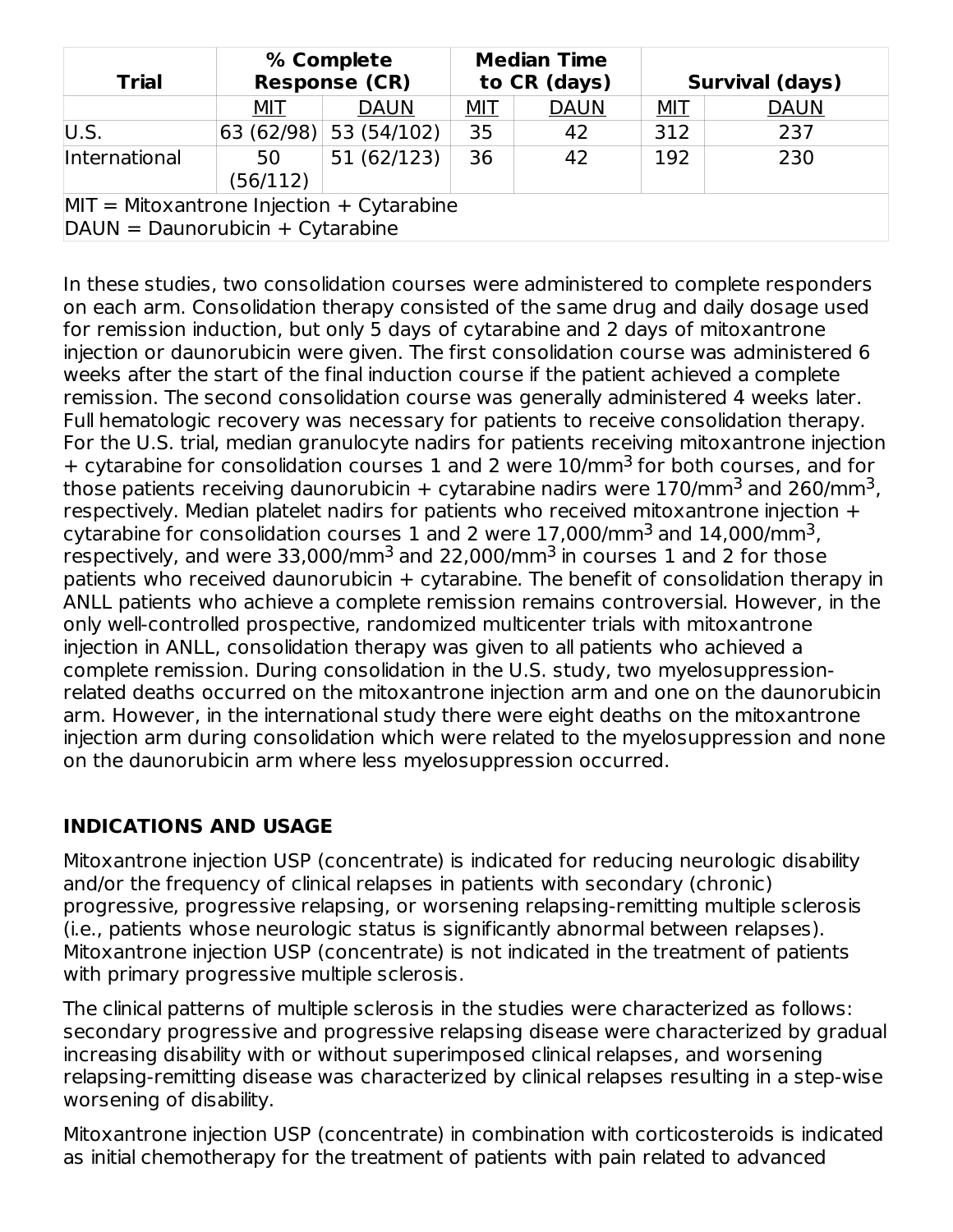hormone-refractory prostate cancer.

Mitoxantrone injection USP (concentrate) in combination with other approved drug(s) is indicated in the initial therapy of acute nonlymphocytic leukemia (ANLL) in adults. This category includes myelogenous, promyelocytic, monocytic, and erythroid acute leukemias.

## **CONTRAINDICATIONS**

Mitoxantrone injection (concentrate) is contraindicated in patients who have demonstrated prior hypersensitivity to it.

### **WARNINGS**

WHEN MITOXANTRONE INJECTION IS USED IN HIGH DOSES (> 14 mg/m<sup>2</sup>/d  $\times$  3 days) SUCH AS INDICATED FOR THE TREATMENT OF LEUKEMIA, SEVERE MYELOSUPPRESSION WILL OCCUR. THEREFORE, IT IS RECOMMENDED THAT MITOXANTRONE INJECTION BE ADMINISTERED ONLY BY PHYSICIANS EXPERIENCED IN THE CHEMOTHERAPY OF THIS DISEASE. LABORATORY AND SUPPORTIVE SERVICES MUST BE AVAILABLE FOR HEMATOLOGIC AND CHEMISTRY MONITORING AND ADJUNCTIVE THERAPIES, INCLUDING ANTIBIOTICS. BLOOD AND BLOOD PRODUCTS MUST BE AVAILABLE TO SUPPORT PATIENTS DURING THE EXPECTED PERIOD OF MEDULLARY HYPOPLASIA AND SEVERE MYELOSUPPRESSION. PARTICULAR CARE SHOULD BE GIVEN TO ASSURING FULL HEMATOLOGIC RECOVERY BEFORE UNDERTAKING CONSOLIDATION THERAPY (IF THIS TREATMENT IS USED) AND PATIENTS SHOULD BE MONITORED CLOSELY DURING THIS PHASE. MITOXANTRONE INJECTION ADMINISTERED AT ANY DOSE CAN CAUSE MYELOSUPPRESSION.

### **General**

Patients with preexisting myelosuppression as the result of prior drug therapy should not receive mitoxantrone injection unless it is felt that the possible benefit from such treatment warrants the risk of further medullary suppression.

The safety of mitoxantrone injection (concentrate) in patients with hepatic insufficiency is not established (see **CLINICAL PHARMACOLOGY**).

Safety for use by routes other than intravenous administration has not been established.

Mitoxantrone injection is not indicated for subcutaneous, intramuscular, or intra-arterial injection. There have been reports of local/regional neuropathy, some irreversible, following intra-arterial injection.

Mitoxantrone injection must not be given by intrathecal injection. There have been reports of neuropathy and neurotoxicity, both central and peripheral, following intrathecal injection. These reports have included seizures leading to coma and severe neurologic sequelae, and paralysis with bowel and bladder dysfunction.

Topoisomerase II inhibitors, including mitoxantrone injection, have been associated with the development of secondary acute myeloid leukemia and myelosuppression.

### **Cardiac Effects**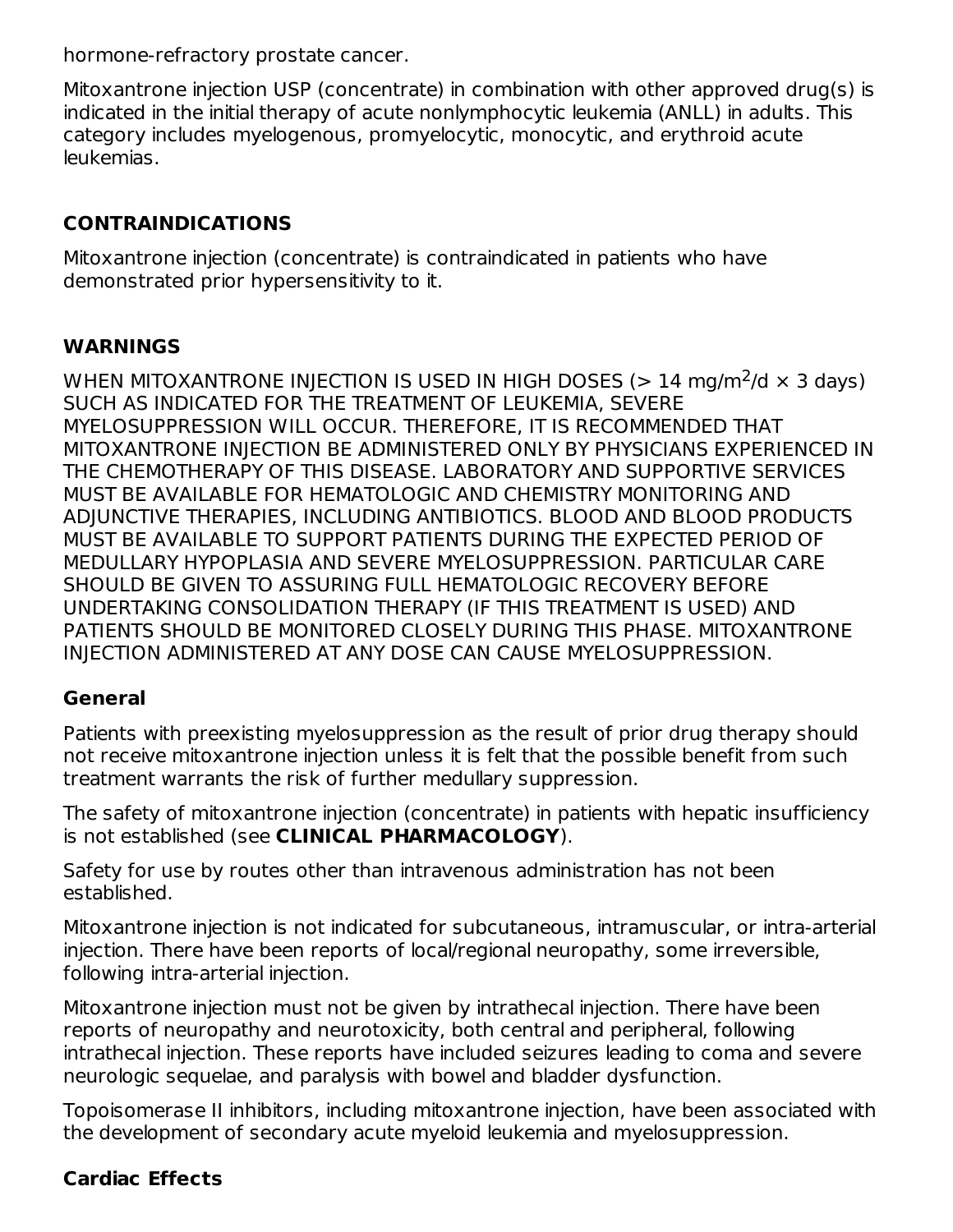Because of the possible danger of cardiac effects in patients previously treated with daunorubicin or doxorubicin, the benefit-to-risk ratio of mitoxantrone injection therapy in such patients should be determined before starting therapy.

Functional cardiac changes including decreases in left ventricular ejection fraction (LVEF) and irreversible congestive heart failure can occur with mitoxantrone injection. Cardiac toxicity may be more common in patients with prior treatment with anthracyclines, prior mediastinal radiotherapy, or with preexisting cardiovascular disease. Such patients should have regular cardiac monitoring of LVEF from the initiation of therapy. Cancer patients who received cumulative doses of 140 mg/m<sup>2</sup> either alone or in combination with other chemotherapeutic agents had a cumulative 2.6% probability of clinical congestive heart failure. In comparative oncology trials, the overall cumulative probability rate of moderate or severe decreases in LVEF at this dose was 13%.

#### Multiple Sclerosis

Changes in cardiac function may occur in patients with multiple sclerosis treated with mitoxantrone injection. In one controlled trial (Study 1, see **CLINICAL TRIALS, Multiple Sclerosis**), two patients (2%) of 127 receiving mitoxantrone injection, one receiving a 5 mg/m<sup>2</sup> dose and the other receiving the 12 mg/m<sup>2</sup> dose, had LVEF values that decreased to below 50%. An additional patient receiving 12 mg/m<sup>2</sup>, who did not have LVEF measured, had a decrease in another echocardiographic measurement of ventricular function (fractional shortening) that led to discontinuation from the trial (see **ADVERSE REACTIONS, Multiple Sclerosis**). There were no reports of congestive heart failure in either controlled trial.

MS patients should be assessed for cardiac signs and symptoms by history, physical examination, ECG, and quantitative LVEF evaluation using appropriate methodology (ex. Echocardiogram, MUGA, MRI, etc.) prior to the start of mitoxantrone injection therapy. MS patients with a baseline LVEF below the lower limit of normal should not be treated with mitoxantrone injection. Subsequent LVEF and ECG evaluations are recommended if signs or symptoms of congestive heart failure develop and prior to every dose administered to MS patients. Mitoxantrone injection should not be administered to MS patients who experience a reduction in LVEF to below the lower limit of normal, to those who experience a clinically significant reduction in LVEF, or to those who have received a cumulative lifetime dose of  $140 \text{ mg/m}^2$ . MS patients should have yearly quantitative LVEF evaluation after stopping mitoxantrone injection to monitor for late-occurring cardiotoxicity.

### Leukemia

Acute congestive heart failure may occasionally occur in patients treated with mitoxantrone injection for ANLL. In first-line comparative trials of mitoxantrone injection + cytarabine vs. daunorubicin + cytarabine in adult patients with previously untreated ANLL, therapy was associated with congestive heart failure in 6.5% of patients on each arm. A causal relationship between drug therapy and cardiac effects is difficult to establish in this setting since myocardial function is frequently depressed by the anemia, fever and infection, and hemorrhage that often accompany the underlying disease.

### Hormone-Refractory Prostate Cancer

Functional cardiac changes such as decreases in LVEF and congestive heart failure may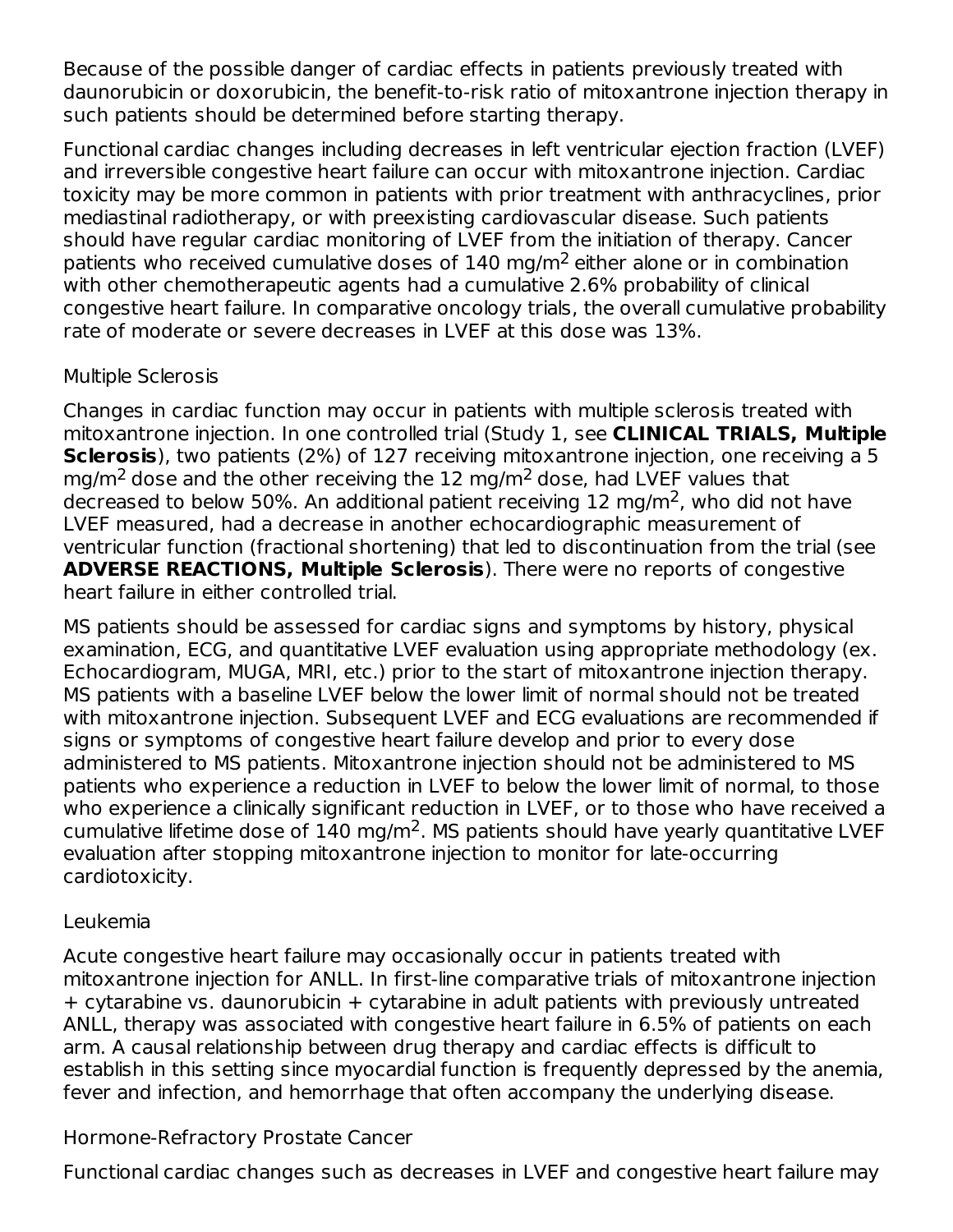occur in patients with hormone-refractory prostate cancer treated with mitoxantrone injection. In a randomized comparative trial of mitoxantrone injection plus low-dose prednisone vs. low-dose prednisone, 7 of 128 patients (5.5 %) treated with mitoxantrone injection had a cardiac event defined as any decrease in LVEF below the normal range, congestive heart failure ( $n = 3$ ), or myocardial ischemia. Two patients had a prior history of cardiac disease. The total mitoxantrone injection dose administered to patients with cardiac effects ranged from  $>$  48 to 212 mg/m<sup>2</sup>.

Among 112 patients evaluable for safety on the mitoxantrone injection + hydrocortisone arm of the CALGB trial, 18 patients (19%) had a reduction in cardiac function, 5 patients (5%) had cardiac ischemia, and 2 patients (2%) experienced pulmonary edema. The range of total mitoxantrone injection doses administered to these patients is not available.

## **Pregnancy**

Mitoxantrone injection may cause fetal harm when administered to a pregnant woman. Women of childbearing potential should be advised to avoid becoming pregnant. Mitoxantrone is considered a potential human teratogen because of its mechanism of action and the developmental effects demonstrated by related agents. Treatment of pregnant rats during the organogenesis period of gestation was associated with fetal growth retardation at doses  $\geq 0.1$  mg/kg/day (0.01 times the recommended human dose on a mg/m<sup>2</sup> basis). When pregnant rabbits were treated during organogenesis, an increased incidence of premature delivery was observed at doses  $\geq 0.1$  mg/kg/day (0.01 times the recommended human dose on a mg/m<sup>2</sup> basis). No teratogenic effects were observed in these studies, but the maximum doses tested were well below the recommended human dose (0.02 and 0.05 times in rats and rabbits, respectively, on a mg/m<sup>2</sup> basis). There are no adequate and well-controlled studies in pregnant women. Women with multiple sclerosis who are biologically capable of becoming pregnant should have a pregnancy test prior to each dose, and the results should be known prior to administration of the drug. If this drug is used during pregnancy or if the patient becomes pregnant while taking this drug, the patient should be apprised of the potential risk to the fetus.

## **Secondary Leukemia**

Mitoxantrone injection therapy increases the risk of developing secondary leukemia in patients with cancer and in patients with multiple sclerosis.

In a study of patients with prostate cancer, acute myeloid leukemia occurred in 1% (5/487) of mitoxantrone-treated patients versus no cases in the control group (0/496) not receiving mitoxantrone at 4.7 years follow-up.

In a prospective, open-label, tolerability and safety monitoring study of mitoxantrone injectiontreated MS patients followed for up to five years (median of 2.8 years), leukemia occurred in 0.6% (3/509) of patients. Publications describe leukemia risks of 0.25% to 2.8% in cohorts of patients with MS treated with mitoxantrone injection and followed for varying periods of time. This leukemia risk exceeds the risk of leukemia in the general population. The most commonly reported types were acute promyelocytic leukemia and acute myelocytic leukemia.

In 1774 patients with breast cancer who received mitoxantrone injection concomitantly with other cytotoxic agents and radiotherapy, the cumulative risk of developing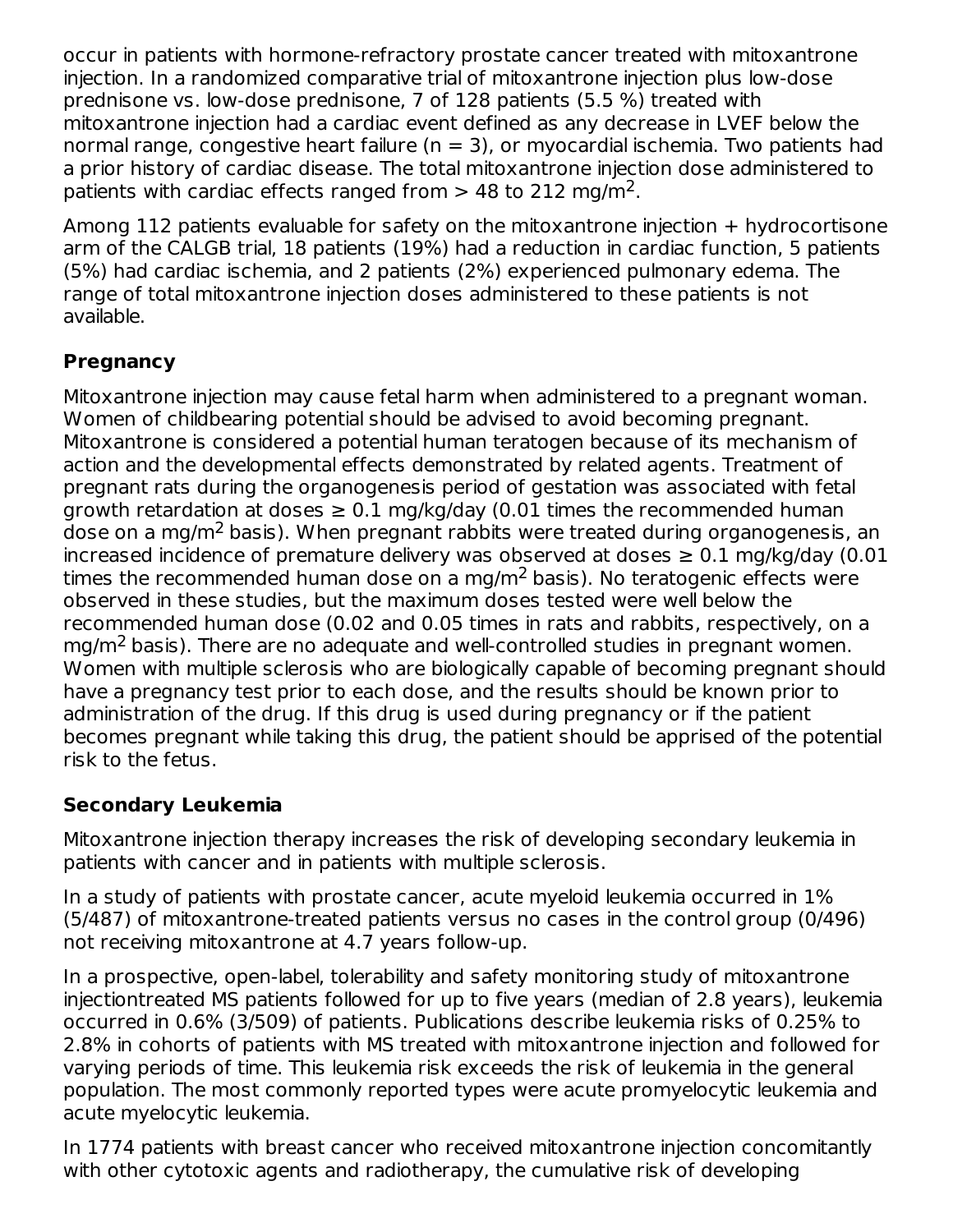treatment-related acute myeloid leukemia was estimated as 1.1% and 1.6% at 5 and 10 years, respectively. The second largest report involved 449 patients with breast cancer treated with mitoxantrone injection, usually in combination with radiotherapy and/or other cytotoxic agents. In this study, the cumulative probability of developing secondary leukemia was estimated to be 2.2% at 4 years.

Secondary acute myeloid leukemia has also been reported in cancer patients treated with anthracyclines. Mitoxantrone injection is an anthracenedione, a related drug. The occurrence of secondary leukemia is more common when anthracyclines are given in combination with DNA-damaging antineoplastic agents, when patients have been heavily pretreated with cytotoxic drugs, or when doses of anthracyclines have been escalated.

Symptoms of acute leukemia may include excessive bruising, bleeding, and recurrent infections.

### **PRECAUTIONS**

#### **General**

Therapy with mitoxantrone injection should be accompanied by close and frequent monitoring of hematologic and chemical laboratory parameters, as well as frequent patient observation.

Systemic infections should be treated concomitantly with or just prior to commencing therapy with mitoxantrone injection.

### **Information for Patients**

See FDA-approved patient labeling (Medication Guide).

Inform patients of the availability of a medication guide and instruct them to read the medication guide prior to initiating treatment with mitoxantrone injection and prior to each infusion. Review the mitoxantrone injection USP (concentrate) medication guide with every patient prior to initiation of treatment and periodically during treatment. Instruct patients that mitoxantrone injection should be taken only as prescribed.

Advise patients that mitoxantrone injection can cause myelosuppression and inform patients of the signs and symptoms of myelosuppression. Advise patients that mitoxantrone injection can cause congestive heart failure that may lead to death even in people who have never had heart problems before, and inform patients of the signs and symptoms of congestive heart failure. Advise patients receiving mitoxantrone injection to treat multiple sclerosis that they should receive cardiac monitoring prior to each mitoxantrone injection dose and yearly after stopping mitoxantrone injection.

Mitoxantrone injection may impart a blue-green color to the urine for 24 hours after administration, and patients should be advised to expect this during therapy. Bluish discoloration of the sclera may also occur.

### **Laboratory Tests**

A complete blood count, including platelets, should be obtained prior to each course of mitoxantrone injection and in the event that signs and symptoms of infection develop. Liver function tests should also be performed prior to each course of therapy.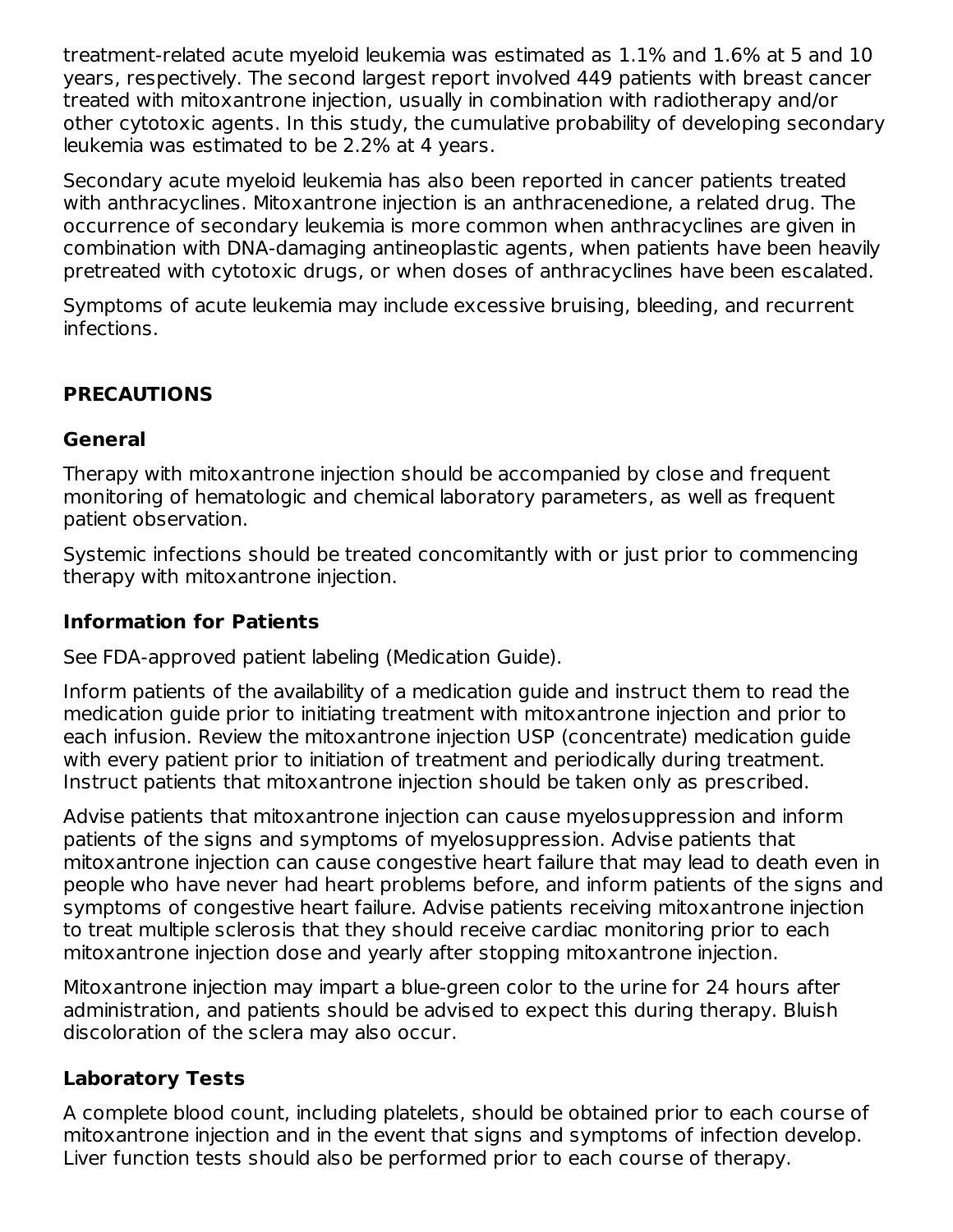Mitoxantrone injection therapy in multiple sclerosis patients with abnormal liver function tests is not recommended because mitoxantrone injection clearance is reduced by hepatic impairment and no laboratory measurement can predict drug clearance and dose adjustments.

In leukemia treatment, hyperuricemia may occur as a result of rapid lysis of tumor cells by mitoxantrone injection. Serum uric acid levels should be monitored and hypouricemic therapy instituted prior to the initiation of antileukemic therapy.

Women with multiple sclerosis who are biologically capable of becoming pregnant, even if they are using birth control, should have a pregnancy test, and the results should be known, before receiving each dose of mitoxantrone injection (see **WARNINGS, Pregnancy**).

## **Carcinogenesis, Mutagenesis, Impairment of Fertility**

## Carcinogenesis

Intravenous treatment of rats and mice, once every 21 days for 24 months, with mitoxantrone injection resulted in an increased incidence of fibroma and external auditory canal tumors in rats at a dose of 0.03 mg/kg (0.02 fold the recommended human dose, on a mg/m $^2$  basis), and hepatocellular adenoma in male mice at a dose of 0.1 mg/kg (0.03 fold the recommended human dose, on a mg/m<sup>2</sup> basis). Intravenous treatment of rats, once every 21 days for 12 months with mitoxantrone injection resulted in an increased incidence of external auditory canal tumors in rats at a dose of 0.3 mg/kg (0.15 fold the recommended human dose, on a mg/m<sup>2</sup> basis).

### **Mutagenesis**

Mitoxantrone injection was clastogenic in the *in vivo* rat bone marrow assay.

Mitoxantrone injection was also clastogenic in two in vitro assays; it induced DNA damage in primary rat hepatocytes and sister chromatid exchanges in Chinese hamster ovary cells. Mitoxantrone injection was mutagenic in bacterial and mammalian test systems (Ames/Salmonella and E. coli and L5178Y TK+/-mouse lymphoma).

## **Drug Interactions**

Mitoxantrone and its metabolites are excreted in bile and urine, but it is not known whether the metabolic or excretory pathways are saturable, may be inhibited or induced, or if mitoxantrone and its metabolites undergo enterohepatic circulation. To date, postmarketing experience has not revealed any significant drug interactions in patients who have received mitoxantrone injection for treatment of cancer. Information on drug interactions in patients with multiple sclerosis is limited.

Following concurrent administration of mitoxantrone injection with corticosteroids, no evidence of drug interactions has been observed.

# **Special Populations**

### Hepatic Impairment

Patients with multiple sclerosis who have hepatic impairment should ordinarily not be treated with mitoxantrone injection. Mitoxantrone injection should be administered with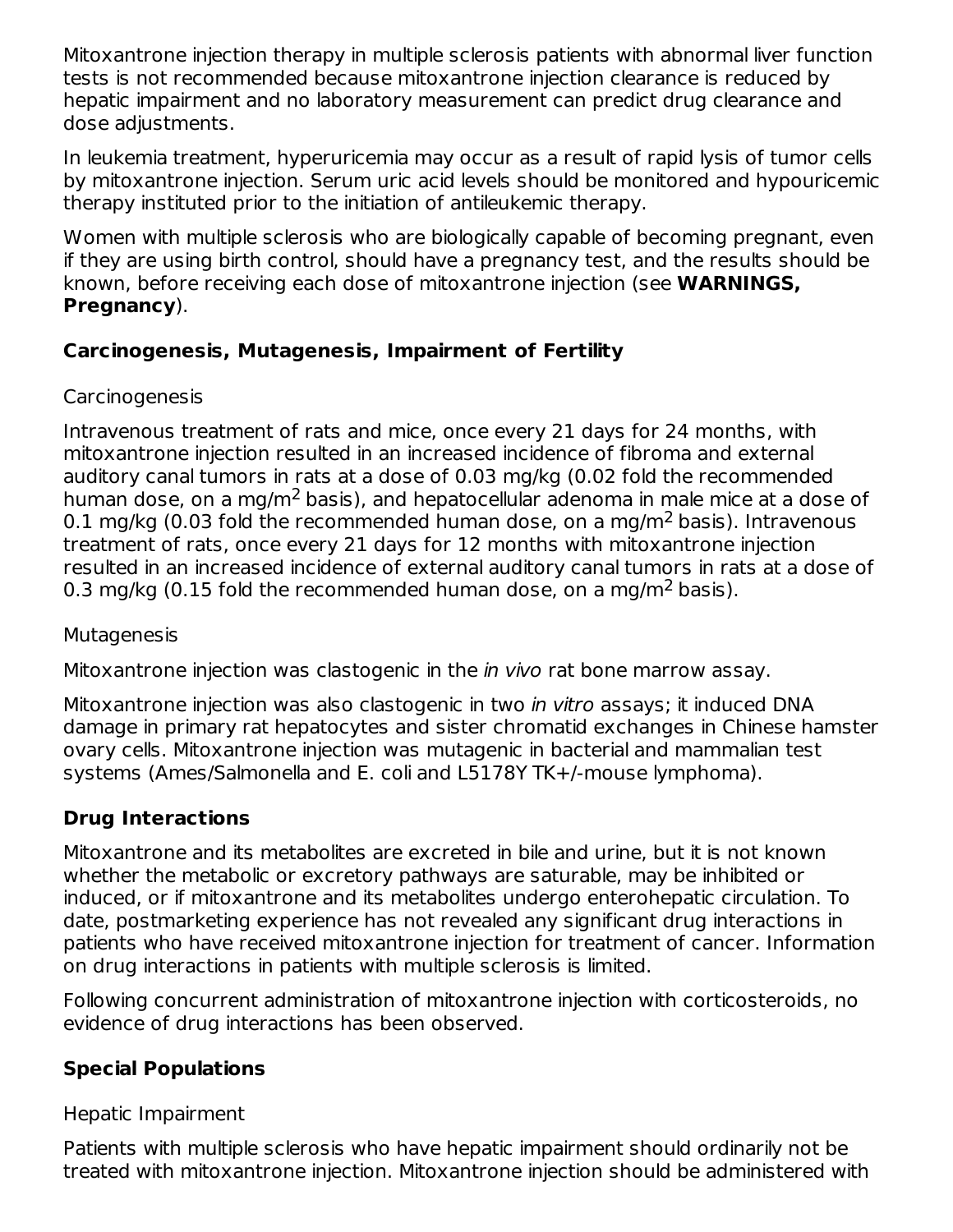caution to other patients with hepatic impairment. In patients with severe hepatic impairment, the AUC is more than three times greater than the value observed in patients with normal hepatic function.

## **Pregnancy**

Teratogenic Effects

Pregnancy Category D

(See **WARNINGS**.)

## **Nursing Mothers**

Mitoxantrone injection is excreted in human milk and significant concentrations (18 ng/mL) have been reported for 28 days after the last administration. Because of the potential for serious adverse reactions in infants from mitoxantrone injection, breastfeeding should be discontinued before starting treatment.

## **Pediatric Use**

Safety and effectiveness in pediatric patients have not been established.

## **Geriatric Use**

Multiple Sclerosis

Clinical studies of mitoxantrone injection did not include sufficient numbers of patients aged 65 and over to determine whether they respond differently from younger patients. Other reported clinical experience has not identified differences in responses between the elderly and younger patients.

Hormone-Refractory Prostate Cancer

One hundred forty-six patients aged 65 and over and 52 younger patients (< 65 years) have been treated with mitoxantrone injection in controlled clinical studies. These studies did not include sufficient numbers of younger patients to determine whether they respond differently from older patients. However, greater sensitivity of some older individuals cannot be ruled out.

### Acute Nonlymphocytic Leukemia

Although definitive studies with mitoxantrone injection have not been performed in geriatric patients with ANLL, toxicity may be more frequent in the elderly. Elderly patients are more likely to have age-related comorbidities due to disease or disease therapy.

# **ADVERSE REACTIONS**

### **Multiple Sclerosis**

Mitoxantrone injection has been administered to 149 patients with multiple sclerosis in two randomized clinical trials, including 21 patients who received mitoxantrone injection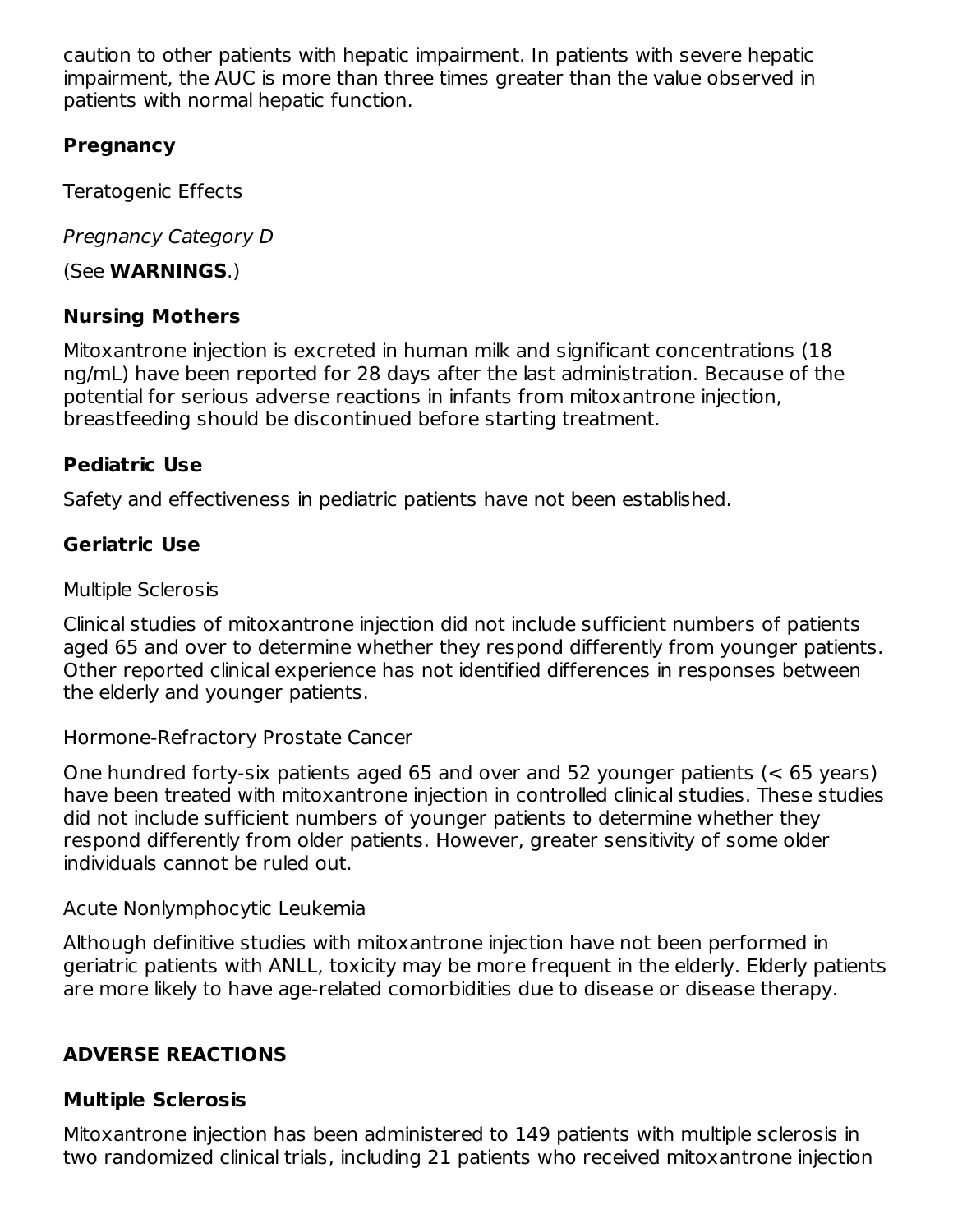in combination with corticosteroids.

In Study 1, the proportion of patients who discontinued treatment due to an adverse event was 9.7% ( $n = 6$ ) in the 12 mg/m<sup>2</sup> mitoxantrone injection arm (leukopenia, depression, decreased LV function, bone pain and emesis, renal failure, and one discontinuation to prevent future complications from repeated urinary tract infections) compared to  $3.1\%$  (n = 2) in the placebo arm (hepatitis and myocardial infarction). The following clinical adverse experiences were significantly more frequent in the mitoxantrone injection groups: nausea, alopecia, urinary tract infection, and menstrual disorders, including amenorrhea.

**Table 4a** summarizes clinical adverse events of all intensities occurring in ≥ 5% of patients in either dose group of mitoxantrone injection and that were numerically greater on drug than on placebo in Study 1. The majority of these events were of mild to moderate intensity, and nausea was the only adverse event that occurred with severe intensity in more than one patient (three patients [5%] in the 12 mg/m<sup>2</sup> group). Of note, alopecia consisted of mild hair thinning.

Two of the 127 patients treated with mitoxantrone injection in Study 1 had decreased LVEF to below 50% at some point during the 2 years of treatment. An additional patient receiving 12 mg/m<sup>2</sup> did not have LVEF measured, but had another echocardiographic measure of ventricular function (fractional shortening) that led to discontinuation from the study.

|                                      | <b>Percent of Patients</b>       |                                |                                                                                                      |  |  |
|--------------------------------------|----------------------------------|--------------------------------|------------------------------------------------------------------------------------------------------|--|--|
| <b>Preferred Term</b>                | <b>Placebol</b><br>$(N =$<br>64) | <b>Injection</b><br>$(N = 65)$ | 5 mg/m <sup>2</sup> Mitoxantrone 12 mg/m <sup>2</sup> Mitoxantrone<br><b>Injection</b><br>$(N = 62)$ |  |  |
| Nausea                               | 20                               | 55                             | 76                                                                                                   |  |  |
| Alopecia                             | 31                               | 38                             | 61                                                                                                   |  |  |
| Menstrual disorder*                  | 26                               | 51                             | 61                                                                                                   |  |  |
| Amenorrhea <sup>*</sup>              | 3                                | 28                             | 43                                                                                                   |  |  |
| Upper respiratory tract<br>infection | 52                               | 51                             | 53                                                                                                   |  |  |
| Urinary tract infection              | 13                               | 29                             | 32                                                                                                   |  |  |
| Stomatitis                           | 8                                | 15                             | 19                                                                                                   |  |  |
| Arrhythmia                           | 8                                | 6                              | 18                                                                                                   |  |  |
| Diarrhea                             | 11                               | 25                             | 16                                                                                                   |  |  |
| Urine abnormal                       | 6                                | 5                              | 11                                                                                                   |  |  |
| <b>ECG</b> abnormal                  | 3                                | 5                              | 11                                                                                                   |  |  |
| Constipation                         | 6                                | 14                             | 10                                                                                                   |  |  |
| <b>Back pain</b>                     | 5                                | 6                              | 8                                                                                                    |  |  |
| Sinusitis                            | $\overline{2}$                   | 3                              | 6                                                                                                    |  |  |
| Headache                             | 5                                | 6                              | 6                                                                                                    |  |  |

**Table 4a: Adverse Events of Any Intensity Occurring in ≥ 5% of Patients on Any Dose of Mitoxantrone Injection and That Were Numerically Greater Than in the Placebo Group Study 1**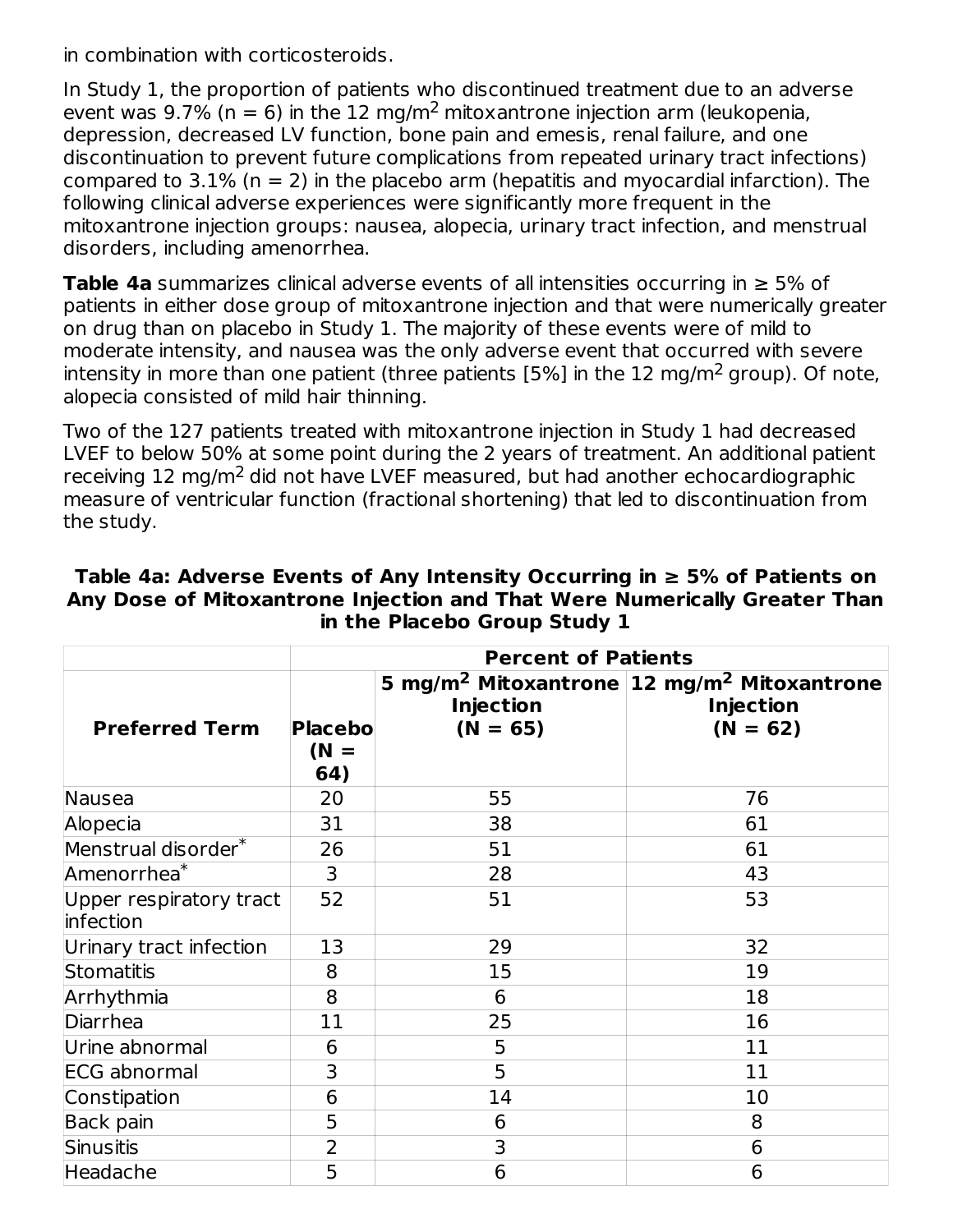\* Percentage of female patients.

The proportion of patients experiencing any infection during Study 1 was 67% for the placebo group, 85% for the 5 mg/m<sup>2</sup> group, and 81% for the 12 mg/m<sup>2</sup> group. However, few of these infections required hospitalization: one placebo patient (tonsillitis), three 5 mg/m<sup>2</sup> patients (enteritis, urinary tract infection, viral infection), and four 12 mg/m<sup>2</sup> patients (tonsillitis, urinary tract infection [two], endometritis).

**Table 4b** summarizes laboratory abnormalities that occurred in ≥ 5% of patients in either mitoxantrone injection dose group, and that were numerically more frequent than in the placebo group.

|                               |                               | <b>Percent of Patients</b>                                         |                                                                     |
|-------------------------------|-------------------------------|--------------------------------------------------------------------|---------------------------------------------------------------------|
| <b>Event</b>                  | <b>Placebo</b><br>(N =<br>64) | 5 mg/m <sup>2</sup> Mitoxantrone<br><b>Injection</b><br>$(N = 65)$ | 12 mg/m <sup>2</sup> Mitoxantrone<br><b>Injection</b><br>$(N = 62)$ |
| Leukopenia <sup>t</sup>       |                               | 9                                                                  | 19                                                                  |
| Gamma-GT<br>increased         | 3                             | 3                                                                  | 15                                                                  |
| <b>SGOT increased</b>         | 8                             | 9                                                                  | 8                                                                   |
| Granulocytopenia <sup>‡</sup> | $\overline{2}$                | 6                                                                  | 6                                                                   |
| Anemia                        | າ                             | 9                                                                  | 6                                                                   |
| <b>SGPT</b> increased         | 3                             | 6                                                                  | 5                                                                   |

| Table 4b: Laboratory Abnormalities Occurring in $\geq 5\%$ of Patients $^*$ on Either |
|---------------------------------------------------------------------------------------|
| Dose of Mitoxantrone Injection and That Were More Frequent Than in the                |
| <b>Placebo Group Study 1</b>                                                          |

\* Assessed using World Health Organization (WHO) toxicity criteria.

 $\dagger$  < 4000 cells/mm<sup>3</sup>

 $\frac{1}{4}$  < 2000 cells/mm<sup>3</sup>

There was no difference among treatment groups in the incidence or severity of hemorrhagic events.

In Study 2, mitoxantrone injection was administered once a month. Clinical adverse events most frequently reported in the mitoxantrone injection group included amenorrhea (53% of female patients), alopecia (33% of patients), nausea (29% of patients), and asthenia (24% of patients). **Tables 5a** and **5b** respectively summarize adverse events and laboratory abnormalities occurring in > 5% of patients in the mitoxantrone injection group and numerically more frequent than in the control group.

#### **Table 5a: Adverse Events of Any Intensity Occurring in > 5% of Patients in the Mitoxantrone Injection Group \*and Numerically More Frequent Than in the Control Group Study 2**

|    | <b>Percent of Patients</b> |
|----|----------------------------|
| МP | $M + MP$                   |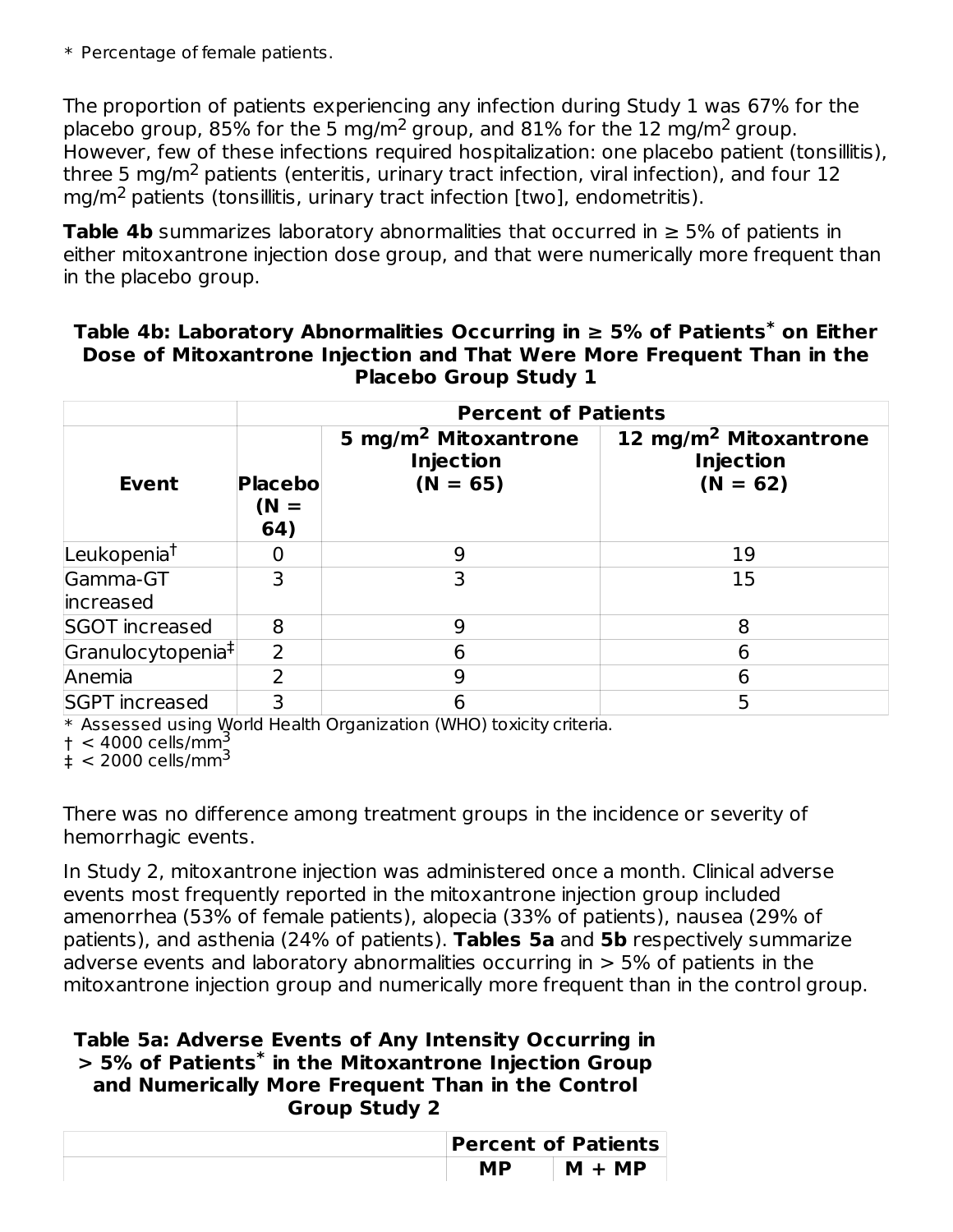| <b>Event</b>                                             |   | $(n = 21)$ $(n = 21)$ |
|----------------------------------------------------------|---|-----------------------|
| Amenorrhea <sup>t</sup>                                  |   | 53                    |
| Alopecia                                                 |   | 33                    |
| Nausea                                                   |   | 29                    |
| Asthenia                                                 | O | 24                    |
| Pharyngitis/throat infection                             | 5 | 19                    |
| Gastralgia/stomach burn/epigastric pain                  | 5 | 14                    |
| Aphthosis                                                |   | 10                    |
| Cutaneous mycosis                                        |   | 10                    |
| Rhinitis                                                 |   | 10                    |
| Menorrhagia <sup>†</sup>                                 |   |                       |
| $M = M$ itoxantrone Injection $MP = M$ ethylprednisolone |   |                       |

\* Assessed using National Cancer Institute (NCI) common toxicity criteria. † Percentage of female patients.  $\kappa$ antrone injection, MP = Methylprednisolone

#### **Table 5b: Laboratory Abnormalities Occurring in > 5% of Patients in the Mitoxantrone Injection Group and \* Numerically More Frequent Than in the Control Group Study 2**

|                                                           | <b>Percent of Patients</b> |            |  |  |
|-----------------------------------------------------------|----------------------------|------------|--|--|
|                                                           | <b>MP</b>                  | $M + MP$   |  |  |
| <b>Event</b>                                              | $(n = 21)$                 | $(n = 21)$ |  |  |
| WBC low <sup>t</sup>                                      | 14                         | 100        |  |  |
| $ANC$ low <sup>‡</sup>                                    | 10                         | 100        |  |  |
| Lymphocytes low                                           | 43                         | 95         |  |  |
| Hemoglobin low                                            | 48                         | 43         |  |  |
| Platelets low <sup>§</sup>                                | 0                          | 33         |  |  |
| SGOT high                                                 | 5                          | 15         |  |  |
| <b>SGPT high</b>                                          | 10                         | 15         |  |  |
| Glucose high                                              | 5                          | 10         |  |  |
| Potassium low                                             | O                          | 10         |  |  |
| $M = Mitox$ antrone Injection, $MP = Methy$ prednisolone. |                            |            |  |  |

\* Assessed using National Cancer Institute (NCI) common toxicity criteria.

 $\dagger$  < 4000 cells/mm<sup>3</sup>

 $\frac{1}{4}$  < 1500 cells/mm<sup>3</sup>

 $\frac{1}{9}$  < 100,000 cells/mm<sup>3</sup>

Leukopenia and neutropenia were reported in the M + MP group (see **Table 5b**).

Neutropenia occurred within 3 weeks after mitoxantrone injection administration and was always reversible. Only mild to moderate intensity infections were reported in 9 of 21 patients in the  $M + MP$  group and in 3 of 21 patients in the MP group; none of these required hospitalization. There was no difference among treatment groups in the incidence or severity of hemorrhagic events. There were no withdrawals from Study 2 for safety reasons.

#### **Leukemia**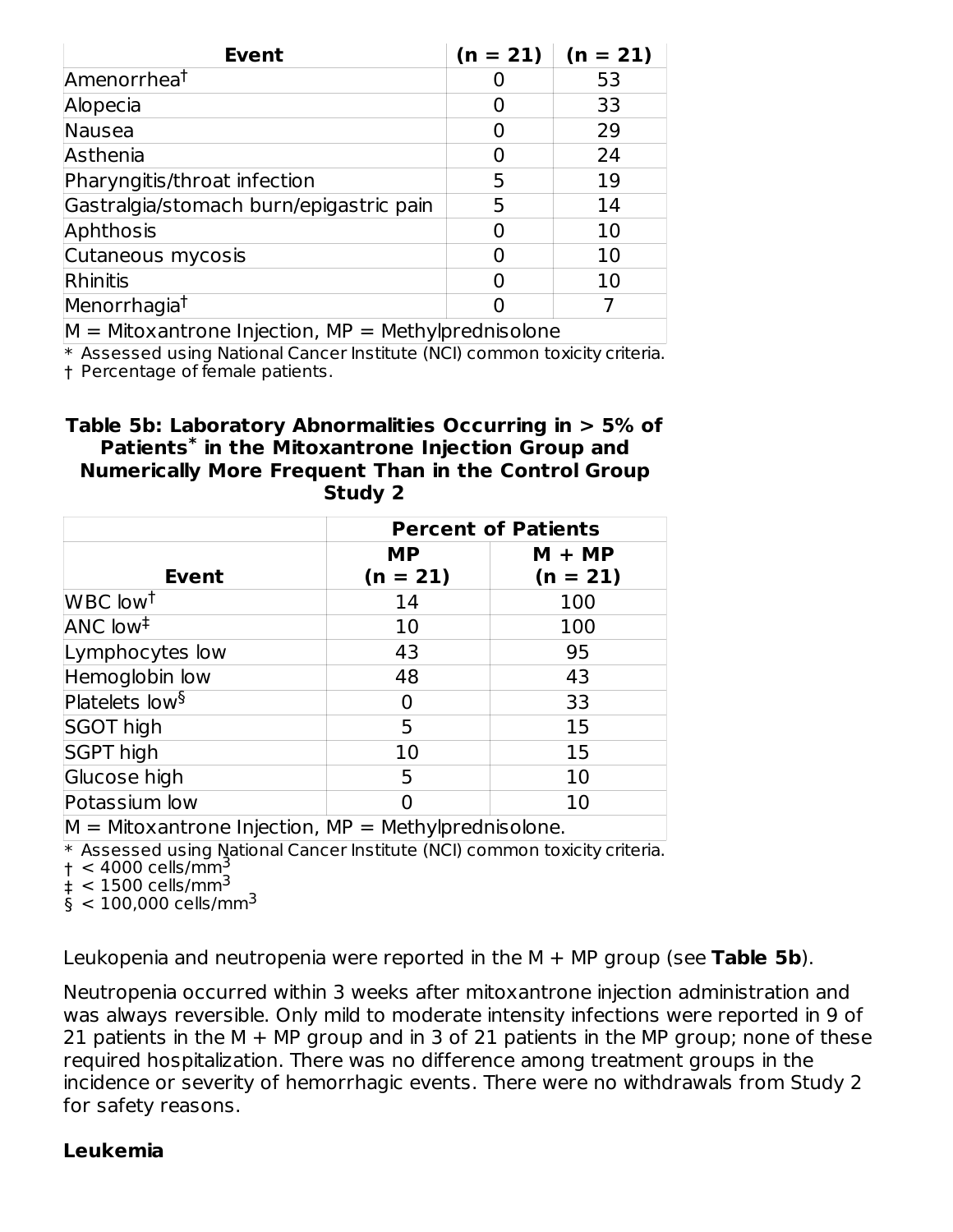Mitoxantrone injection has been studied in approximately 600 patients with acute nonlymphocytic leukemia (ANLL). **Table 6** represents the adverse reaction experience in the large U.S. comparative study of mitoxantrone  $+$  cytarabine vs. daunorubicin  $+$ cytarabine. Experience in the large international study was similar. A much wider experience in a variety of other tumor types revealed no additional important reactions other than cardiomyopathy (see **WARNINGS**). It should be appreciated that the listed adverse reaction categories include overlapping clinical symptoms related to the same condition, e.g., dyspnea, cough and pneumonia. In addition, the listed adverse reactions cannot all necessarily be attributed to chemotherapy as it is often impossible to distinguish effects of the drug and effects of the underlying disease. It is clear, however, that the combination of mitoxantrone injection  $+$  cytarabine was responsible for nausea and vomiting, alopecia, mucositis/stomatitis, and myelosuppression.

**Table 6** summarizes adverse reactions occurring in patients treated with mitoxantrone  $injection + cytarabine in comparison with those who received daunorubicin + cytarabine$ for therapy of ANLL in a large multicenter randomized prospective U.S. trial.

Adverse reactions are presented as major categories and selected examples of clinically significant subcategories.

|                          | <b>Induction</b>        | <b>Consolidation</b><br>[% pts entering induction][% pts entering<br>induction] |                        |                         |
|--------------------------|-------------------------|---------------------------------------------------------------------------------|------------------------|-------------------------|
| <b>Event</b>             | MIT<br>$N = 102$        | <b>DAUN</b><br>$N = 102$                                                        | <b>MIT</b><br>$N = 55$ | <b>DAUN</b><br>$N = 49$ |
| Cardiovascular           | 26                      | 28                                                                              | 11                     | 24                      |
| <b>CHF</b>               | 5                       | 6                                                                               | $\overline{0}$         | $\mathbf 0$             |
| Arrhythmias              | $\overline{\mathbf{3}}$ | 3                                                                               | 4                      | 4                       |
| <b>Bleeding</b>          | 37                      | 41                                                                              | 20                     | 6                       |
| GI                       | 16                      | 12                                                                              | $\overline{2}$         | $\overline{2}$          |
| Petechiae/ecchymoses     | $\overline{7}$          | 9                                                                               | 11                     | $\overline{2}$          |
| Gastrointestinal         | 88                      | 85                                                                              | 58                     | 51                      |
| Nausea/vomiting          | 72                      | 67                                                                              | 31                     | 31                      |
| Diarrhea                 | 47                      | 47                                                                              | 18                     | 8                       |
| Abdominal pain           | 15                      | 9                                                                               | 9                      | 4                       |
| Mucositis/stomatitis     | 29                      | 33                                                                              | 18                     | 8                       |
| Hepatic                  | 10                      | 11                                                                              | 14                     | $\overline{2}$          |
| Jaundice                 | 3                       | 8                                                                               | $\overline{7}$         | $\overline{0}$          |
| <b>Infections</b>        | 66                      | 73                                                                              | 60                     | 43                      |
| UTI                      | $\overline{7}$          | $\overline{2}$                                                                  | $\overline{7}$         | $\overline{2}$          |
| Pneumonia                | 9                       | $\overline{7}$                                                                  | 9                      | $\overline{0}$          |
| Sepsis                   | 34                      | 36                                                                              | 31                     | 18                      |
| <b>Fungal infections</b> | 15                      | 13                                                                              | 9                      | 6                       |
| Renal failure            | 8                       | 6                                                                               | $\mathbf 0$            | $\overline{2}$          |
| Fever                    | 78                      | 71                                                                              | 24                     | 18                      |
| Alopecia                 | 37                      | 40                                                                              | 22                     | 16                      |

#### **Table 6: Adverse Events Occurring in ANLL Patients Receiving Mitoxantrone Injection or Daunorubicin**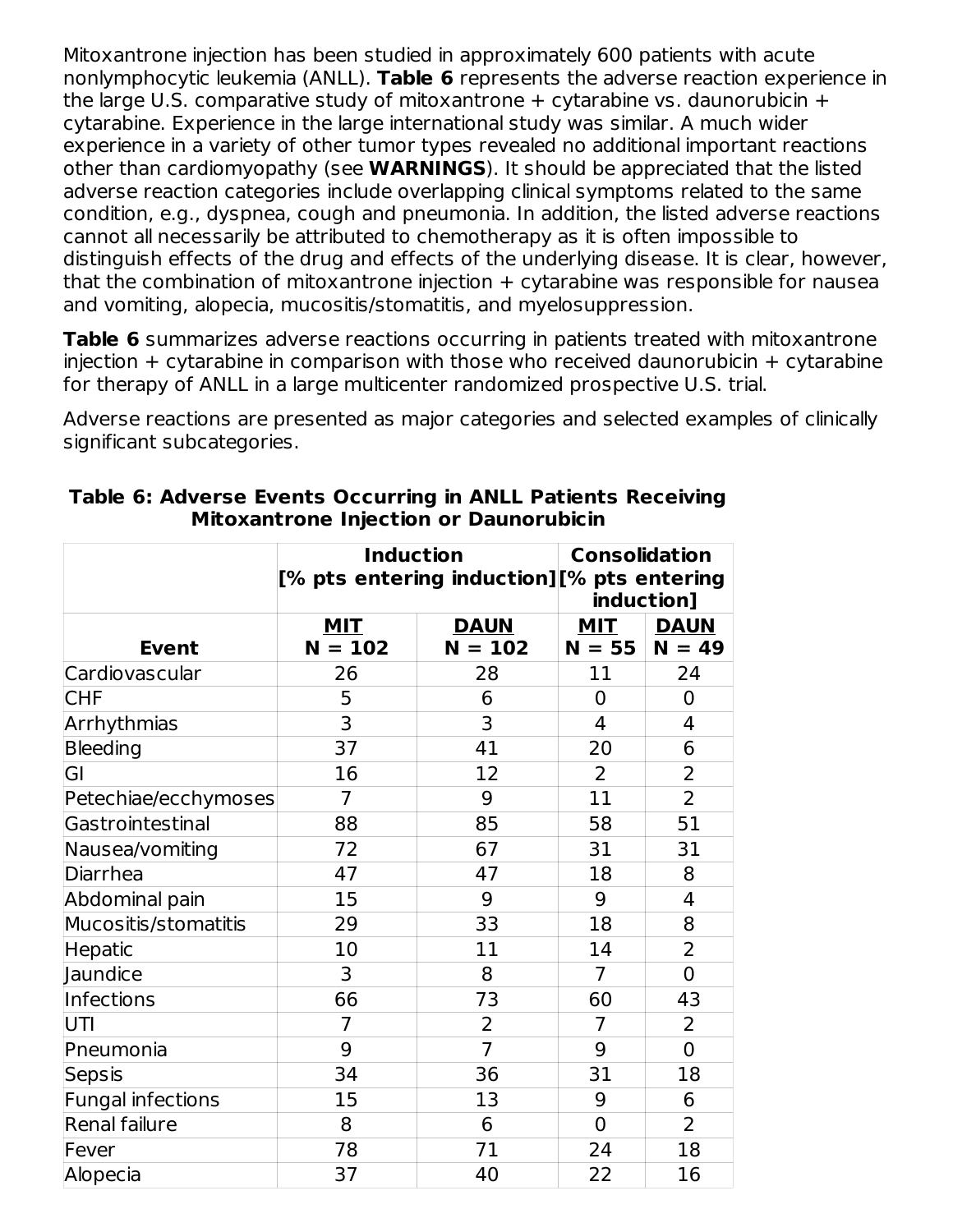| Pulmonary                                            | 43 | 43 | 24 | 14 |
|------------------------------------------------------|----|----|----|----|
| Cough                                                | 13 |    |    |    |
| Dyspnea                                              | 18 | 20 | 6  |    |
| <b>CNS</b>                                           | 30 | 30 | 34 | 35 |
| Seizures                                             |    |    |    | 8  |
| Headache                                             | 10 |    | 13 | 8  |
| Eye                                                  |    | 6  |    |    |
| Conjunctivitis                                       |    |    |    |    |
| $MIT = Mitoxantrone Injection, DAUN = Daunorubicin.$ |    |    |    |    |

## **Hormone-Refractory Prostate Cancer**

Detailed safety information is available for a total of 353 patients with hormonerefractory prostate cancer treated with mitoxantrone injection, including 274 patients who received mitoxantrone injection in combination with corticosteroids.

**Table 7** summarizes adverse reactions of all grades occurring in ≥ 5% of patients in Trial CCI-NOV22.

#### **Table 7: Adverse Events of Any Intensity Occurring in ≥ 5% of Patients Trial CCI-NOV22**

|                       | $M + P$                 | P           |
|-----------------------|-------------------------|-------------|
|                       | (n = 80)                | $(n = 81)$  |
| <b>Event</b>          | %                       | %           |
| Nausea                | 61                      | 35          |
| Fatigue               | 39                      | 14          |
| Alopecia              | 29                      | 0           |
| Anorexia              | 25                      | 6           |
| Constipation          | 16                      | 14          |
| <b>Dyspnea</b>        | 11                      | 5           |
| Nail bed changes      | 11                      | 0           |
| Edema                 | 10                      | 4           |
| Systemic infection    | 10                      | 7           |
| <b>Mucositis</b>      | 10                      | 0           |
| UTI                   | 9                       | 4           |
| <b>Emesis</b>         | 9                       | 5           |
| Pain                  | 8                       | 9           |
| Fever                 | 6                       | 3           |
| Hemorrhage/bruise     | 6                       | $\mathbf 1$ |
| Anemia                | $\overline{\mathbf{5}}$ | 3           |
| Cough                 | $\overline{5}$          | 0           |
| <b>Decreased LVEF</b> | $\overline{5}$          | 0           |
| Anxiety/depression    | $\overline{\mathbf{5}}$ | 3           |
| Dyspepsia             | $\overline{5}$          | 6           |
| Skin infection        | $\overline{5}$          | 3           |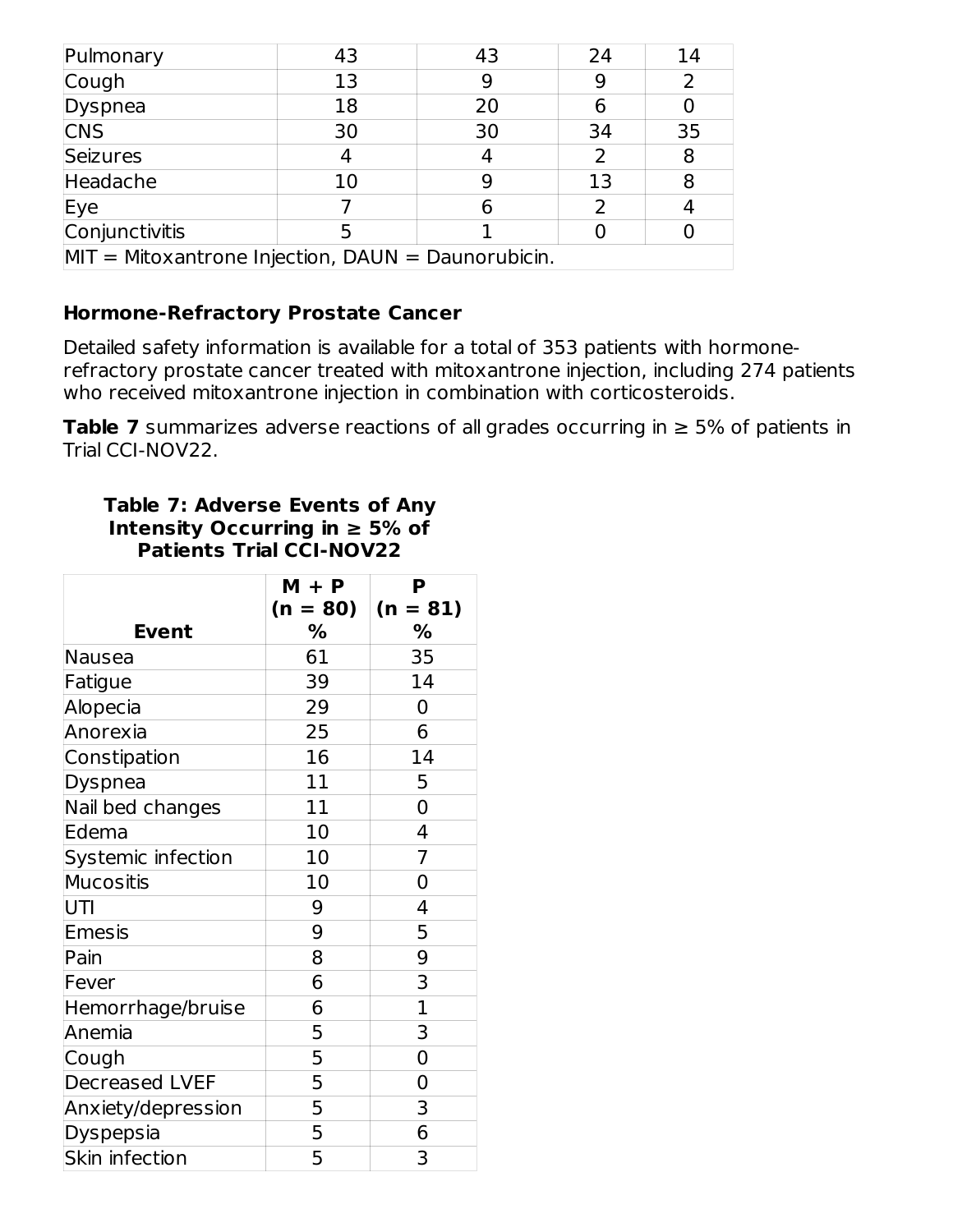| <b>Blurred vision</b>                         |  |
|-----------------------------------------------|--|
| $M =$ Mitoxantrone Injection, P = Prednisone. |  |

No nonhematologic adverse events of Grade 3/4 were seen in > 5% of patients.

**Table 8** summarizes adverse events of all grades occurring in ≥ 5% of patients in Trial CALGB 9182.

#### **Table 8: Adverse Events of Any Intensity Occurring in ≥ 5 % of Patients Trial CALGB 9182**

|                               | $M + H$     |    | н            |                         |
|-------------------------------|-------------|----|--------------|-------------------------|
|                               |             |    |              | $(n = 112)$ $(n = 113)$ |
| <b>Event</b>                  | $\mathbf n$ | %  | n            | ℅                       |
| Decreased WBC                 | 96          | 87 | 4            | 4                       |
| Abnormal granulocytes/bands   | 88          | 79 | 3            | 3                       |
| Decreased hemoglobin          | 83          | 75 | 42           | 39                      |
| Abnormal lymphocytes count    | 78          | 72 | 27           | 25                      |
| Pain                          | 45          | 41 | 44           | 39                      |
| Abnormal platelet count       | 43          | 39 | 8            | $\overline{7}$          |
| Abnormal alkaline phosphatase | 41          | 37 | 42           | 38                      |
| Malaise/fatigue               | 37          | 34 | 16           | 14                      |
| Hyperglycemia                 | 33          | 31 | 32           | 30                      |
| Edema                         | 31          | 30 | 15           | 14                      |
| <b>Nausea</b>                 | 28          | 26 | 9            | 8                       |
| Anorexia                      | 24          | 22 | 16           | 14                      |
| <b>Abnormal BUN</b>           | 24          | 22 | 22           | 20                      |
| Abnormal transaminase         | 22          | 20 | 16           | 14                      |
| Alopecia                      | 20          | 20 | $\mathbf{1}$ | $\mathbf{1}$            |
| Abnormal cardiac function     | 19          | 18 | 0            | 0                       |
| Infection                     | 18          | 17 | 4            | 4                       |
| Weight loss                   | 18          | 17 | 13           | 12                      |
| Dyspnea                       | 16          | 15 | 9            | 8                       |
| Diarrhea                      | 16          | 14 | 4            | 4                       |
| Fever in absence of infection | 15          | 14 | 7            | 6                       |
| Weight gain                   | 15          | 14 | 16           | 15                      |
| Abnormal creatinine           | 14          | 13 | 11           | 10                      |
| Other gastrointestinal        | 13          | 14 | 11           | 11                      |
| Vomiting                      | 12          | 11 | 6            | 5                       |
| Other neurologic              | 11          | 11 | 5            | 5                       |
| Hypocalcemia                  | 10          | 10 | 5            | 5                       |
| Hematuria                     | 9           | 11 | 5            | 6                       |
| Hyponatremia                  | 9           | 9  | 3            | 3                       |
| <b>Sweats</b>                 | 9           | 9  | 2            | 2                       |
| Other liver                   | 8           | 8  | 8            | 8                       |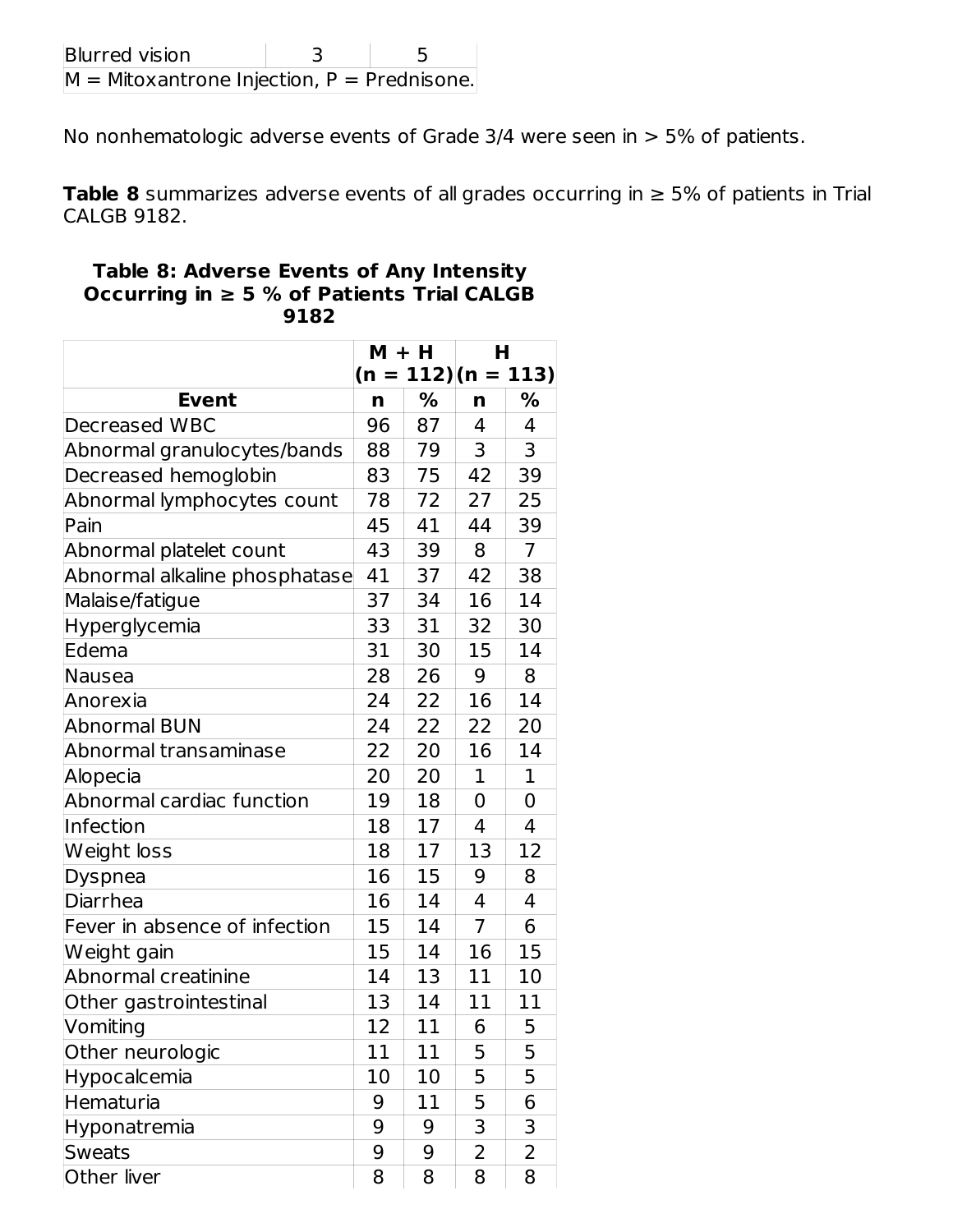| Stomatitis                                       | 8 | 8 | 1 | 1              |
|--------------------------------------------------|---|---|---|----------------|
| Cardiac dysrhythmia                              | 7 | 7 | 3 | 3              |
| Hypokalemia                                      | 7 | 7 | 4 | 4              |
| Neuro/constipation                               | 7 | 7 | 2 | 2              |
| Neuro/motor disorder                             | 7 | 7 | 3 | 3              |
| Neuro/mood disorder                              | 6 | 6 | 2 | $\overline{2}$ |
| Skin disorder                                    | 6 | 6 | 4 | 4              |
| Cardiac ischemia                                 | 5 | 5 | 1 | 1              |
| <b>Chills</b>                                    | 5 | 5 | 0 | 0              |
| Hemorrhage                                       | 5 | 5 | 3 | 3              |
| Myalgias/arthralgias                             | 5 | 5 | 3 | 3              |
| Other kidney/bladder                             | 5 | 5 | 3 | 3              |
| Other endocrine                                  | 5 | 6 | 3 | 4              |
| Other pulmonary                                  | 5 | 5 | 3 | 3              |
| Hypertension                                     | 4 | 4 | 5 | 5              |
| Impotence/libido                                 | 4 | 7 | 2 | 3              |
| Proteinuria                                      | 4 | 6 | 2 | 3              |
| <b>Sterility</b>                                 | 3 | 5 | 2 | 3              |
| $M=$ Mitoxantrone Injection, $H=$ Hydrocortisone |   |   |   |                |

#### **General**

#### Allergic Reaction

Hypotension, urticaria, dyspnea, and rashes have been reported occasionally. Anaphylaxis/anaphylactoid reactions have been reported rarely.

#### Cutaneous

Extravasation at the infusion site has been reported, which may result in erythema, swelling, pain, burning, and/or blue discoloration of the skin. Extravasation can result in tissue necrosis with resultant need for debridement and skin grafting. Phlebitis has also been reported at the site of the infusion.

#### Hematologic

Topoisomerase II inhibitors, including mitoxantrone injection, in combination with other antineoplastic agents or alone, have been associated with the development of acute leukemia (see **WARNINGS)**.

#### Leukemia

Myelosuppression is rapid in onset and is consistent with the requirement to produce significant marrow hypoplasia in order to achieve a response in acute leukemia. The incidences of infection and bleeding seen in the U.S. trial are consistent with those reported for other standard induction regimens.

#### Hormone-Refractory Prostate Cancer

In a randomized study where dose escalation was required for neutrophil counts greater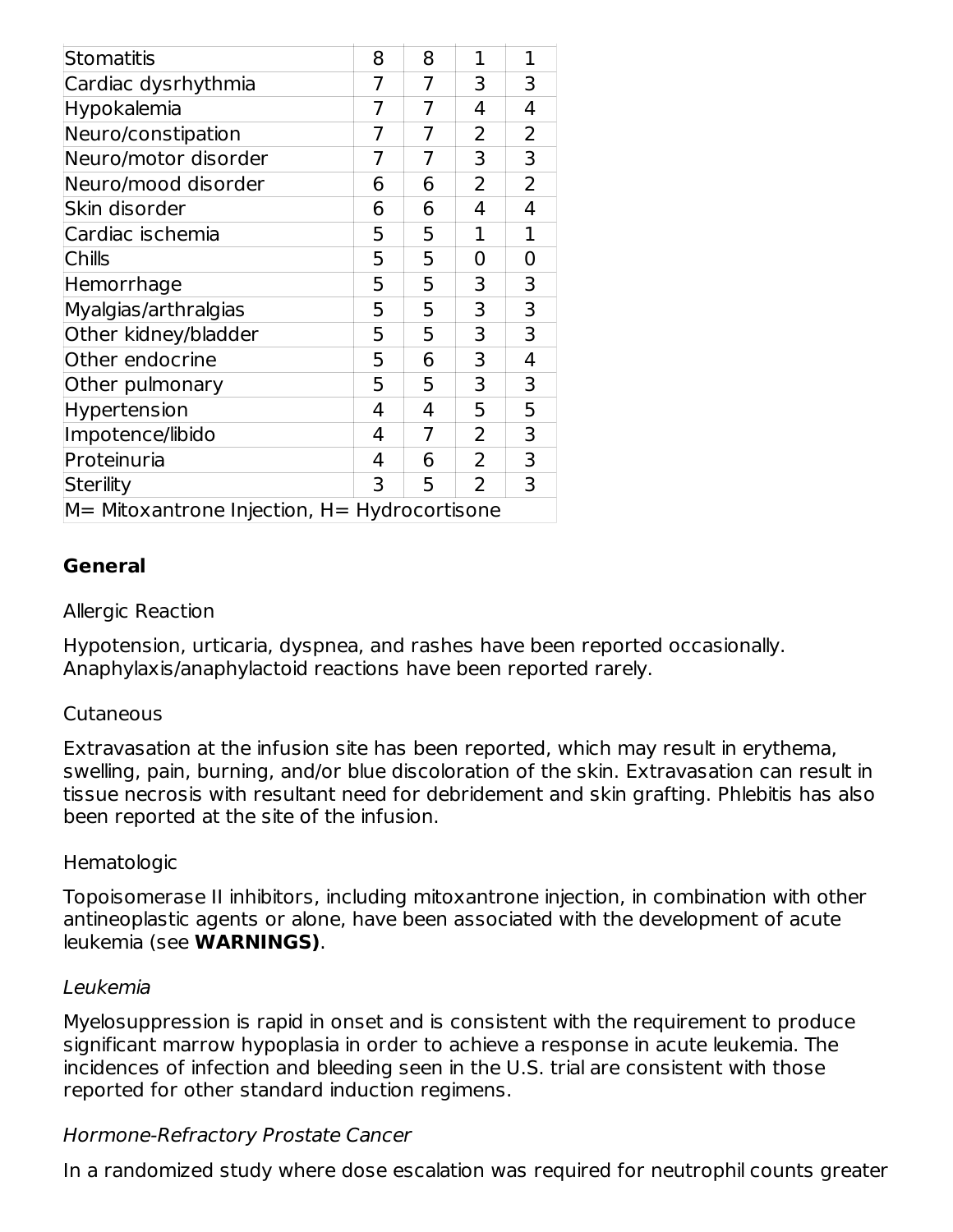than 1000/mm<sup>3</sup>, Grade 4 neutropenia (ANC  $<$  500/mm<sup>3</sup>) was observed in 54% of patients treated with mitoxantrone injection + low-dose prednisone. In a separate randomized trial where patients were treated with  $14 \text{ mg/m}^2$ , Grade 4 neutropenia in 23% of patients treated with mitoxantrone injection + hydrocortisone was observed. Neutropenic fever/infection occurred in 11% and 10% of patients receiving mitoxantrone injection + corticosteroids, respectively, on the two trials. Platelets  $<$  50,000/mm<sup>3</sup> were noted in 4% and 3% of patients receiving mitoxantrone injection + corticosteroids on these trials, and there was one patient death on mitoxantrone injection + hydrocortisone due to intracranial hemorrhage after a fall.

### **Gastrointestinal**

Nausea and vomiting occurred acutely in most patients and may have contributed to reports of dehydration, but were generally mild to moderate and could be controlled through the use of antiemetics. Stomatitis/mucositis occurred within 1 week of therapy.

### Cardiovascular

Congestive heart failure, tachycardia, EKG changes including arrhythmias, chest pain, and asymptomatic decreases in left ventricular ejection fraction have occurred (see **WARNINGS**).

### Pulmonary

Interstitial pneumonitis has been reported in cancer patients receiving combination chemotherapy that included mitoxantrone injection.

## **OVERDOSAGE**

There is no known specific antidote for mitoxantrone injection. Accidental overdoses have been reported. Four patients receiving 140 to 180 mg/m<sup>2</sup> as a single bolus injection died as a result of severe leukopenia with infection. Hematologic support and antimicrobial therapy may be required during prolonged periods of severe myelosuppression.

Although patients with severe renal failure have not been studied, mitoxantrone injection is extensively tissue bound and it is unlikely that the therapeutic effect or toxicity would be mitigated by peritoneal or hemodialysis.

## **DOSAGE AND ADMINISTRATION**

(See also **WARNINGS**.)

### **Multiple Sclerosis**

The recommended dosage of mitoxantrone injection (concentrate) is 12 mg/m<sup>2</sup> given as a short (approximately 5 to 15 minutes) intravenous infusion every 3 months. Left ventricular ejection fraction (LVEF) should be evaluated by echocardiogram or MUGA prior to administration of the initial dose of mitoxantrone injection (concentrate) and all subsequent doses. In addition, LVEF evaluations are recommended if signs or symptoms of congestive heart failure develop at any time during treatment with mitoxantrone injection (concentrate). Mitoxantrone injection (concentrate) should not be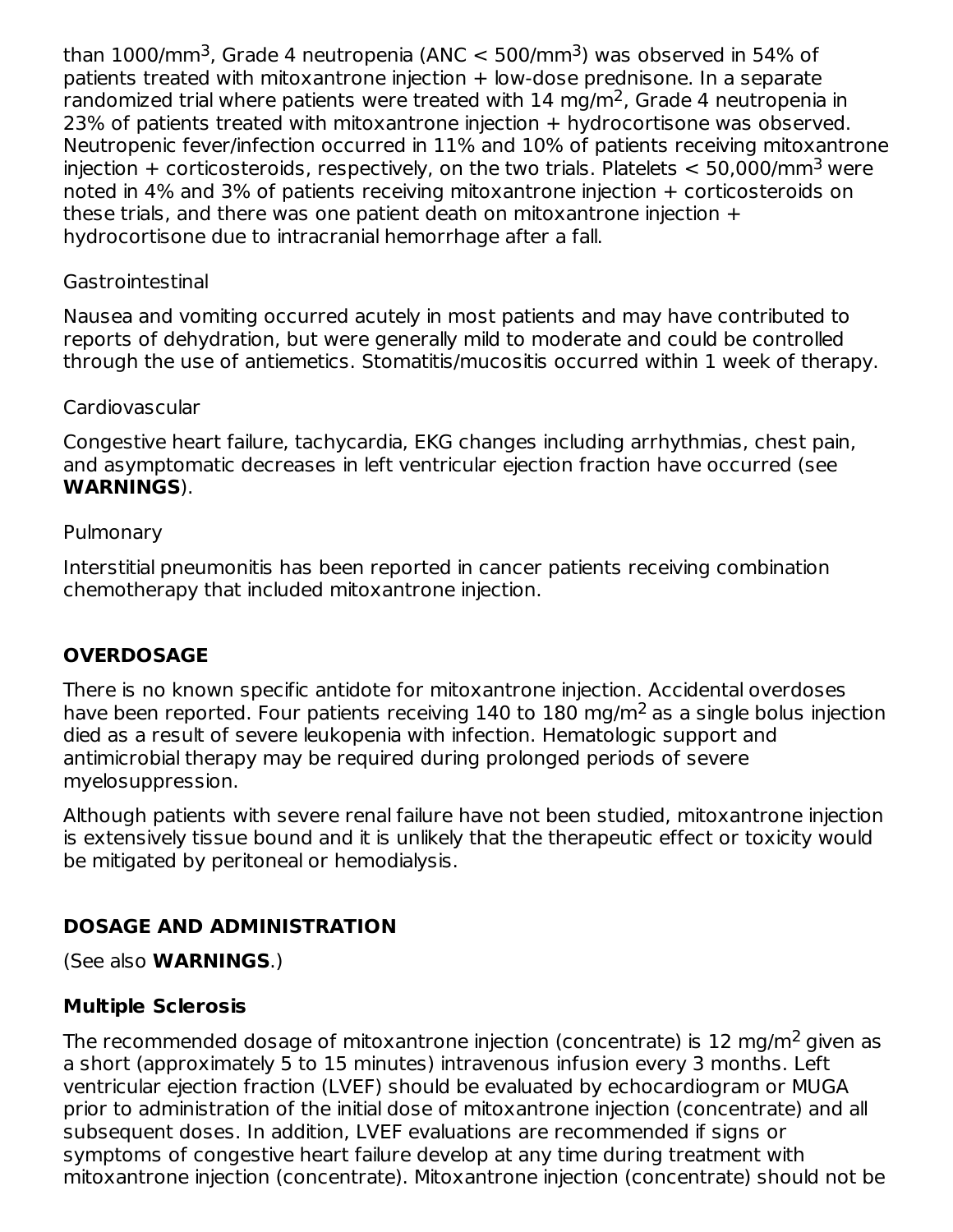administered to multiple sclerosis patients with an LVEF < 50%, with a clinically significant reduction in LVEF, or to those who have received a cumulative lifetime dose of  $\geq$  140 mg/m<sup>2</sup>. Complete blood counts, including platelets, should be monitored prior to each course of mitoxantrone injection (concentrate) and in the event that signs or symptoms of infection develop. Mitoxantrone injection (concentrate) generally should not be administered to multiple sclerosis patients with neutrophil counts less than 1500 cells/mm<sup>3</sup>. Liver function tests should also be monitored prior to each course. Mitoxantrone injection (concentrate) therapy in multiple sclerosis patients with abnormal liver function tests is not recommended because mitoxantrone injection (concentrate) clearance is reduced by hepatic impairment and no laboratory measurement can predict drug clearance and dose adjustments.

Women with multiple sclerosis who are biologically capable of becoming pregnant, even if they are using birth control, should have a pregnancy test, and the results should be known, before receiving each dose of mitoxantrone injection (concentrate) (see **WARNINGS, Pregnancy**).

### **Hormone-Refractory Prostate Cancer**

Based on data from two Phase 3 comparative trials of mitoxantrone injection (concentrate) plus corticosteroids versus corticosteroids alone, the recommended dosage of mitoxantrone injection (concentrate) is 12 to 14 mg/m<sup>2</sup> given as a short intravenous infusion every 21 days.

## **Combination Initial Therapy for ANLL in Adults**

For induction, the recommended dosage is  $12 \text{ mg/m}^2$  of mitoxantrone injection (concentrate) daily on Days 1 to 3 given as an intravenous infusion, and  $100 \text{ mg/m}^2$  of cytarabine for 7 days given as a continuous 24 hour infusion on Days 1 to 7.

Most complete remissions will occur following the initial course of induction therapy. In the event of an incomplete antileukemic response, a second induction course may be given. Mitoxantrone injection (concentrate) should be given for 2 days and cytarabine for 5 days using the same daily dosage levels.

If severe or life-threatening nonhematologic toxicity is observed during the first induction course, the second induction course should be withheld until toxicity resolves.

Consolidation therapy which was used in two large randomized multicenter trials consisted of mitoxantrone injection (concentrate), 12 mg/m<sup>2</sup> given by intravenous infusion daily on Days 1 and 2 and cytarabine,  $100$  mg/m<sup>2</sup> for 5 days given as a continuous 24 hour infusion on Days 1 to 5. The first course was given approximately 6 weeks after the final induction course; the second was generally administered 4 weeks after the first. Severe myelosuppression occurred (see **CLINICAL PHARMACOLOGY**).

### **Hepatic Impairment**

For patients with hepatic impairment, there is at present no laboratory measurement that allows for dose adjustment recommendations (see **CLINICAL PHARMACOLOGY, Special Populations, Hepatic Impairment**).

### **Preparation and Administration Precautions**

## **MITOXANTRONE INJECTION CONCENTRATE MUST BE DILUTED PRIOR TO USE.**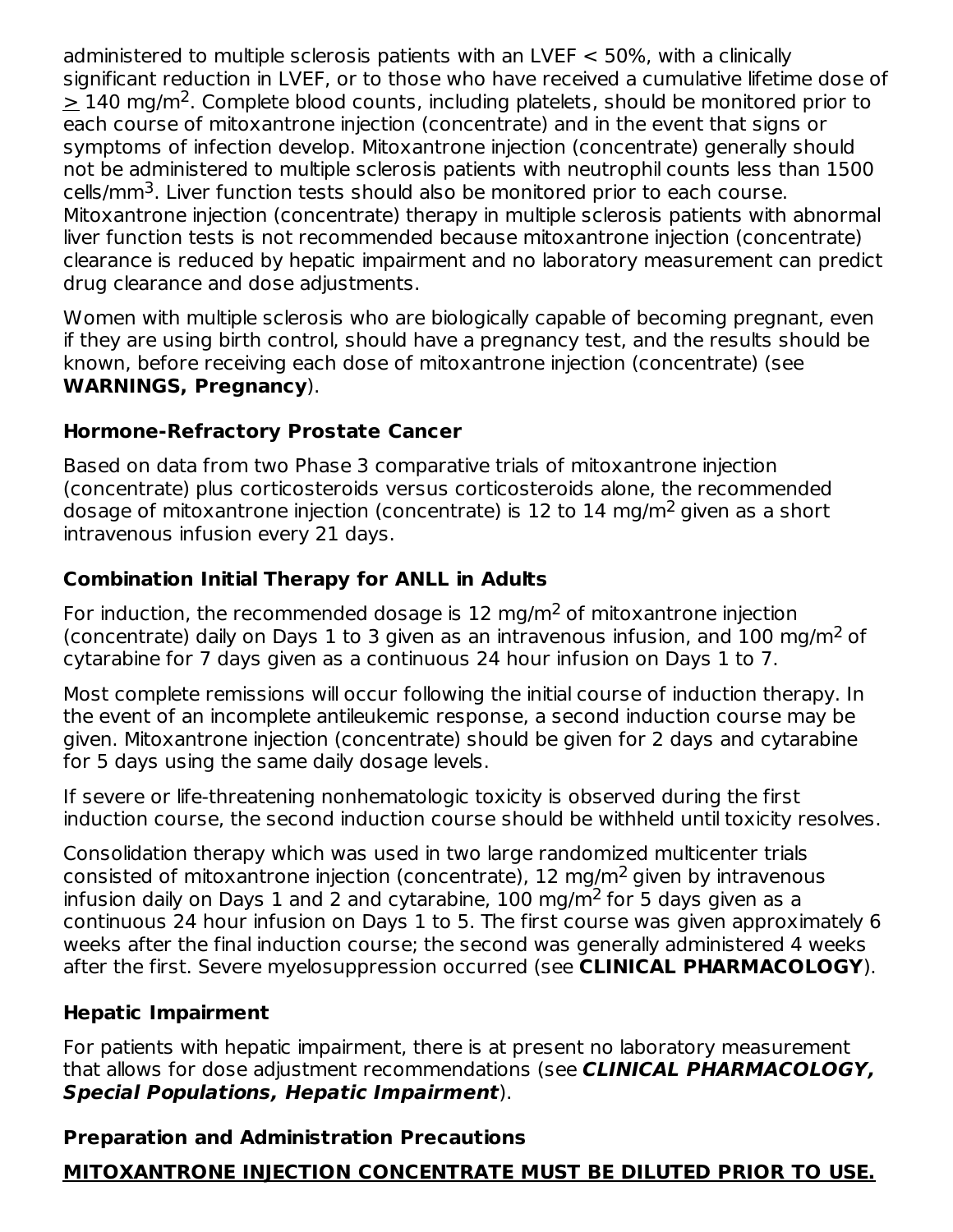Parenteral drug products should be inspected visually for particulate matter and discoloration prior to administration whenever solution and container permit.

The dose of mitoxantrone injection (concentrate) should be diluted to at least 50 mL with either 0.9% Sodium Chloride Injection (USP) or 5% Dextrose Injection (USP). Mitoxantrone injection (concentrate) may be further diluted into Dextrose 5% in Water, Normal Saline or Dextrose 5% with Normal Saline and used immediately. DO NOT FREEZE.

Mitoxantrone injection (concentrate) should not be mixed in the same infusion as heparin since a precipitate may form. Because specific compatibility data are not available, it is recommended that mitoxantrone injection (concentrate) not be mixed in the same infusion with other drugs. The diluted solution should be introduced slowly into the tubing as a freely running intravenous infusion of 0.9% Sodium Chloride Injection (USP) or 5% Dextrose Injection (USP) over a period of not less than 3 minutes. Unused infusion solutions should be discarded immediately in an appropriate fashion. In the case of multidose use, after penetration of the stopper, the remaining portion of the undiluted mitoxantrone injection concentrate should be stored not longer than 7 days between 15° to 25°C (59° to 77°F) or 14 days under refrigeration. DO NOT FREEZE. CONTAINS NO PRESERVATIVE.

Care in the administration of mitoxantrone injection (concentrate) will reduce the chance of extravasation. Mitoxantrone injection (concentrate) should be administered into the tubing of a freely running intravenous infusion of 0.9% Sodium Chloride Injection, USP or 5% Dextrose Injection, USP. The tubing should be attached to a Butterfly needle or other suitable device and inserted preferably into a large vein. If possible, avoid veins over joints or in extremities with compromised venous or lymphatic drainage. Care should be taken to avoid extravasation at the infusion site and to avoid contact of mitoxantrone injection (concentrate) with the skin, mucous membranes, or eyes. MITOXANTRONE INJECTION (CONCENTRATE) SHOULD NOT BE ADMINISTERED SUBCUTANEOUSLY. If any signs or symptoms of extravasation have occurred, including burning, pain, pruritis, erythema, swelling, blue discoloration, or ulceration, the injection or infusion should be immediately terminated and restarted in another vein. During intravenous administration of mitoxantrone injection (concentrate) extravasation may occur with or without an accompanying stinging or burning sensation even if blood returns well on aspiration of the infusion needle. If it is known or suspected that subcutaneous extravasation has occurred, it is recommended that intermittent ice packs be placed over the area of extravasation and that the affected extremity be elevated. Because of the progressive nature of extravasation reactions, the area of injection should be frequently examined and surgery consultation obtained early if there is any sign of a local reaction.

Skin accidentally exposed to mitoxantrone injection (concentrate) should be rinsed copiously with warm water and if the eyes are involved, standard irrigation techniques should be used immediately. The use of goggles, gloves, and protective gowns is recommended during preparation and administration of the drug.

Procedures for proper handling and disposal of anticancer drugs should be considered. Several guidelines on this subject have been published. $1-4$  There is no general agreement that all of the procedures recommended in the guidelines are necessary or appropriate.

#### **REFERENCES**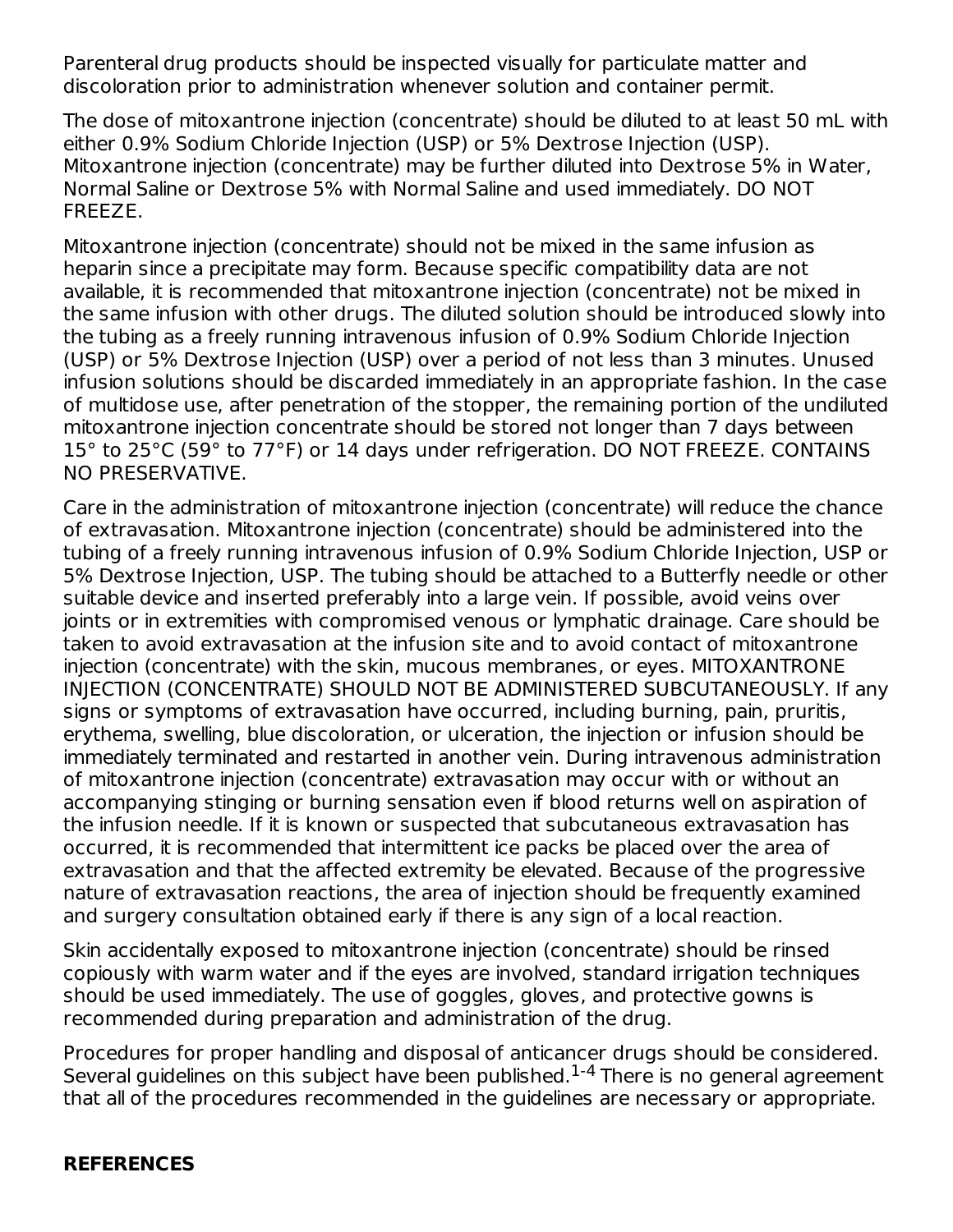- 1. NIOSH Alert: Preventing occupational exposures to antineoplastic and other hazardous drugs in healthcare settings. 2004. U.S. Department of Health and Human Services, Public Health Service, Centers for Disease Control and Prevention, National Institute for Occupational Safety and Health, DHHS (NIOSH) Publication No. 2004- 165.
- 2. OSHA Technical Manual, TED 1-0.15A, Section VI: Chapter 2. Controlling Occupational Exposure to Hazardous Drugs. OSHA, 1999. http://www.osha.gov/dts/osta/otm/otm\_vi/otm\_vi\_2.htm1.
- 3. American Society of Health-System Pharmacists. (2006) ASHP Guidelines on Handling Hazardous Drugs.
- 4. Polovich, M., White, J.M., & Kelleher, L.O. (eds.) 2005. Chemotherapy and biotherapy guidelines and recommendations for practice (2<sup>nd</sup> ed.) Pittsburgh, PA: Oncology Nursing Society.

### **HOW SUPPLIED**

Mitoxantrone injection USP (concentrate) is a sterile aqueous solution containing mitoxantrone hydrochloride USP at a concentration equivalent to 2 mg mitoxantrone free base per mL supplied in vials for multidose use as follows:

| NDC 0703-4685-01 | 10 mL/multidose vial (20<br>$mq$ )    |
|------------------|---------------------------------------|
| NDC 0703-4680-01 | 12.5 mL/multidose vial (25)<br>$mq$ ) |
| NDC 0703-4686-01 | 15 mL/multidose vial (30<br>mg)       |

Mitoxantrone injection USP (concentrate) should be stored at 20° to 25°C (68° to 77°F) [See USP Controlled Room Temperature].

DO NOT FREEZE.

Rev. C 5/2012

Teva Parenteral Medicines, Inc. Irvine, CA 92618

### **MEDICATION GUIDE**

#### **mitoXANTRONE (mito-xan-trone) Injection USP (concentrate)**

Read this medication guide before you start receiving mitoXANTRONE and each time you receive mitoXANTRONE. There may be new information. This information does not take the place of talking to your doctor about your medical condition or your treatment.

#### **What is the most important information I should know about mitoXANTRONE?**

### **mitoXANTRONE can cause serious side effects, including:**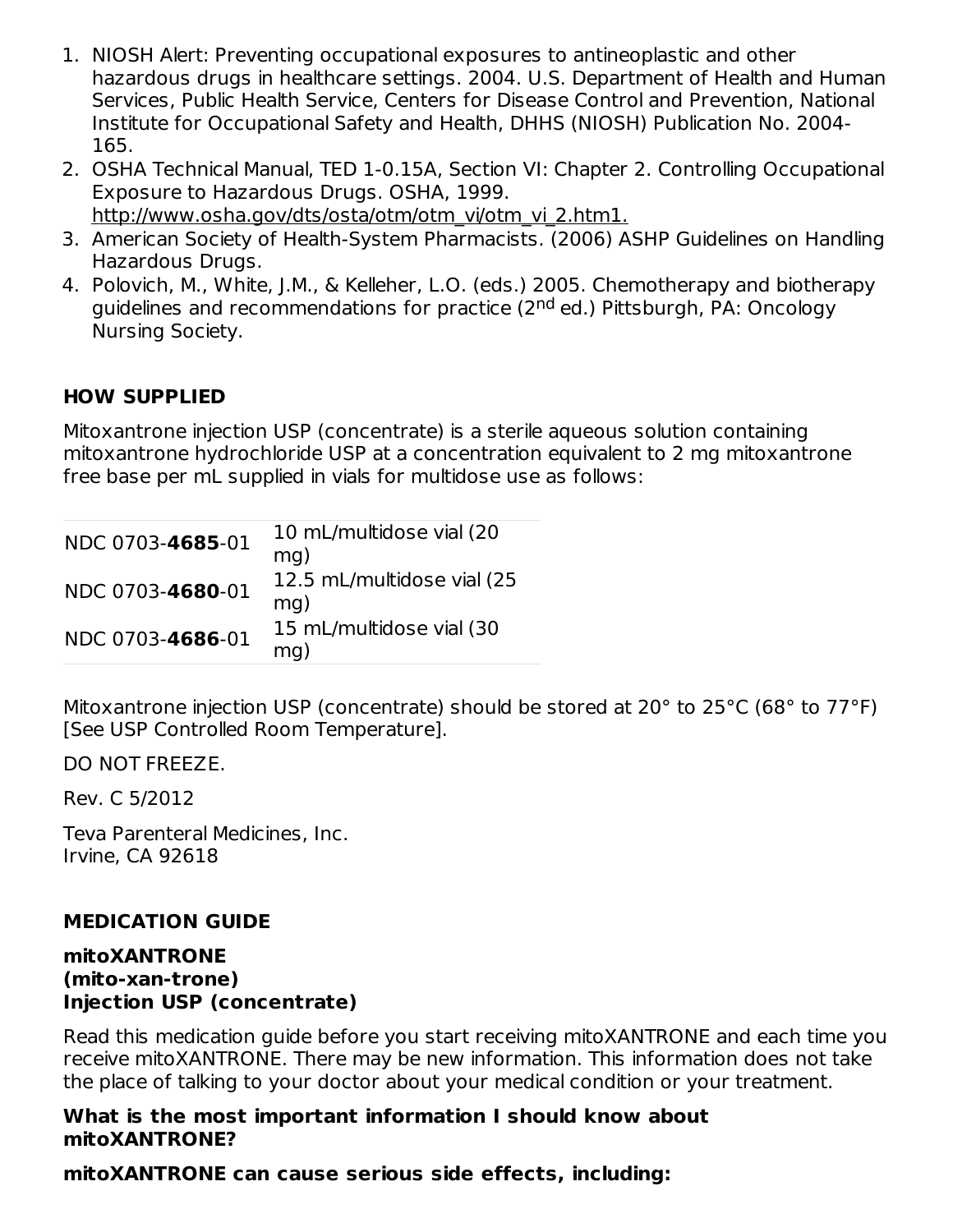- **decrease in the ability of your bone marrow to make blood cells (myelosuppression).** Your doctor may do blood tests during treatment with mitoXANTRONE to check your blood cell counts. The symptoms of myelosuppression can include:
	- feeling tired
	- increased infections
	- $\circ$  bruising and bleeding easily
- **heart problems (congestive heart failure) that may lead to death even in people who have never had heart problems before.** Heart failure can happen while you receive mitoXANTRONE, or months to years after you stop receiving mitoXANTRONE. Your risk of heart failure increases the more mitoXANTRONE you receive.

Call your doctor or get medical help right away if you have any of these problems during or after treatment with mitoXANTRONE:

- shortness of breath
- swelling of your ankles or feet
- o sudden weight gain
- fast heartbeat or pounding in your chest

#### **Before receiving mitoXANTRONE for the first time, you should have the following tests done:**

- physical examination
- a test to check your heart's electrical activity (electrocardiogram)
- a test to check your heart's ability to pump blood

#### **If you receive mitoXANTRONE to treat Multiple Sclerosis (MS), your doctor should also do the tests above:**

- before you receive each mitoXANTRONE dose
- yearly after you stop receiving mitoXANTRONE treatment
- **acute myeloid leukemia (AML).** Receiving mitoXANTRONE increases your risk of AML. AML is a cancer of the blood-forming cells of your bone marrow. Symptoms of AML can include:
	- feeling unusually tired and weak
	- increased infections
	- bruising and bleeding easily
	- fever
	- pain in your bones
	- trouble breathing
	- unexplained weight loss
	- night sweats
- **skin problems at your injection site. If mitoXANTRONE leaks out of your vein, skin problems can happen that may lead to serious skin damage (necrosis). Necrosis may need to be repaired surgically.** Tell your doctor right away if you have any of the following problems at your injection site:
	- redness
	- swelling
	- pain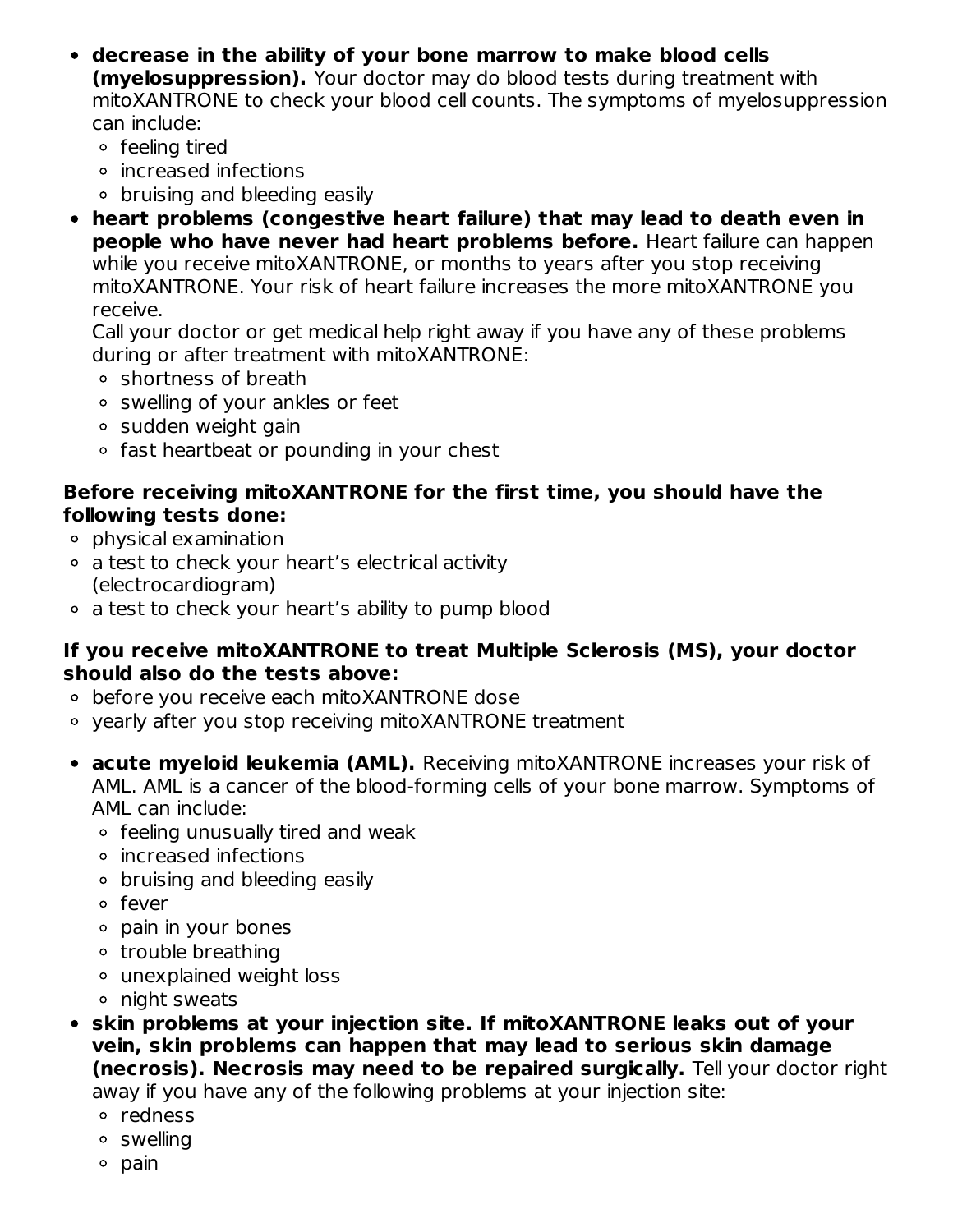- burning
- skin turns a bluish color

## **What is mitoXANTRONE?**

mitoXANTRONE is a prescription medicine used alone or with other medicines to treat people with:

- secondary (chronic) progressive, progressive relapsing, or worsening relapsingremitting multiple sclerosis (MS)
- pain related to advanced hormone-refractory prostate cancer
- acute nonlymphocytic leukemia (ANLL)

mitoXANTRONE is not for people with primary progressive MS.

It is not known if mitroXANTRONE is safe and effective in children.

## **Who should not receive mitoXANTRONE?**

**Do not receive mitoXANTRONE if you** are allergic to mitoXANTRONE or any of the ingredients in mitoXATRONE. See the end of this medication guide for a complete list of ingredients in mitoXATRONE.

## **What should I tell my doctor before receiving mitoXANTRONE?**

## **Before you receive mitoXANTRONE, tell your doctor if you have:**

- received mitoXANTRONE in the past
- heart problems
- liver problems
- kidney problems
- low blood cell counts
- an infection
- had radiation treatment in your chest area
- any other medical conditions
- **are pregnant or plan to become pregnant.** mitoXANTRONE may harm your unborn baby. Women who are able to become pregnant should use effective birth control (contraception) while using mitoXANTRONE and should have a pregnancy test, with known results, before receiving each dose of mitoXANTRONE. Talk to your doctor about using effective birth control while you receive mitoXANTRONE.
- **are breastfeeding or plan to breastfeed.** mitoXANTRONE can pass into your breast milk and may harm your baby. Talk to your doctor about the best way to feed your baby if you receive mitoXANTRONE. Do not breastfeed while receiving mitoXANTRONE.

**Tell your doctor about all the medicines you take,** including prescription and nonprescription medicines, vitamins, and herbal supplements.

Using mitoXANTRONE with certain other medicines may cause serious side effects.

Especially tell your doctor if you take or have taken:

- medicines for cancer treatment called anthracyclines or anthracenediones
- medicines that may affect your heart

Ask your doctor or pharmacist for a list of these medicines if you are not sure if you take or have taken any of these medicines.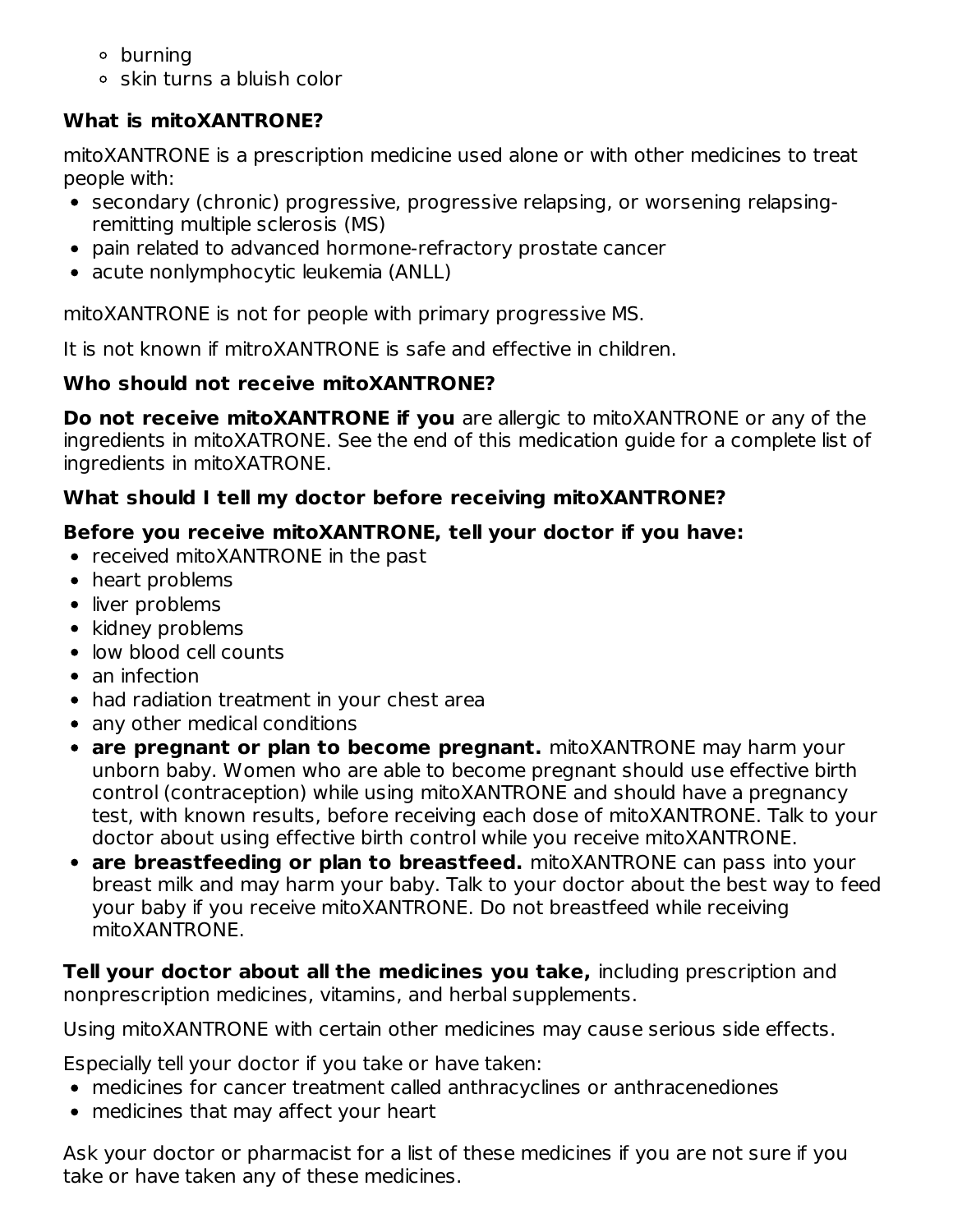Know the medicines you take. Keep a list of them to show your doctor and pharmacist when you get a new medicine.

## **How should I receive mitoXANTRONE?**

- mitoXANTRONE is given by slow infusion through a needle placed in a vein (intravenous infusion) in your arm.
- Your doctor will tell you how often you will receive mitoXANTRONE.
- If you receive mitoXANTRONE to treat MS, your doctor should check how well your heart is working before each mitoXANTRONE dose. Talk to your doctor if you have not had your heart tests done before your mitoXANTRONE dose.
- Your doctor will do blood tests during your treatment with mitoXANTRONE to check your blood cell counts.
- If you are a woman of childbearing age taking mitoXANTRONE to treat MS, your doctor should do a pregnancy test before each mitoXANTRONE dose, even if you are using birth control.
- If you receive mitoXANTRONE to treat MS, there is a limit to the total amount of mitoXANTRONE you can receive during your lifetime. There is a higher risk of heart failure with increasing total lifetime doses of mitoXANTRONE.

## **What are the possible side effects of mitoXANTRONE?**

### **mitoXANTRONE may cause serious side effects, including:**

**See "What is the most important information I should know about mitoXANTRONE?"**

The most common side effects of mitoXANTRONE include:

- blue-green colored urine for about 24 hours after receiving mitoXANTRONE. This color change is harmless.
- bluish coloring of the whites of your eyes for about 24 hours after receiving mitoXANTRONE. This color change is harmless.
- nausea
- constipation
- diarrhea
- stomach pain
- hair loss
- fever and chills due to infections
- cough and sore throat due to upper respiratory tract infection
- mouth sores due to mouth infection
- loss of your menstrual period

Tell your doctor if you have any side effect that bothers you or that does not go away.

These are not all the possible side effects of mitoXANTRONE. For more information, ask your doctor or pharmacist.

Call your doctor for medical advice about side effects. You may report side effects to FDA at 1-800-FDA-1088.

### **General information about the safe and effective use of mitoXANTRONE.**

Medicines are sometimes prescribed for purposes other than those listed in a medication guide.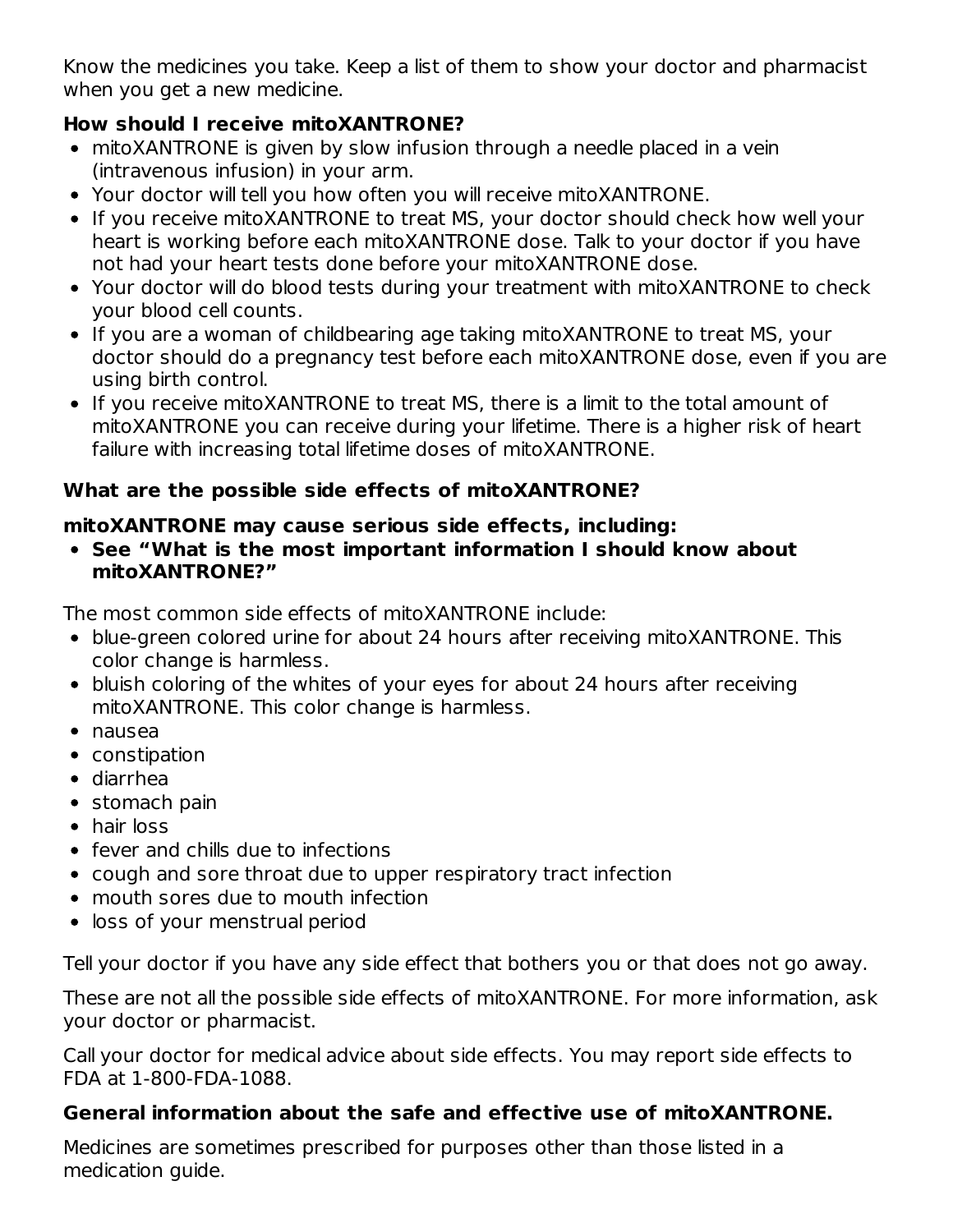This Medication Guide summarizes the most important information about mitoXANTRONE. If you would like more information, talk with your doctor. You can ask your pharmacist or doctor for information about mitoXANTRONE that is written for health professionals.

For more information, call 1-800-227-7522.

## **What are the ingredients in mitoXANTRONE?**

Active ingredient: mitoXANTRONE hydrochloride USP

Inactive ingredients: sodium chloride, sodium acetate anhydrous, glacial acetic acid and water for injection

This Medication Guide has been approved by the U.S. Food and Drug Administration.

Rev. C 5/2012

Teva Parenteral Medicines, Inc. Irvine, CA 92618

## **Package/Label Display Panel**

## **NDC 0703-4685-01**

**Rx only**

### **mitoXANTRONE**

Injection USP (concentrate)

### **20 mg/10 mL**

(2 mg/mL)

For Intravenous Infusion

## **After Dilution**

Multiple Dose Vial

**Sterile** 

### **PHARMACIST: Dispense**

**the enclosed Medication**

**Guide to each patient.**

**TEVA**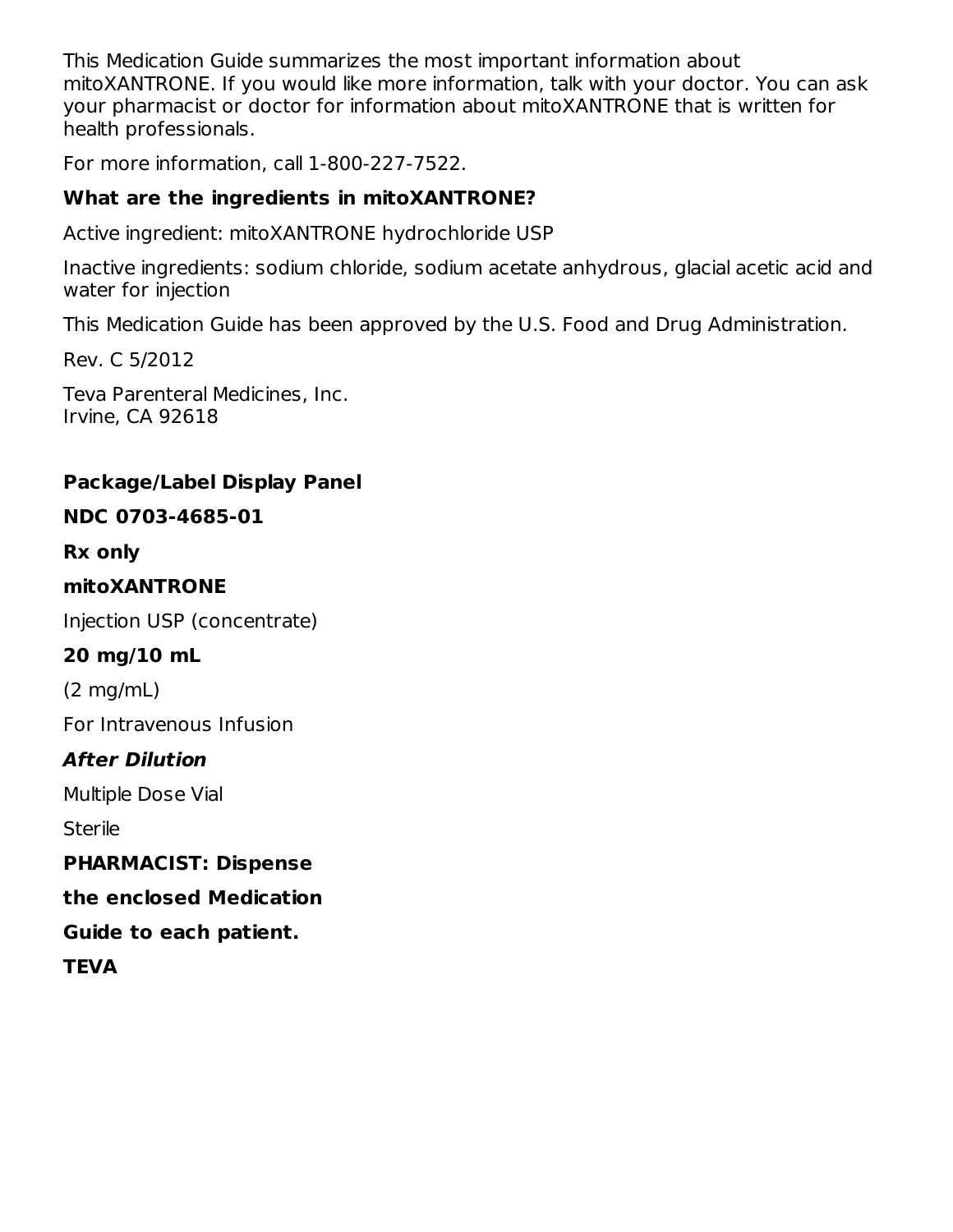

**Package/Label Display Panel NDC 0703-4680-01**

**Rx only**

**mitoXANTRONE**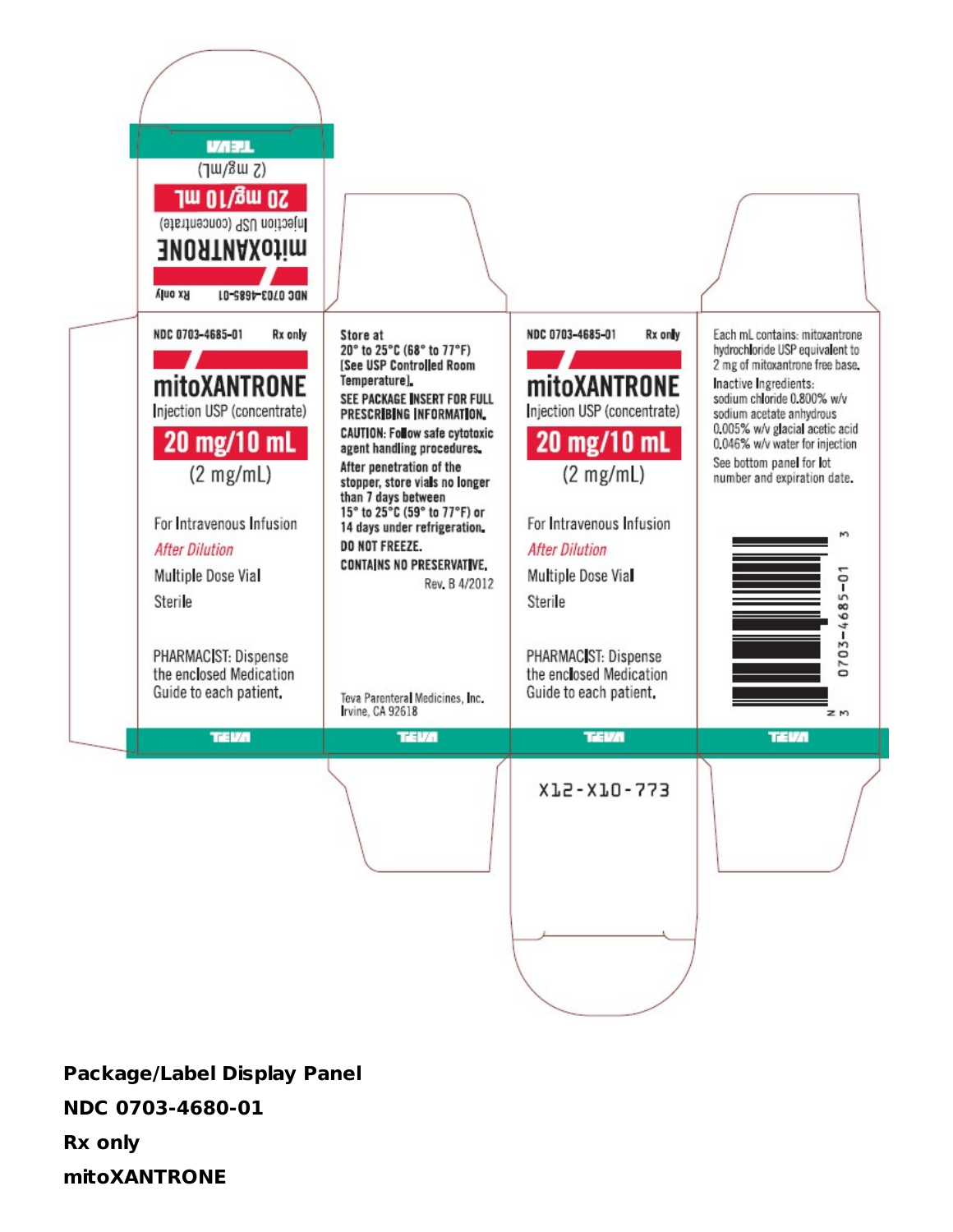Injection USP (concentrate)

# **25 mg/12.5 mL**

(2 mg/mL)

For Intravenous Infusion

# **After Dilution**

Multiple Dose Vial

Sterile

**PHARMACIST: Dispense**

**the enclosed Medication**

**Guide to each patient.**

**TEVA**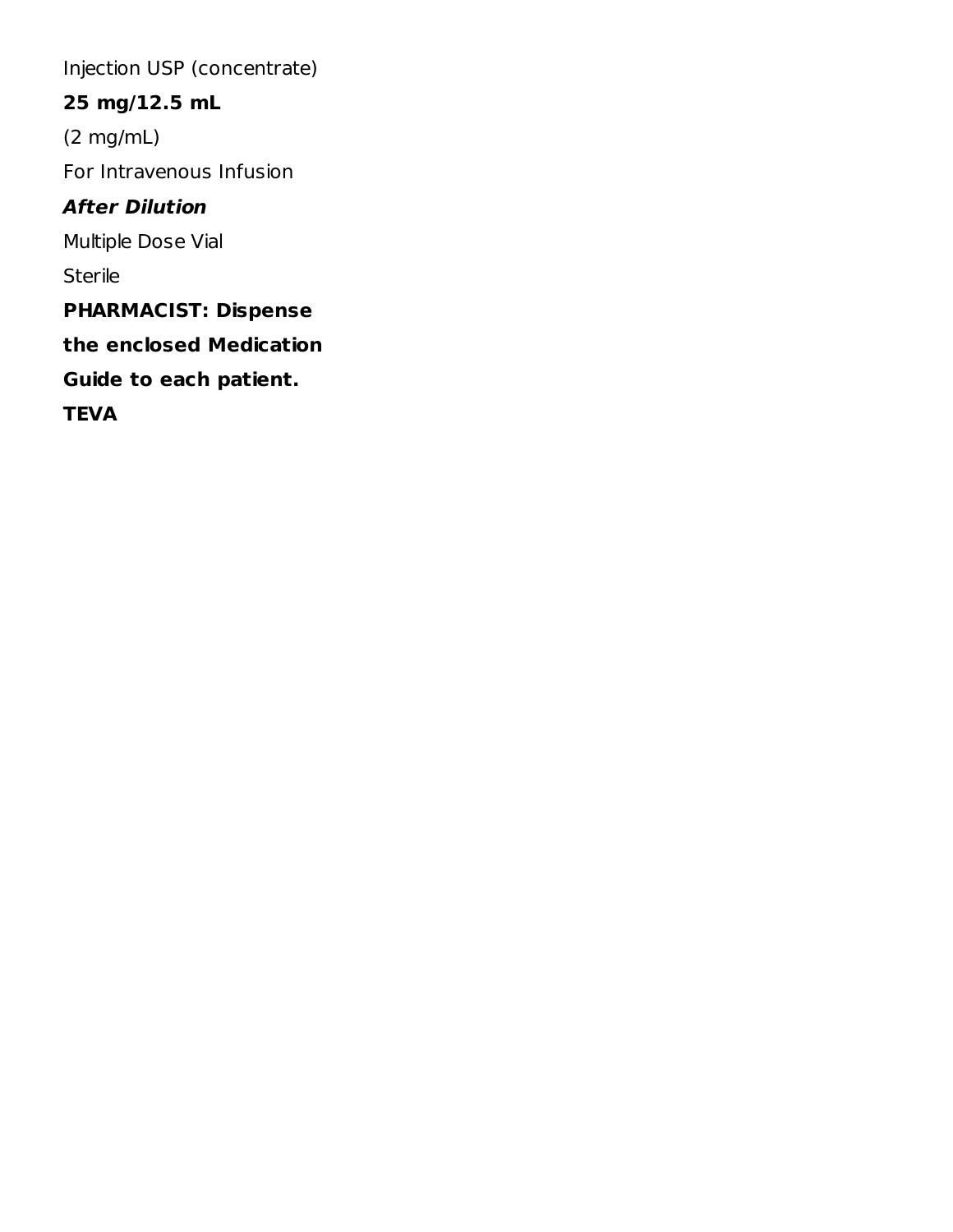

**Package/Label Display Panel**

**NDC 0703-4686-01**

**Rx only**

**mitoXANTRONE**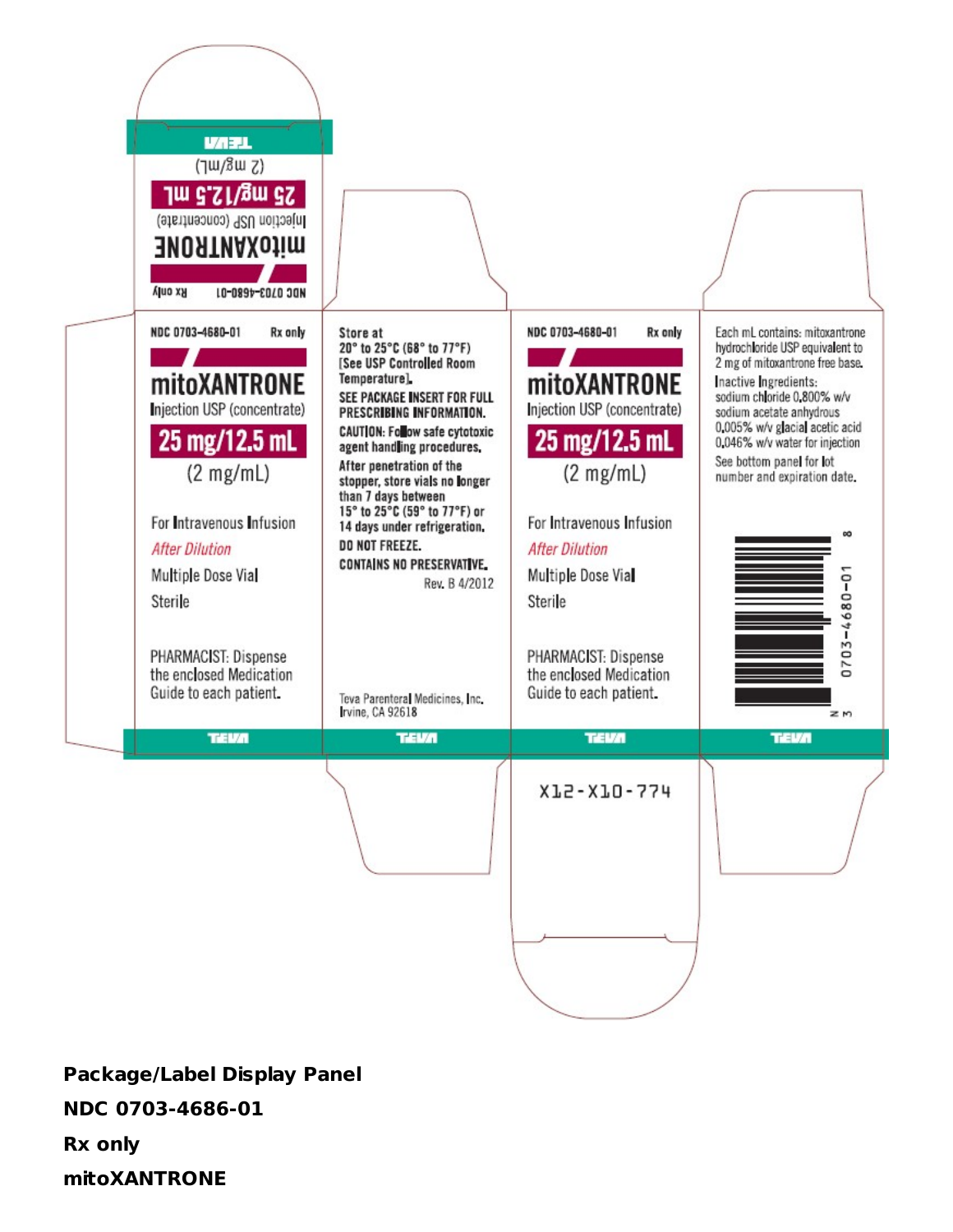Injection USP (concentrate)

# **30 mg/15 mL**

(2 mg/mL) For Intravenous Infusion

## **After Dilution**

Multiple Dose Vial

Sterile

**PHARMACIST: Dispense the**

**enclosed Medication Guide to**

**each patient.**

**TEVA**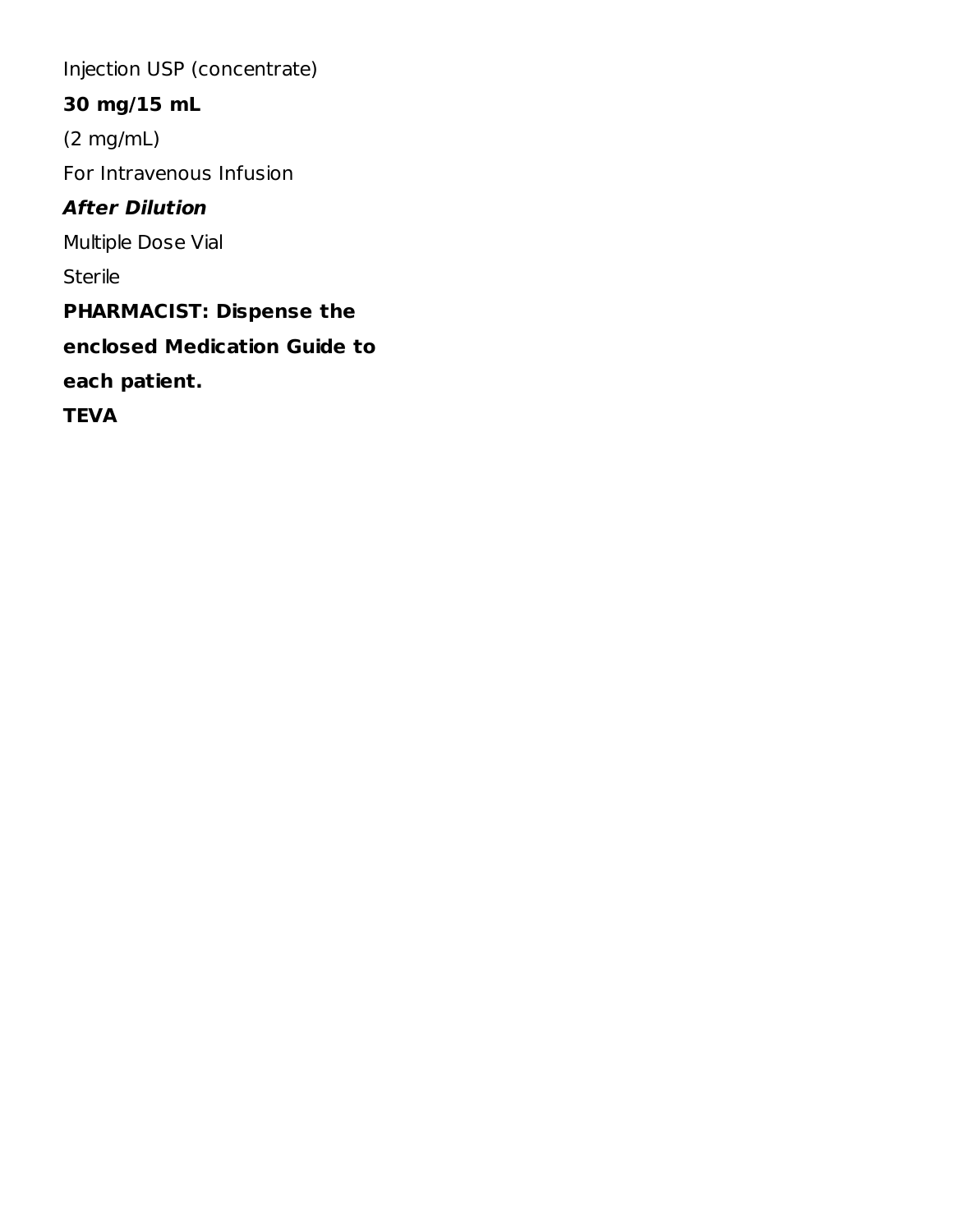

| <b>MITOXANTRONE</b>                           |                         |                           |               |
|-----------------------------------------------|-------------------------|---------------------------|---------------|
| mitoxantrone injection, solution, concentrate |                         |                           |               |
|                                               |                         |                           |               |
| <b>Product Information</b>                    |                         |                           |               |
| <b>Product Type</b>                           | HUMAN PRESCRIPTION DRUG | <b>Item Code (Source)</b> | NDC:0703-4685 |
| <b>Route of Administration</b>                | <b>INTRAVENOUS</b>      |                           |               |
|                                               |                         |                           |               |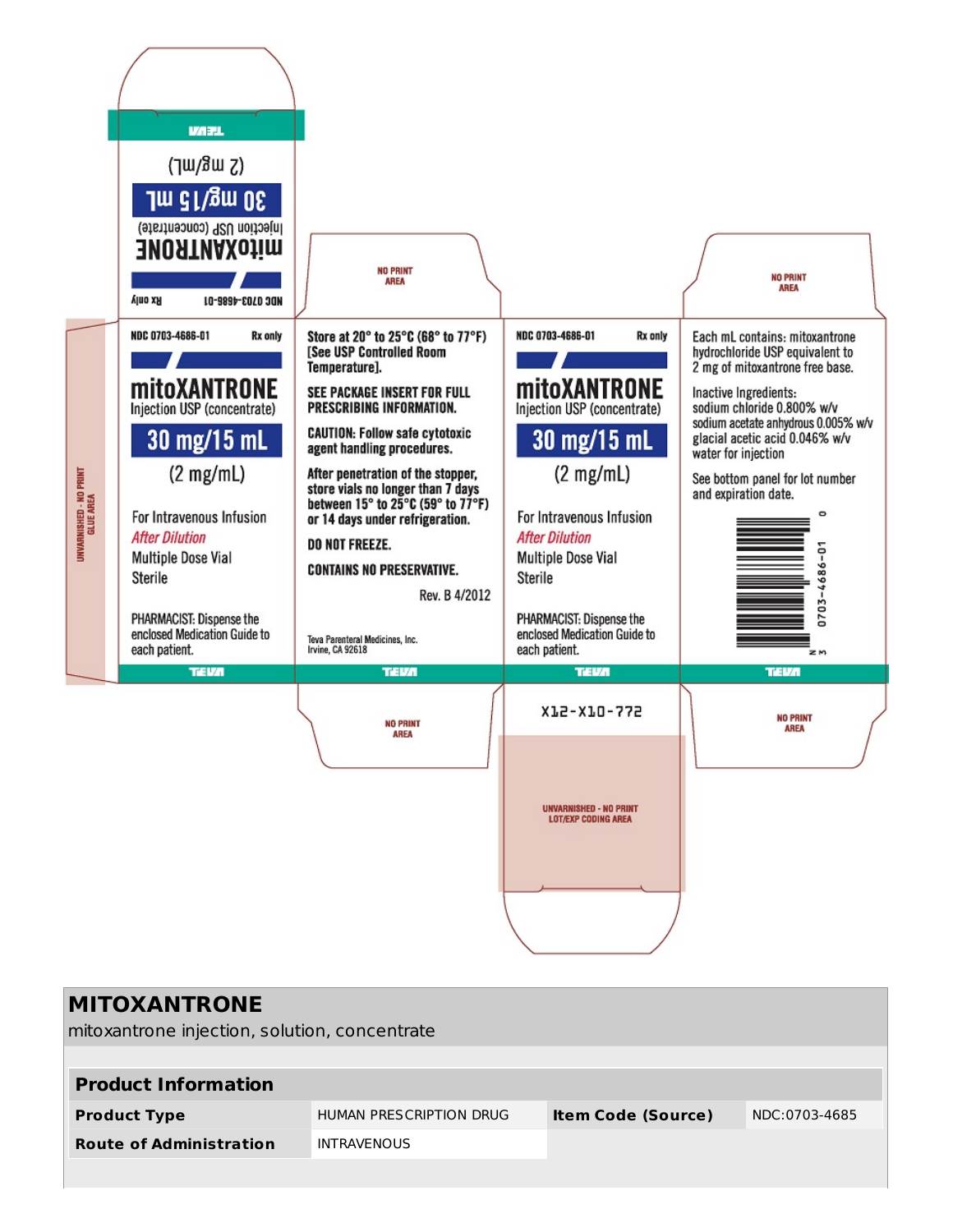|   |                                     | <b>Active Ingredient/Active Moiety</b>    |                                                               |                                |                                    |                                      |
|---|-------------------------------------|-------------------------------------------|---------------------------------------------------------------|--------------------------------|------------------------------------|--------------------------------------|
|   |                                     |                                           | <b>Ingredient Name</b>                                        |                                | <b>Basis of</b><br><b>Strength</b> | <b>Strength</b>                      |
|   | UNII:BZ114NVM5P)                    |                                           | MITOXANTRONE HYDROCHLORIDE (UNII: U6USW86RD0) (MITOXANTRONE - |                                | <b>MITOXANTRONE</b>                | 2 <sub>mg</sub><br>in $1 \text{ mL}$ |
|   |                                     |                                           |                                                               |                                |                                    |                                      |
|   | <b>Inactive Ingredients</b>         |                                           |                                                               |                                |                                    |                                      |
|   |                                     |                                           | <b>Ingredient Name</b>                                        |                                |                                    | <b>Strength</b>                      |
|   |                                     | <b>SODIUM CHLORIDE (UNII: 451W47IQ8X)</b> |                                                               |                                |                                    |                                      |
|   |                                     |                                           | <b>SODIUM ACETATE ANHYDROUS (UNII: NVG71ZZ7P0)</b>            |                                |                                    |                                      |
|   |                                     | ACETIC ACID (UNII: Q40Q9N063P)            |                                                               |                                |                                    |                                      |
|   | <b>WATER (UNII: 059QF0KO0R)</b>     |                                           |                                                               |                                |                                    |                                      |
|   |                                     |                                           |                                                               |                                |                                    |                                      |
|   | <b>Packaging</b>                    |                                           |                                                               |                                |                                    |                                      |
| # | <b>Item Code</b>                    |                                           | <b>Package Description</b>                                    |                                | <b>Marketing Start</b><br>Date     | <b>Marketing End</b><br><b>Date</b>  |
| 1 | NDC:0703-<br>4685-01                | 1 in 1 CARTON                             |                                                               | 04/11/2006                     |                                    |                                      |
| 1 |                                     | <b>Combination Product</b>                | 10 mL in 1 VIAL, MULTI-DOSE; Type 0: Not a                    |                                |                                    |                                      |
|   |                                     |                                           |                                                               |                                |                                    |                                      |
|   |                                     | <b>Marketing Information</b>              |                                                               |                                |                                    |                                      |
|   |                                     |                                           |                                                               |                                |                                    |                                      |
|   | <b>Marketing</b><br><b>Category</b> |                                           | <b>Application Number or Monograph</b><br><b>Citation</b>     | <b>Marketing Start</b><br>Date |                                    | <b>Marketing End</b><br>Date         |
|   | <b>ANDA</b>                         | ANDA077356                                |                                                               | 04/11/2006                     |                                    |                                      |
|   |                                     |                                           |                                                               |                                |                                    |                                      |
|   | <b>MITOXANTRONE</b>                 |                                           |                                                               |                                |                                    |                                      |
|   |                                     |                                           | mitoxantrone injection, solution, concentrate                 |                                |                                    |                                      |
|   |                                     |                                           |                                                               |                                |                                    |                                      |
|   | <b>Product Information</b>          |                                           |                                                               |                                |                                    |                                      |
|   | <b>Product Type</b>                 |                                           | <b>HUMAN PRESCRIPTION DRUG</b>                                | <b>Item Code (Source)</b>      |                                    | NDC:0703-4680                        |
|   | <b>Route of Administration</b>      |                                           | <b>INTRAVENOUS</b>                                            |                                |                                    |                                      |
|   |                                     |                                           |                                                               |                                |                                    |                                      |
|   |                                     | <b>Active Ingredient/Active Moiety</b>    |                                                               |                                |                                    |                                      |
|   |                                     |                                           | <b>Ingredient Name</b>                                        |                                | <b>Basis of</b><br><b>Strength</b> | <b>Strength</b>                      |
|   | UNII:BZ114NVM5P)                    |                                           | MITOXANTRONE HYDROCHLORIDE (UNII: U6USW86RD0) (MITOXANTRONE - |                                | <b>MITOXANTRONE</b>                | 2 mg<br>in $1 \text{ mL}$            |
|   |                                     |                                           |                                                               |                                |                                    |                                      |
|   | <b>Inactive Ingredients</b>         |                                           |                                                               |                                |                                    |                                      |
|   |                                     |                                           | <b>Ingredient Name</b>                                        |                                |                                    | <b>Strength</b>                      |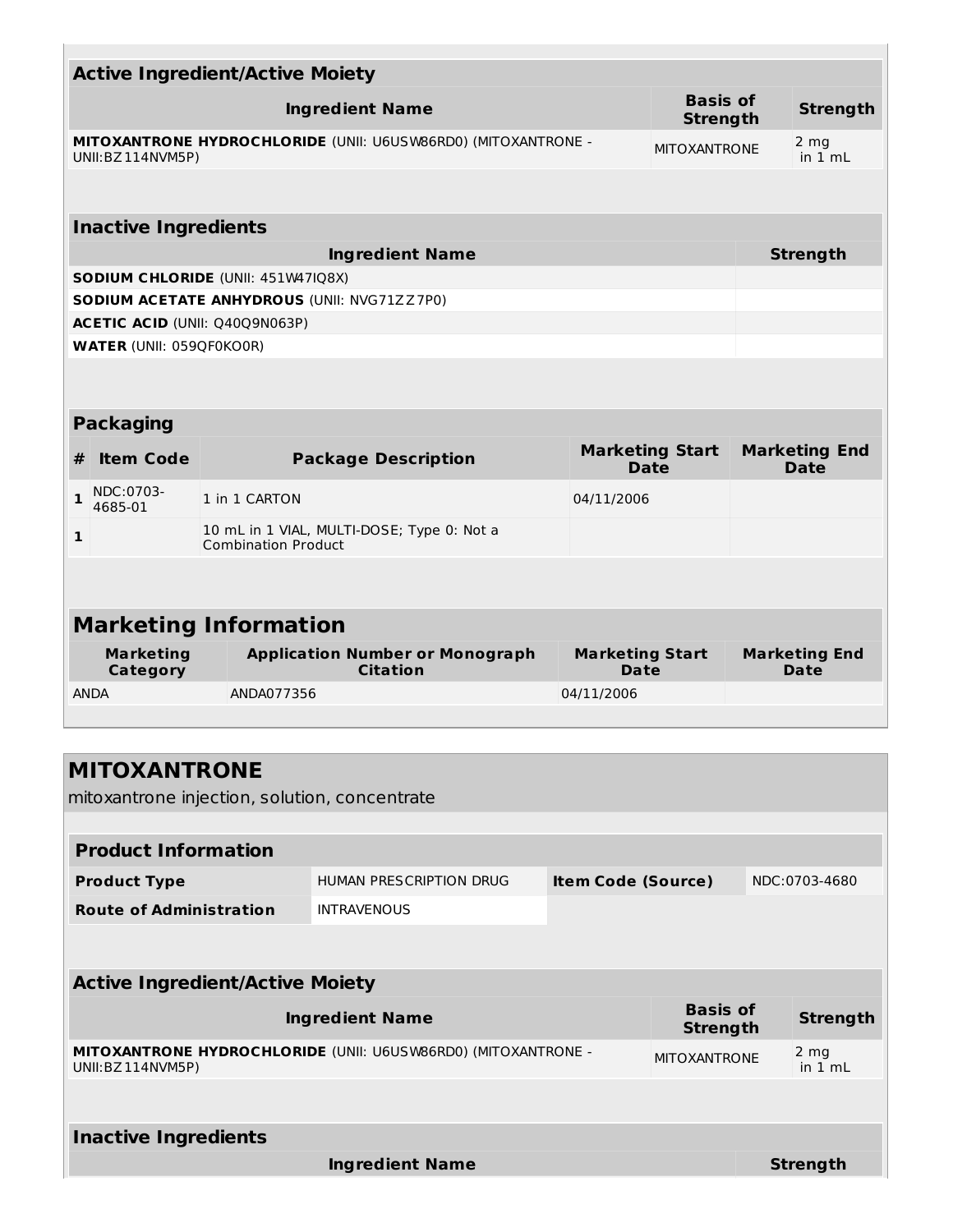|              |                                     | SODIUM CHLORIDE (UNII: 451W47IQ8X)                                         |                                       |                                     |
|--------------|-------------------------------------|----------------------------------------------------------------------------|---------------------------------------|-------------------------------------|
|              |                                     | <b>SODIUM ACETATE ANHYDROUS (UNII: NVG71ZZ7P0)</b>                         |                                       |                                     |
|              |                                     | <b>ACETIC ACID (UNII: Q40Q9N063P)</b>                                      |                                       |                                     |
|              | <b>WATER (UNII: 059QF0KO0R)</b>     |                                                                            |                                       |                                     |
|              |                                     |                                                                            |                                       |                                     |
|              |                                     |                                                                            |                                       |                                     |
|              | <b>Packaging</b>                    |                                                                            |                                       |                                     |
| #            | <b>Item Code</b>                    | <b>Package Description</b>                                                 | <b>Marketing Start</b><br>Date        | <b>Marketing End</b><br>Date        |
| $\mathbf{1}$ | NDC:0703-<br>4680-01                | 1 in 1 CARTON                                                              | 04/11/2006                            |                                     |
| 1            |                                     | 12.5 mL in 1 VIAL, MULTI-DOSE; Type 0: Not a<br><b>Combination Product</b> |                                       |                                     |
|              |                                     |                                                                            |                                       |                                     |
|              |                                     |                                                                            |                                       |                                     |
|              |                                     | <b>Marketing Information</b>                                               |                                       |                                     |
|              | <b>Marketing</b><br><b>Category</b> | <b>Application Number or Monograph</b><br><b>Citation</b>                  | <b>Marketing Start</b><br><b>Date</b> | <b>Marketing End</b><br><b>Date</b> |
|              | <b>ANDA</b>                         | ANDA077356                                                                 | 04/11/2006                            |                                     |
|              |                                     |                                                                            |                                       |                                     |
|              |                                     |                                                                            |                                       |                                     |
|              |                                     |                                                                            |                                       |                                     |

| <b>MITOXANTRONE</b><br>mitoxantrone injection, solution, concentrate              |                            |                           |                                    |                                     |
|-----------------------------------------------------------------------------------|----------------------------|---------------------------|------------------------------------|-------------------------------------|
| <b>Product Information</b>                                                        |                            |                           |                                    |                                     |
| <b>Product Type</b>                                                               | HUMAN PRESCRIPTION DRUG    | <b>Item Code (Source)</b> |                                    | NDC:0703-4686                       |
| <b>Route of Administration</b>                                                    | <b>INTRAVENOUS</b>         |                           |                                    |                                     |
|                                                                                   |                            |                           |                                    |                                     |
| <b>Active Ingredient/Active Moiety</b>                                            |                            |                           |                                    |                                     |
|                                                                                   | <b>Ingredient Name</b>     |                           | <b>Basis of</b><br><b>Strength</b> | <b>Strength</b>                     |
| MITOXANTRONE HYDROCHLORIDE (UNII: U6USW86RD0) (MITOXANTRONE -<br>UNII:BZ114NVM5P) |                            |                           | <b>MITOXANTRONE</b>                | 2 mg<br>in 1 mL                     |
|                                                                                   |                            |                           |                                    |                                     |
| <b>Inactive Ingredients</b>                                                       |                            |                           |                                    |                                     |
|                                                                                   | <b>Ingredient Name</b>     |                           |                                    | <b>Strength</b>                     |
| <b>SODIUM CHLORIDE (UNII: 451W47IQ8X)</b>                                         |                            |                           |                                    |                                     |
| <b>SODIUM ACETATE ANHYDROUS (UNII: NVG71ZZ7P0)</b>                                |                            |                           |                                    |                                     |
| ACETIC ACID (UNII: Q40Q9N063P)                                                    |                            |                           |                                    |                                     |
| <b>WATER (UNII: 059QF0KO0R)</b>                                                   |                            |                           |                                    |                                     |
|                                                                                   |                            |                           |                                    |                                     |
| <b>Packaging</b>                                                                  |                            |                           |                                    |                                     |
| <b>Item Code</b><br>#<br>NDC.0702                                                 | <b>Package Description</b> | <b>Date</b>               | <b>Marketing Start</b>             | <b>Marketing End</b><br><b>Date</b> |